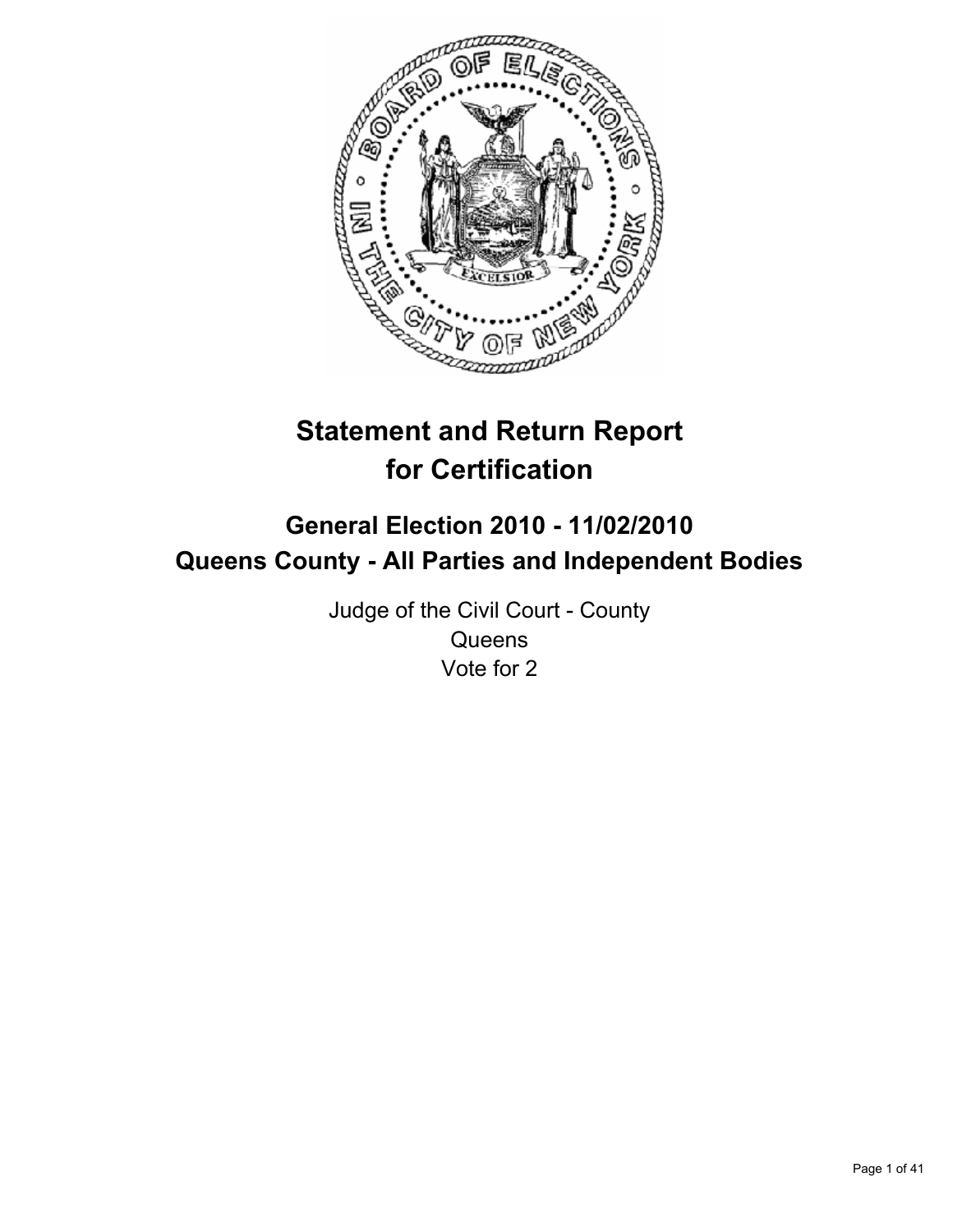

| PUBLIC COUNTER                 | 12,086         |
|--------------------------------|----------------|
| <b>EMERGENCY</b>               | 0              |
| ABSENTEE/MILITARY              | 274            |
| <b>AFFIDAVIT</b>               | 127            |
| <b>Total Ballots</b>           | 12,547         |
| BARRY A SCHWARTZ (DEMOCRATIC)  | 7,438          |
| DENNIS LEBWOHL (DEMOCRATIC)    | 6,189          |
| ELIZABETH WARREN (WRITE-IN)    | 1              |
| <b>GANOUTO SOU (WRITE-IN)</b>  | 1              |
| <b>JAMES TRIKAS (WRITE-IN)</b> | 1              |
| JOHN FARRELL (WRITE-IN)        | $\overline{2}$ |
| MARIO BROS (WRITE-IN)          | $\overline{2}$ |
| NO NAME (WRITE-IN)             | 12             |
| NUNZIO ARIANO (WRITE-IN)       | 1              |
| OVERASKATA (WRITE-IN)          | 1              |
| RONALD MCDONALD (WRITE-IN)     | $\overline{2}$ |
| SAMUEL GARRY (WRITE-IN)        | 1              |
| STEVEN ZISSOY (WRITE-IN)       | 1              |
| SYLVIA ASH (WRITE-IN)          | 1              |
| THOMAS MAKI (WRITE-IN)         | 1              |
| TOM GEORGINES (WRITE-IN)       | 1              |
| WILLIAM GLASSER (WRITE-IN)     | 1              |
| <b>Total Votes</b>             | 13,656         |
| Unrecorded                     | 11,438         |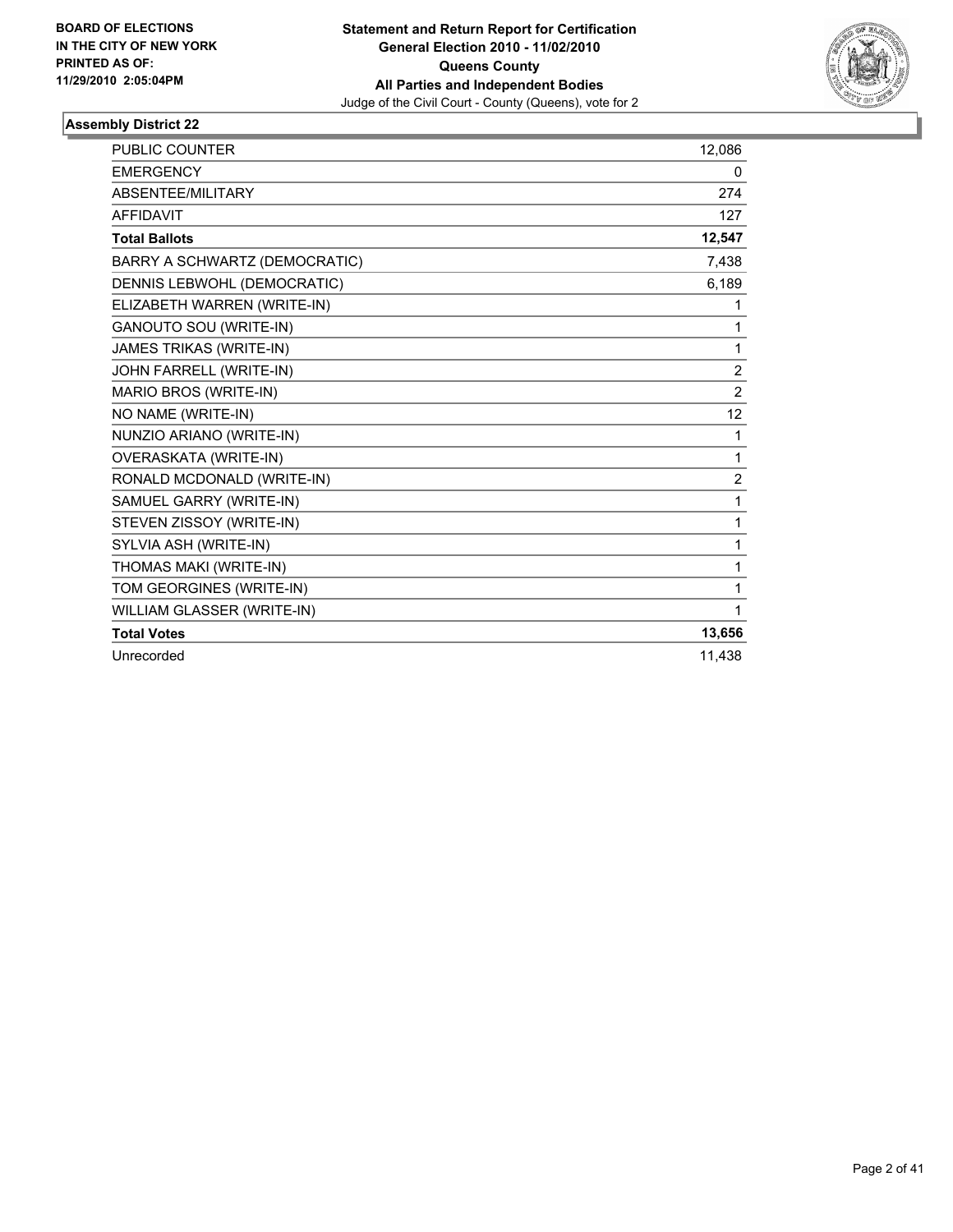

| PUBLIC COUNTER                    | 23,431 |
|-----------------------------------|--------|
| <b>EMERGENCY</b>                  | 0      |
| ABSENTEE/MILITARY                 | 741    |
| AFFIDAVIT                         | 450    |
| <b>Total Ballots</b>              | 24,725 |
| BARRY A SCHWARTZ (DEMOCRATIC)     | 12,170 |
| DENNIS LEBWOHL (DEMOCRATIC)       | 10,317 |
| ALFRED E. NEWMAN (WRITE-IN)       | 1      |
| ANGERO (WRITE-IN)                 | 1      |
| ANYONE ELSE (WRITE-IN)            | 2      |
| AVI KESSLER (WRITE-IN)            | 1      |
| <b>B JONES (WRITE-IN)</b>         | 1      |
| <b>BARRY WEINSTIEN (WRITE-IN)</b> | 1      |
| BEN IRIZARRY (WRITE-IN)           | 1      |
| C SMITH (WRITE-IN)                | 1      |
| CARL P. PALADINO (WRITE-IN)       | 1      |
| CHAIM MAJEROLACH (WRITE-IN)       | 1      |
| CHRIS VERANA (WRITE-IN)           | 1      |
| <b>COLIN KELLY (WRITE-IN)</b>     | 1      |
| DINA BEER (WRITE-IN)              | 1      |
| DON IMUS (WRITE-IN)               | 1      |
| DUSTIN GEHLHAUS (WRITE-IN)        | 1      |
| EDDIE RIVERA (WRITE-IN)           | 1      |
| EDWARD COYNE (WRITE-IN)           | 1      |
| ELLAN KOBIC (WRITE-IN)            | 1      |
| ELLEN MCCARTHY (WRITE-IN)         | 1      |
| <b>GREG MATHIS (WRITE-IN)</b>     | 1      |
| ISAAC JONES (WRITE-IN)            | 1      |
| JAKE JOE (WRITE-IN)               | 1      |
| JAMES VISSER (WRITE-IN)           | 1      |
| JASON SHTUNDEL (WRITE-IN)         | 1      |
| JOE GIRARDI (WRITE-IN)            | 1      |
| JOHN GASPARNO (WRITE-IN)          | 1      |
| JOHN NAUDUS (WRITE-IN)            | 1      |
| JOHN SEQUIER (WRITE-IN)           | 1      |
| JOHN SULLIVAN (WRITE-IN)          | 1      |
| JONATHAN GUSKA (WRITE-IN)         | 1      |
| JUDY (WRITE-IN)                   | 1      |
| KATIE MAGUIRE (WRITE-IN)          | 1      |
| KEVIN BOYLE (WRITE-IN)            | 3      |
| LEW SIMON (WRITE-IN)              | 1      |
| MARC SCALA (WRITE-IN)             | 1      |
| MARK LEVIN (WRITE-IN)             | 1      |
| MARSHALL BERMAN (WRITE-IN)        | 1      |
| MARTIN RITHOLZ (WRITE-IN)         | 1      |
| MARTIN SCHULMAN (WRITE-IN)        | 1      |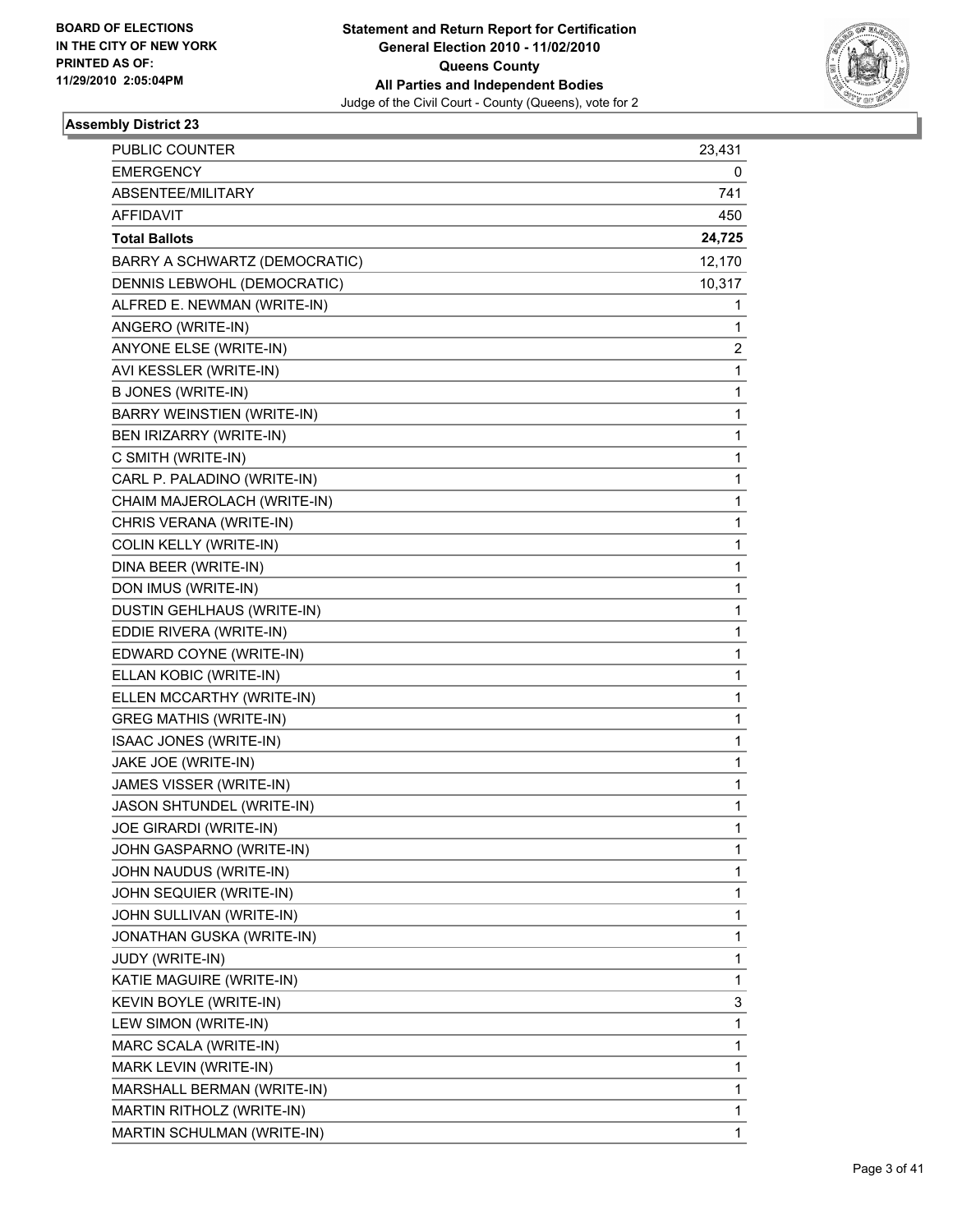

| MATZO BALL (WRITE-IN)             | 2              |
|-----------------------------------|----------------|
| MICHAEL BLOOMBERG (WRITE-IN)      | 1              |
| MICHAEL COUGHLIN (WRITE-IN)       | 1              |
| MICHAEL J. MCDONALD (WRITE-IN)    | 1              |
| MICHAEL KAY (WRITE-IN)            | 2              |
| MICHAEL PAEIGE (WRITE-IN)         | 1              |
| MICKEY MOUSE (WRITE-IN)           | 1              |
| MIKE MATTES (WRITE-IN)            | 1              |
| MIKE NAUDUS (WRITE-IN)            | 1              |
| MIRI SASSMAN (WRITE-IN)           | 1              |
| MORDECHAI DRUXMAN (WRITE-IN)      | 1              |
| MORDECHAI ROSS (WRITE-IN)         | 1              |
| MR. X (WRITE-IN)                  | 1              |
| MUFFIN DEKATZ (WRITE-IN)          | 2              |
| MY DOG (WRITE-IN)                 | 1              |
| MYSELF (WRITE-IN)                 | 1              |
| NAPHTALI JAGER (WRITE-IN)         | 2              |
| NO NAME (WRITE-IN)                | 29             |
| PATRICK LOGAN (WRITE-IN)          | 1              |
| PETER J. DUGGAIY (WRITE-IN)       | 1              |
| RAY HICKEY (WRITE-IN)             | 1              |
| RAY VANN (WRITE-IN)               | 1              |
| RAYMOND GORMAN (WRITE-IN)         | 1              |
| RICHARD KOEPPEL (WRITE-IN)        | 1              |
| RON PAUL (WRITE-IN)               | 1              |
| RONALD REAGAN (WRITE-IN)          | 1              |
| RUDY GIULIANI (WRITE-IN)          | 1              |
| SAL ALBANESE (WRITE-IN)           | 1              |
| SHARON O'CONNELL (WRITE-IN)       | 1              |
| SONIA SOTO (WRITE-IN)             | 1              |
| STEVE KEARNS (WRITE-IN)           | 1              |
| THOMAS TOWLEY (WRITE-IN)          | $\overline{2}$ |
| <b>VIVIAN CARTER (WRITE-IN)</b>   | 1              |
| WHAT CHOICE DO I HAVE? (WRITE-IN) | 1              |
| WILLIAM J. MILLS JR. (WRITE-IN)   | 1              |
| YURIEL YUSOKOUSKY (WRITE-IN)      | 1              |
| <b>Total Votes</b>                | 22,598         |
| Unrecorded                        | 26,852         |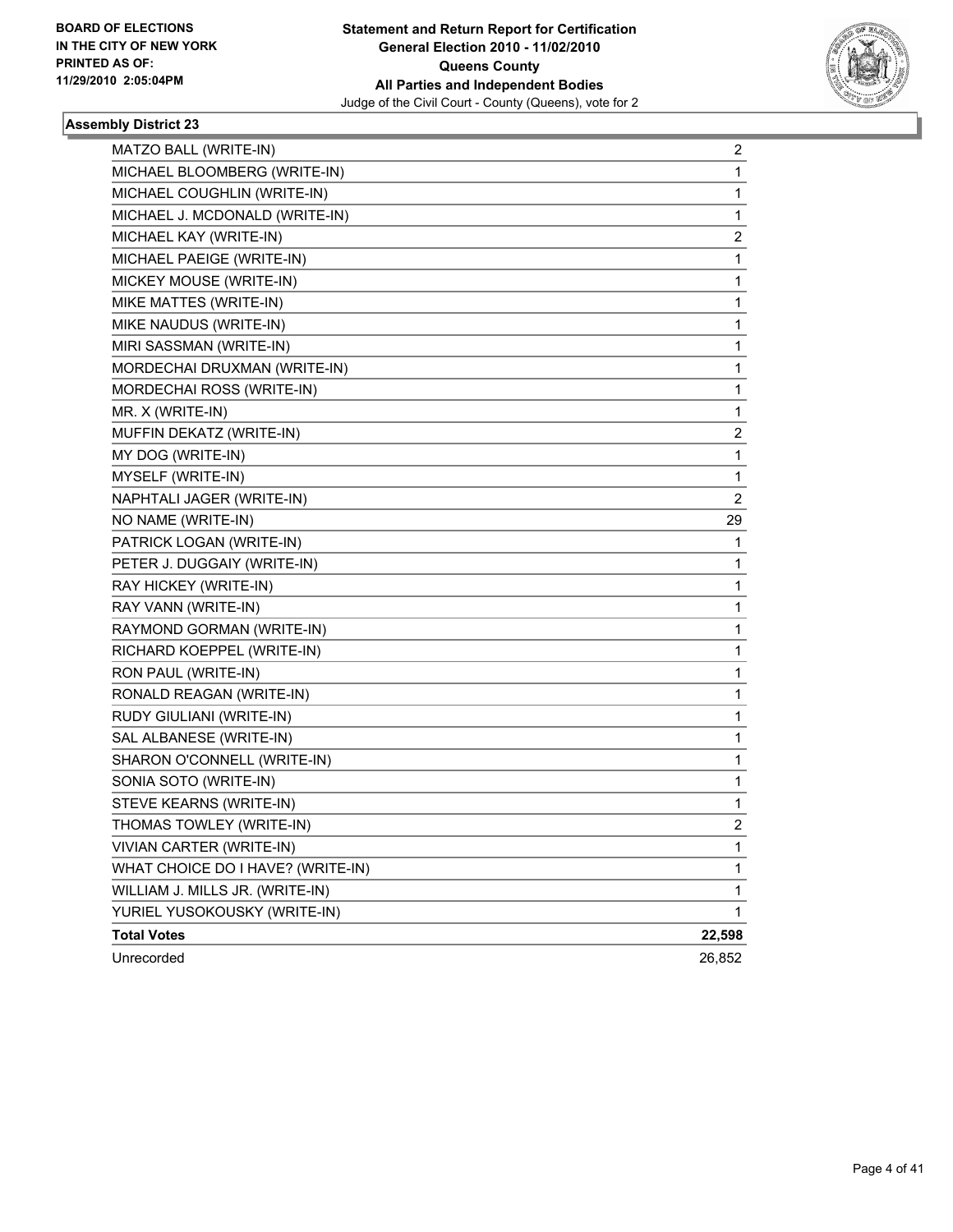

| PUBLIC COUNTER                   | 26,594 |
|----------------------------------|--------|
| <b>EMERGENCY</b>                 | 0      |
| ABSENTEE/MILITARY                | 668    |
| <b>AFFIDAVIT</b>                 | 202    |
| <b>Total Ballots</b>             | 27,591 |
| BARRY A SCHWARTZ (DEMOCRATIC)    | 16,645 |
| DENNIS LEBWOHL (DEMOCRATIC)      | 14,222 |
| A. KICK BARTLEY (WRITE-IN)       | 1      |
| ADRIENNA FOX (WRITE-IN)          | 1      |
| ALAN BLOOMFIELD (WRITE-IN)       | 2      |
| AMIE B FLORMAN (WRITE-IN)        | 1      |
| AMY ROAD (WRITE-IN)              | 1      |
| ANN MARIE CASCH (WRITE-IN)       | 1      |
| BERT BROUD (WRITE-IN)            | 1      |
| CARL E. PERSON (WRITE-IN)        | 3      |
| CHARLIE BROWN (WRITE-IN)         | 1      |
| CHERYL MEYER (WRITE-IN)          | 1      |
| CHICO MARY (WRITE-IN)            | 1      |
| CHUCK BALDWIN (WRITE-IN)         | 1      |
| COLLA CLARK (WRITE-IN)           | 1      |
| DAVID B. COHEN (WRITE-IN)        | 1      |
| DAVID SCHWARTZBERG (WRITE-IN)    | 1      |
| DEREK JETER (WRITE-IN)           | 1      |
| DESMOND DEULIN (WRITE-IN)        | 1      |
| DIMITRE JAMES (WRITE-IN)         | 1      |
| DINA TOBIN (WRITE-IN)            | 1      |
| DONALD DUCK (WRITE-IN)           | 1      |
| FRED FLINSTONE (WRITE-IN)        | 1      |
| <b>GARY DARCHE (WRITE-IN)</b>    | 1      |
| GARY F. SPITZ (WRITE-IN)         | 1      |
| <b>GLORIA MATTERA (WRITE-IN)</b> | 1      |
| GOD (WRITE-IN)                   | 1      |
| HARPO MARY (WRITE-IN)            | 1      |
| HEATHER LAPOLLO (WRITE-IN)       | 1      |
| HOLLY E REED (WRITE-IN)          | 1      |
| HOWAL GUEEDL (WRITE-IN)          | 1      |
| ISREAL TOMPKINS SMITH (WRITE-IN) | 1      |
| JAMES MILANO (WRITE-IN)          | 1      |
| JASON MOSKOWITZ (WRITE-IN)       | 1      |
| JAY TOWNSEND (WRITE-IN)          | 1      |
| JEREMY DAVIS (WRITE-IN)          | 1      |
| JOE BUCKLEY (WRITE-IN)           | 1      |
| JOE ROMANEW (WRITE-IN)           | 1      |
| JOEL BLOOMFIELD (WRITE-IN)       | 1      |
| JOHN A SCAIPA JR. (WRITE-IN)     | 1      |
| JOHN FOX (WRITE-IN)              | 1      |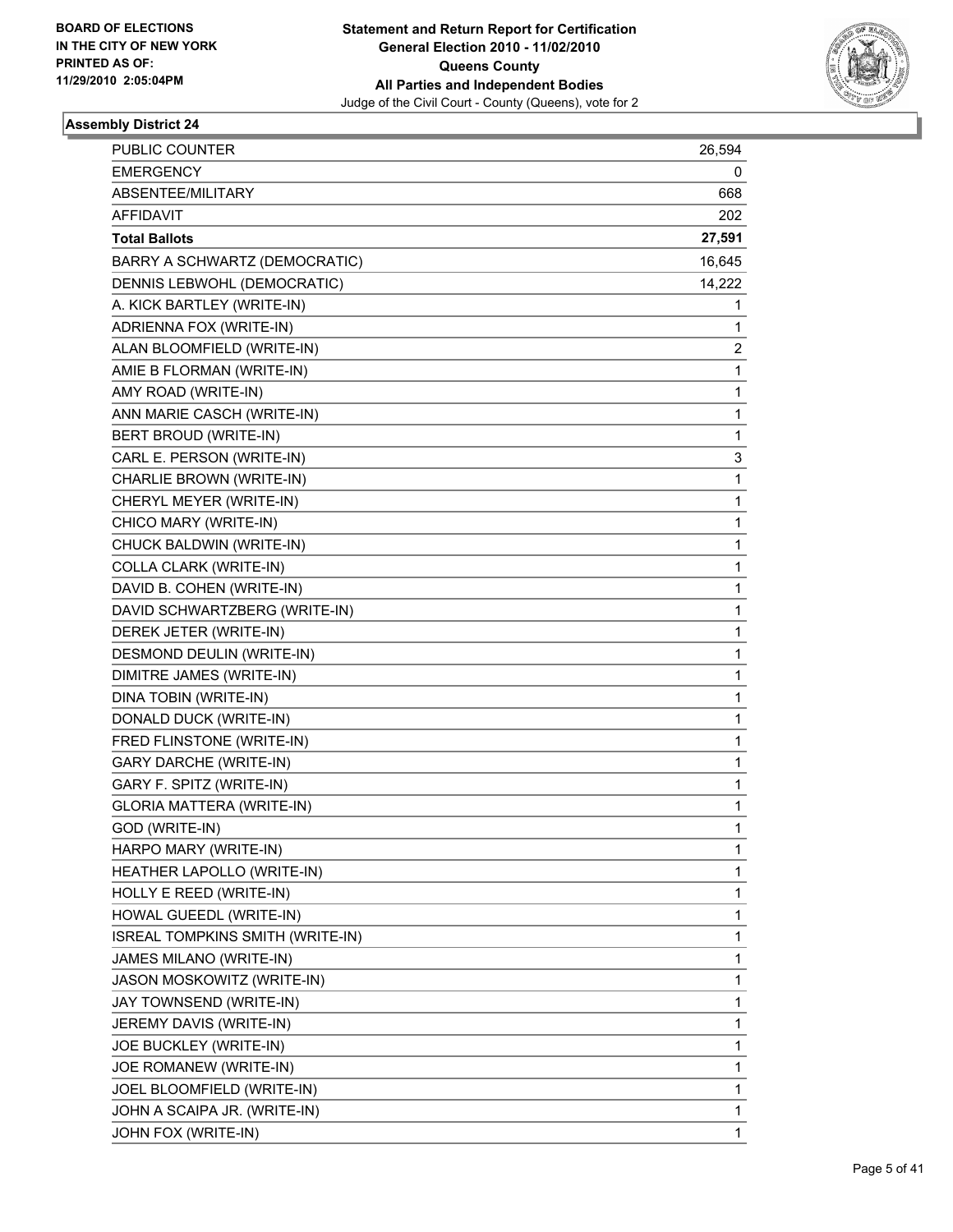

| JOSEPH SANDERS (WRITE-IN)                   | $\mathbf{1}$ |
|---------------------------------------------|--------------|
| KATYI PAPPA (WRITE-IN)                      | 1            |
| KENNETH DELLAGUIH (WRITE-IN)                | 1            |
| LARRY WINER (WRITE-IN)                      | 1            |
| LAWRENCE WINER (WRITE-IN)                   | 1            |
| LEE FAGAN (WRITE-IN)                        | 1            |
| LORD SCROTUMNUS (WRITE-IN)                  | 1            |
| LOUIS RUSSO (WRITE-IN)                      | 1            |
| MARVIN BERKELEY (WRITE-IN)                  | 1            |
| MARY KATHERINE IMMENDOLEA MURRAY (WRITE-IN) | 1            |
| MICHAEL SAVAGE (WRITE-IN)                   | 1            |
| MICHAEL SCHWARTZBERG (WRITE-IN)             | 1            |
| MIKE KANE (WRITE-IN)                        | 1            |
| NO NAME (WRITE-IN)                          | 17           |
| NON INCHM (WRITE-IN)                        | 1            |
| O'DONOHUE (WRITE-IN)                        | 1            |
| PETER MERCER (WRITE-IN)                     | 1            |
| RON PAUL (WRITE-IN)                         | 1            |
| SAM HERSHKOWITS (WRITE-IN)                  | 1            |
| SAMUEL MARRERO (WRITE-IN)                   | 1            |
| SHARON WEISS (WRITE-IN)                     | 1            |
| STEPHEN DAVIDSON (WRITE-IN)                 | 1            |
| SYED HASSAN (WRITE-IN)                      | 1            |
| TARA BONANNO (WRITE-IN)                     | 2            |
| UNDER DOG (WRITE-IN)                        | 1            |
| <b>WARREN SILVERMAN (WRITE-IN)</b>          | 1            |
| <b>Total Votes</b>                          | 30,952       |
| Unrecorded                                  | 24,230       |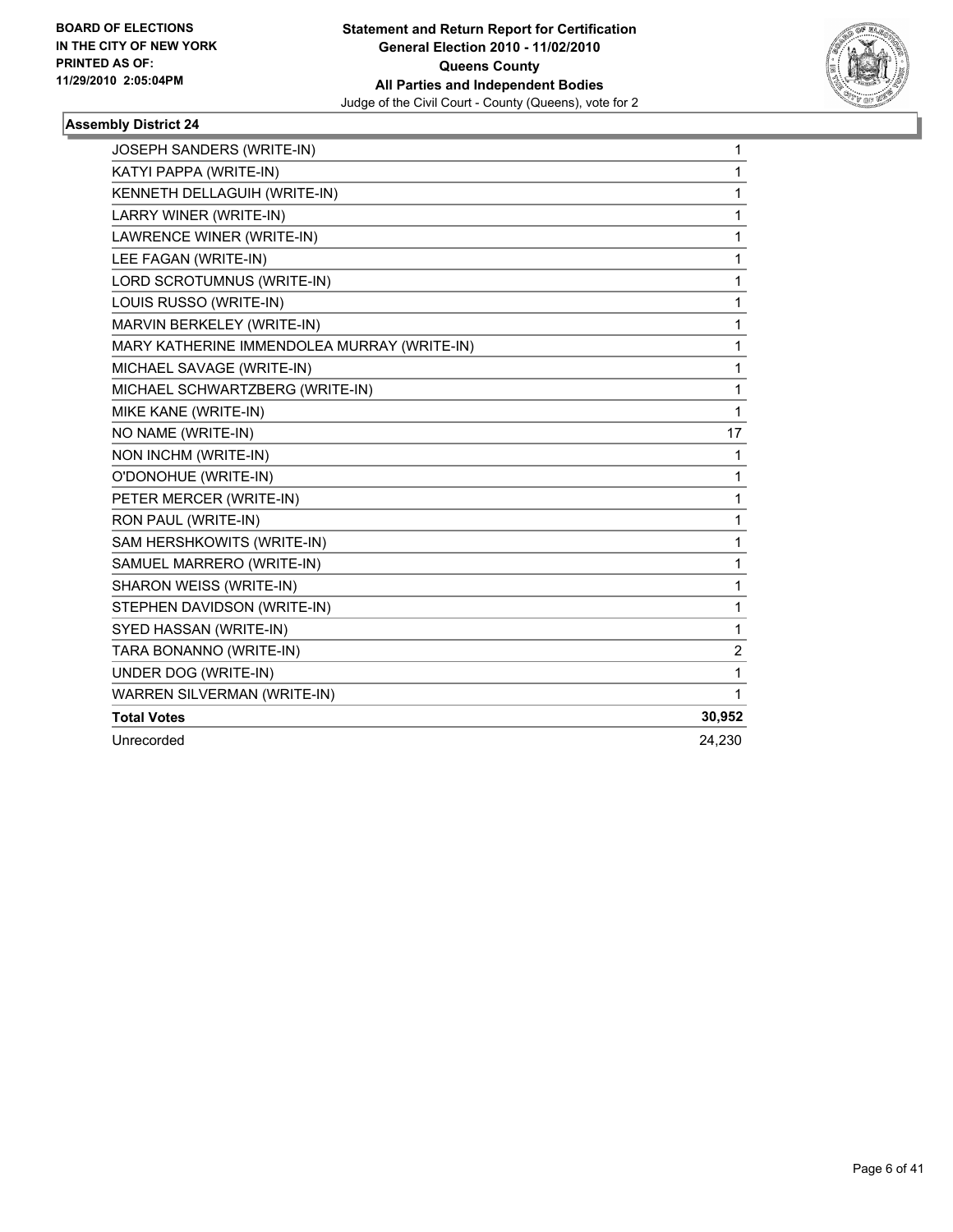

| <b>PUBLIC COUNTER</b>             | 16,578 |
|-----------------------------------|--------|
| <b>EMERGENCY</b>                  | 52     |
| ABSENTEE/MILITARY                 | 391    |
| <b>AFFIDAVIT</b>                  | 171    |
| <b>Total Ballots</b>              | 17,323 |
| BARRY A SCHWARTZ (DEMOCRATIC)     | 10,488 |
| DENNIS LEBWOHL (DEMOCRATIC)       | 9,195  |
| BERNARD E. FERRERA (WRITE-IN)     | 1      |
| BETH FRIEDMAN (WRITE-IN)          | 1      |
| CHRISTEEN ODONELL (WRITE-IN)      | 1      |
| COURTNEY COHEN (WRITE-IN)         | 1      |
| CULBY NARANUO (WRITE-IN)          | 1      |
| DAVID SANCHEZ (WRITE-IN)          | 1      |
| DAVID SIMMONS (WRITE-IN)          | 1      |
| DAVID WALLACH (WRITE-IN)          | 1      |
| ELLIOT BUCKMASTE (WRITE-IN)       | 1      |
| <b>GREGANS LACHAGA (WRITE-IN)</b> | 1      |
| IMUS (WRITE-IN)                   | 1      |
| JACQUELINE PERKAL (WRITE-IN)      | 1      |
| JEFF AMSTER (WRITE-IN)            | 1      |
| JOHN L. (WRITE-IN)                | 1      |
| JOHN SANCHEZ (WRITE-IN)           | 1      |
| K. WILLINGHAM (WRITE-IN)          | 2      |
| LAWRENCE (WRITE-IN)               | 1      |
| LEBA WALLACH (WRITE-IN)           | 2      |
| LEE MCCRAE (WRITE-IN)             | 1      |
| MATT GOLDSTEIN (WRITE-IN)         | 1      |
| MATTI FREIDMAN (WRITE-IN)         | 1      |
| MICHAEL VITALE (WRITE-IN)         | 1      |
| MICKEY MOUSE (WRITE-IN)           | 2      |
| MOSERAV ISLAM (WRITE-IN)          | 1      |
| NO NAME (WRITE-IN)                | 12     |
| PARIS HILTON (WRITE-IN)           | 1      |
| PEARL NORDLICHT (WRITE-IN)        | 1      |
| PEARL NOROLICHT (WRITE-IN)        | 1      |
| PORKY PIG (WRITE-IN)              | 1      |
| RACHEL STEIN (WRITE-IN)           | 1      |
| RON PAUL (WRITE-IN)               | 2      |
| SIMCHAN PERKAL (WRITE-IN)         | 1      |
| SPIDERMAN (WRITE-IN)              | 1      |
| STEPHEN COLBERT (WRITE-IN)        | 1      |
| VYTASTAL VILENISSTAIS (WRITE-IN)  | 2      |
| WILLIAM G KRESCI (WRITE-IN)       | 1      |
| YITZCHAK CHAIM AMSTER (WRITE-IN)  | 1      |
| <b>Total Votes</b>                | 19,736 |
| Unrecorded                        | 14,910 |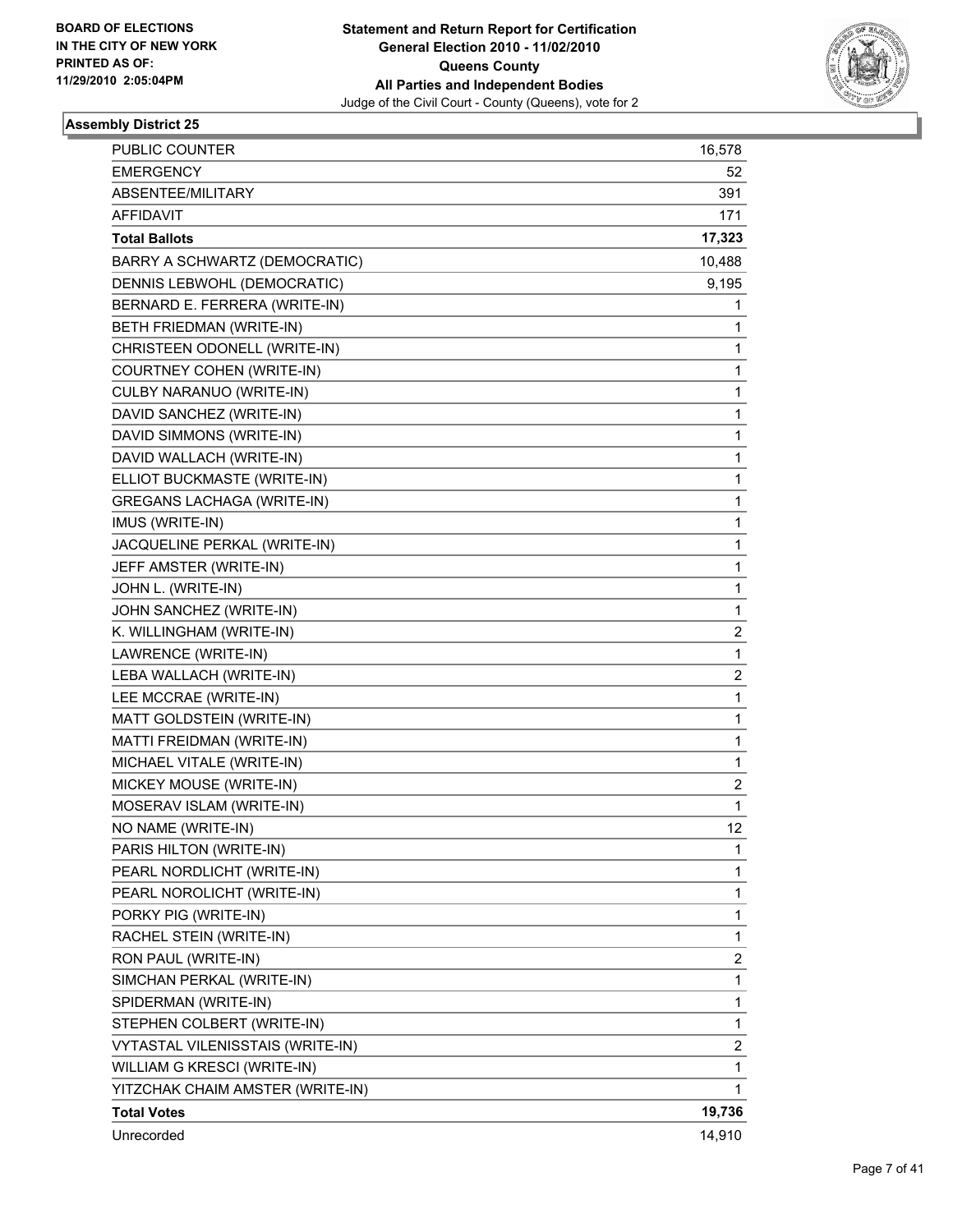

| PUBLIC COUNTER                  | 27,705 |
|---------------------------------|--------|
| <b>EMERGENCY</b>                | 0      |
| ABSENTEE/MILITARY               | 911    |
| AFFIDAVIT                       | 185    |
| <b>Total Ballots</b>            | 28,901 |
| BARRY A SCHWARTZ (DEMOCRATIC)   | 15,374 |
| DENNIS LEBWOHL (DEMOCRATIC)     | 13,216 |
| ACHILLERS LIVANIS (WRITE-IN)    | 1      |
| BIG BIRD (WRITE-IN)             | 1      |
| CATY EVERIST (WRITE-IN)         | 1      |
| CHARLES DEMANIS (WRITE-IN)      | 1      |
| DAVE EDGE (WRITE-IN)            | 1      |
| DENNIS RING (WRITE-IN)          | 1      |
| DENNIS SAFFRON (WRITE-IN)       | 1      |
| DONALD DUCK (WRITE-IN)          | 1      |
| DOUGLAS A WILLIAMSON (WRITE-IN) | 1      |
| DUANE HART (WRITE-IN)           | 2      |
| EDWARD CIACIO (WRITE-IN)        | 1      |
| ELON HARPAZ (WRITE-IN)          | 1      |
| ELVIS (WRITE-IN)                | 1      |
| FIDEL CASTRO (WRITE-IN)         | 1      |
| FOGHORN LEGHORN (WRITE-IN)      | 1      |
| FRANK BARRY (WRITE-IN)          | 1      |
| FRANK WALKER (WRITE-IN)         | 1      |
| <b>GAEDIG (WRITE-IN)</b>        | 1      |
| <b>GEORGE METZ (WRITE-IN)</b>   | 1      |
| GILBERT SELAS (WRITE-IN)        | 1      |
| <b>GREG GUTFELD (WRITE-IN)</b>  | 1      |
| HORSETHIEF (WRITE-IN)           | 1      |
| IRA LEVINE (WRITE-IN)           | 1      |
| JACQUELYN GUZZO (WRITE-IN)      | 2      |
| JAMES CHEN (WRITE-IN)           | 1      |
| JAMES TOLK (WRITE-IN)           | 1      |
| JENN AMATO (WRITE-IN)           | 1      |
| JENNY COX (WRITE-IN)            | 1      |
| JERRY FLORI (WRITE-IN)          | 1      |
| JESSIE JAMES (WRITE-IN)         | 1      |
| JOE LACERTOSA (WRITE-IN)        | 1      |
| JOE NAMATH (WRITE-IN)           | 1      |
| JOHN CASEY (WRITE-IN)           | 1      |
| JOHN CLIFTON (WRITE-IN)         | 1      |
| JOHN G. NICHOLAS (WRITE-IN)     | 1      |
| JOHN SANTORELLI (WRITE-IN)      | 1      |
| JOHN STRATUS DAKIS (WRITE-IN)   | 1      |
| JOSEPH CASCIO (WRITE-IN)        | 1      |
| JOSEPH CHIANTELLA (WRITE-IN)    | 1      |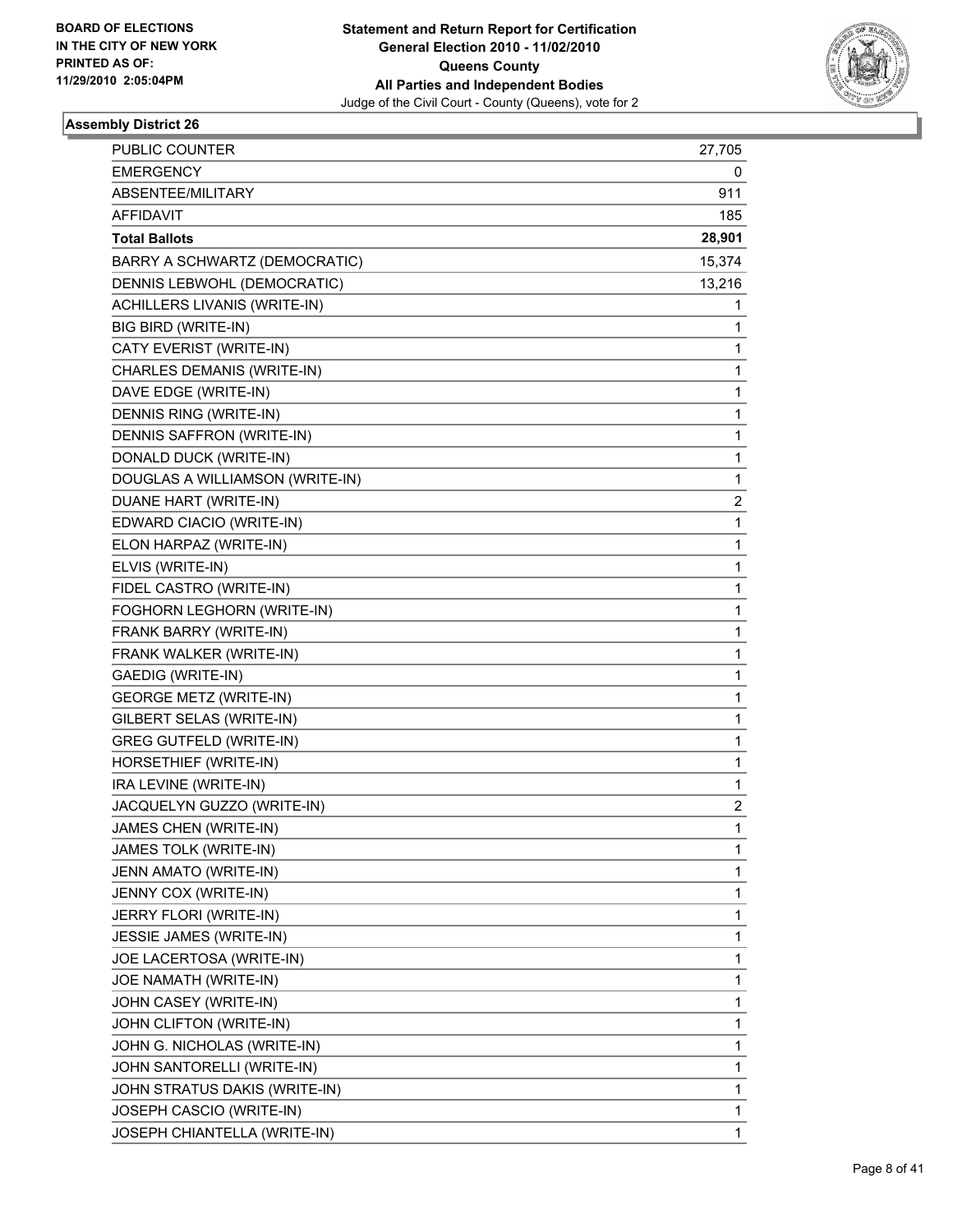

| <b>JOSEPH DUBOWSKI (WRITE-IN)</b> | 1            |
|-----------------------------------|--------------|
| JOSEPH HUFF (WRITE-IN)            | $\mathbf{1}$ |
| JOSEPH KASPER (WRITE-IN)          | 1            |
| JUDGE WARNER (WRITE-IN)           | 1            |
| KENNFIN SCHAEPPER (WRITE-IN)      | 1            |
| <b>KERRY KHATSORIS (WRITE-IN)</b> | 1            |
| <b>KRYSTEN MELETIS (WRITE-IN)</b> | 1            |
| L. BERGER (WRITE-IN)              | 1            |
| LIBERTY (WRITE-IN)                | 1            |
| MAX (WRITE-IN)                    | 1            |
| MAYC KOVACH (WRITE-IN)            | 1            |
| MICHAEL CHANG (WRITE-IN)          | 1            |
| MIKE ALOISE (WRITE-IN)            | 1            |
| MONTGOMERY SUMMA (WRITE-IN)       | 1            |
| MR. TOM (WRITE-IN)                | 1            |
| MS. MAY (WRITE-IN)                | 1            |
| NELSON CAMACHO (WRITE-IN)         | 1            |
| NICK STRATOUDRAS (WRITE-IN)       | 1            |
| NO NAME (WRITE-IN)                | 27           |
| PETER KRAMER (WRITE-IN)           | 1            |
| PETER STRATOUDLRAS (WRITE-IN)     | 1            |
| RAMON JIMENEZ (WRITE-IN)          | 1            |
| RANDY A CREDICO (WRITE-IN)        | 1            |
| RICH DRWAL (WRITE-IN)             | 1            |
| ROBER J. WILLIAMSON (WRITE-IN)    | 1            |
| SIMON KWOK (WRITE-IN)             | 1            |
| STEVAN DOMINQUEZ (WRITE-IN)       | 1            |
| STEVEN BEHAR (WRITE-IN)           | 2            |
| THOMAS COOKE (WRITE-IN)           | 2            |
| VICTORIA LOUDIS (WRITE-IN)        | 1            |
| YOSEMITE SAM (WRITE-IN)           | 1            |
| <b>Total Votes</b>                | 28,690       |
| Unrecorded                        | 29,112       |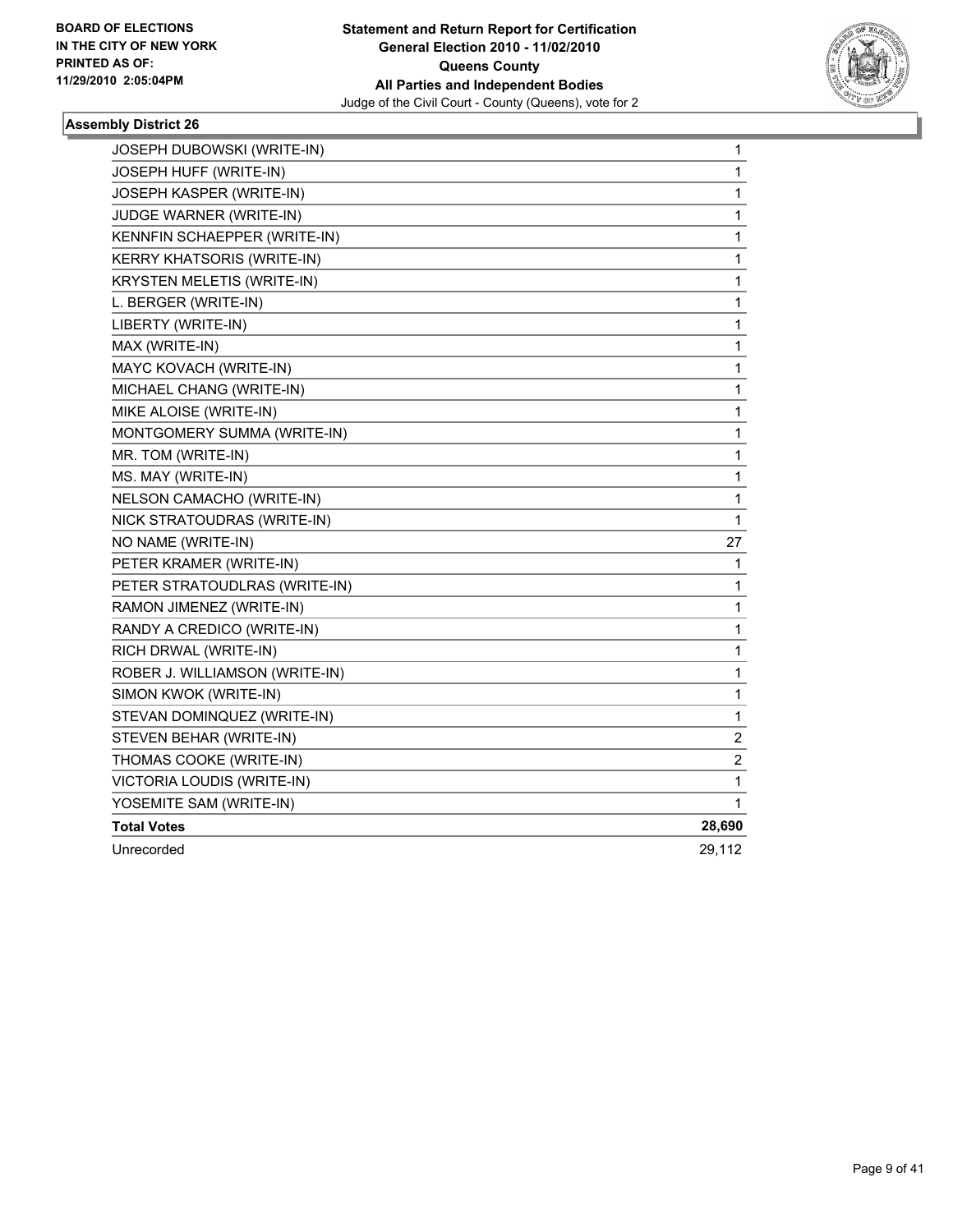

| PUBLIC COUNTER                  | 19,523                  |
|---------------------------------|-------------------------|
| <b>EMERGENCY</b>                | 0                       |
| ABSENTEE/MILITARY               | 518                     |
| <b>AFFIDAVIT</b>                | 278                     |
| <b>Total Ballots</b>            | 20,551                  |
| BARRY A SCHWARTZ (DEMOCRATIC)   | 11,969                  |
| DENNIS LEBWOHL (DEMOCRATIC)     | 10,169                  |
| ABRAHAM FRIEDMAN (WRITE-IN)     | 1                       |
| ADENA ZLOTNICK (WRITE-IN)       | 1                       |
| AKIVA GRUNBLATT (WRITE-IN)      | 1                       |
| ALAL LOWENTHAL (WRITE-IN)       | 1                       |
| ALEXANDER KHINKIS (WRITE-IN)    | 1                       |
| ALIZA SHERMAN (WRITE-IN)        | 1                       |
| ANDREW FISCHER (WRITE-IN)       | 1                       |
| ARYEH GOLDMAN (WRITE-IN)        | 1                       |
| AVI CUTLER (WRITE-IN)           | 1                       |
| BEA SMITZ (WRITE-IN)            | 1                       |
| BRADLEY P. HEINTZ (WRITE-IN)    | 1                       |
| <b>BRUCE WAYNE (WRITE-IN)</b>   | 1                       |
| CHRISTINE ODONNEL (WRITE-IN)    | 1                       |
| DAN HALLORAN (WRITE-IN)         | $\overline{\mathbf{c}}$ |
| DAN MONAU (WRITE-IN)            | 1                       |
| DAVID I ROTHSTEIN (WRITE-IN)    | 1                       |
| DAVID KIRSCHER (WRITE-IN)       | 2                       |
| DAVID SAMUELS (WRITE-IN)        | 1                       |
| DAVID WELCHER (WRITE-IN)        | 1                       |
| DAVID WELKHER (WRITE-IN)        | 1                       |
| DAVID ZLOTNICK (WRITE-IN)       | 1                       |
| DONALD DUCK (WRITE-IN)          | 1                       |
| EFRAIM ZUCKER (WRITE-IN)        | $\mathbf{1}$            |
| ELAZAR WELCHER (WRITE-IN)       | 1                       |
| ELMO (WRITE-IN)                 | $\mathbf{1}$            |
| FELIX BERUBE (WRITE-IN)         | $\mathbf{2}$            |
| FRANK DEBOLD (WRITE-IN)         | 1                       |
| <b>GEORGE LARIOS (WRITE-IN)</b> | 1                       |
| GEORGE W. BUSH (WRITE-IN)       | 1                       |
| GOOFY (WRITE-IN)                | 2                       |
| HIRTG AMIEL (WRITE-IN)          | 1                       |
| ISAAC BORANSTEIN (WRITE-IN)     | 1                       |
| JACOB SINGER (WRITE-IN)         | 1                       |
| JAMES BURNS (WRITE-IN)          | 1                       |
| JEFFREY FEDER (WRITE-IN)        | 1                       |
| JIM WALKER (WRITE-IN)           | 1                       |
| JIMMY MCMILLAN (WRITE-IN)       | $\mathbf{1}$            |
| JIMMY MCMILLIAN (WRITE-IN)      | $\mathbf{1}$            |
| JOHN GROSSMAN (WRITE-IN)        | $\mathbf{1}$            |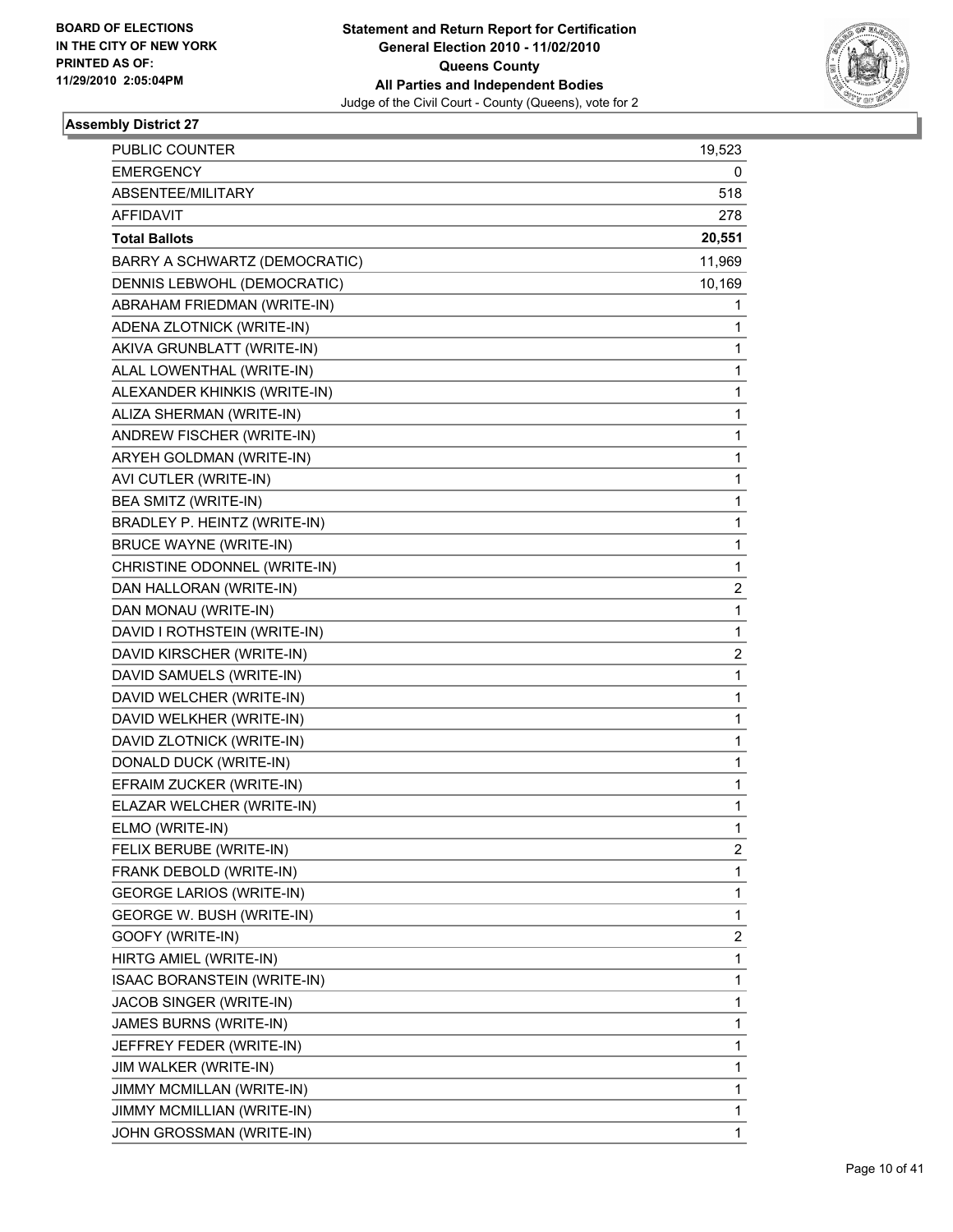

| <b>Total Votes</b>             | 22,253 |
|--------------------------------|--------|
| ZEMMY SCHECHTER (WRITE-IN)     | 1      |
| YAAKOV GOLISH (WRITE-IN)       | 1      |
| WINNIE THE POOH (WRITE-IN)     | 1      |
| <b>WARREN HECHT (WRITE-IN)</b> | 1      |
| VITAL ZATKA (WRITE-IN)         | 1      |
| TODD (WRITE-IN)                | 1      |
| THOMAS SOWELL (WRITE-IN)       | 1      |
| SHULAMIS BLUM (WRITE-IN)       | 1      |
| SCOTT (WRITE-IN)               | 1      |
| SARA HOPKAITZ (WRITE-IN)       | 1      |
| SAM AMAL (WRITE-IN)            | 1      |
| ROBERT SILVERSMITH (WRITE-IN)  | 1      |
| RICHARD OCONNOLL (WRITE-IN)    | 1      |
| RAFI GOLDGLANZ (WRITE-IN)      | 1      |
| PERETZ ZACHAI (WRITE-IN)       | 1      |
| NOAM WALDOKS (WRITE-IN)        | 1      |
| NO NAME (WRITE-IN)             | 31     |
| MINNIE MOUSE (WRITE-IN)        | 1      |
| MIKE MULLIGAN (WRITE-IN)       | 2      |
| MICKEY MOUSE (WRITE-IN)        | 2      |
| MICHELLE BERNARD (WRITE-IN)    | 1      |
| MICHAEL BLOOMBERG (WRITE-IN)   | 1      |
| MENDEL LEVINE (WRITE-IN)       | 1      |
| MARTIN GOLDMAN (WRITE-IN)      | 1      |
| MARK BERULE (WRITE-IN)         | 2      |
| MARIAH CAREY (WRITE-IN)        | 1      |
| MAOR PORTNOY (WRITE-IN)        | 1      |
| LUZ ALAVA (WRITE-IN)           | 1      |
| LUIS E. GALEANO (WRITE-IN)     | 1      |
| LEO GREENBAUM (WRITE-IN)       | 1      |
| KEVIN WATTE (WRITE-IN)         | 1      |
| KATE ZIDAR (WRITE-IN)          | 1      |
| JUDGE WAPNER (WRITE-IN)        | 1      |
| JUDGE DREDD (WRITE-IN)         | 1      |
| JOSHUA HOPKAITZ (WRITE-IN)     | 1      |
| JOSEPH KASPER (WRITE-IN)       | 2      |
| JON DOE (WRITE-IN)             | 1      |
| JON BOSSE (WRITE-IN)           | 1      |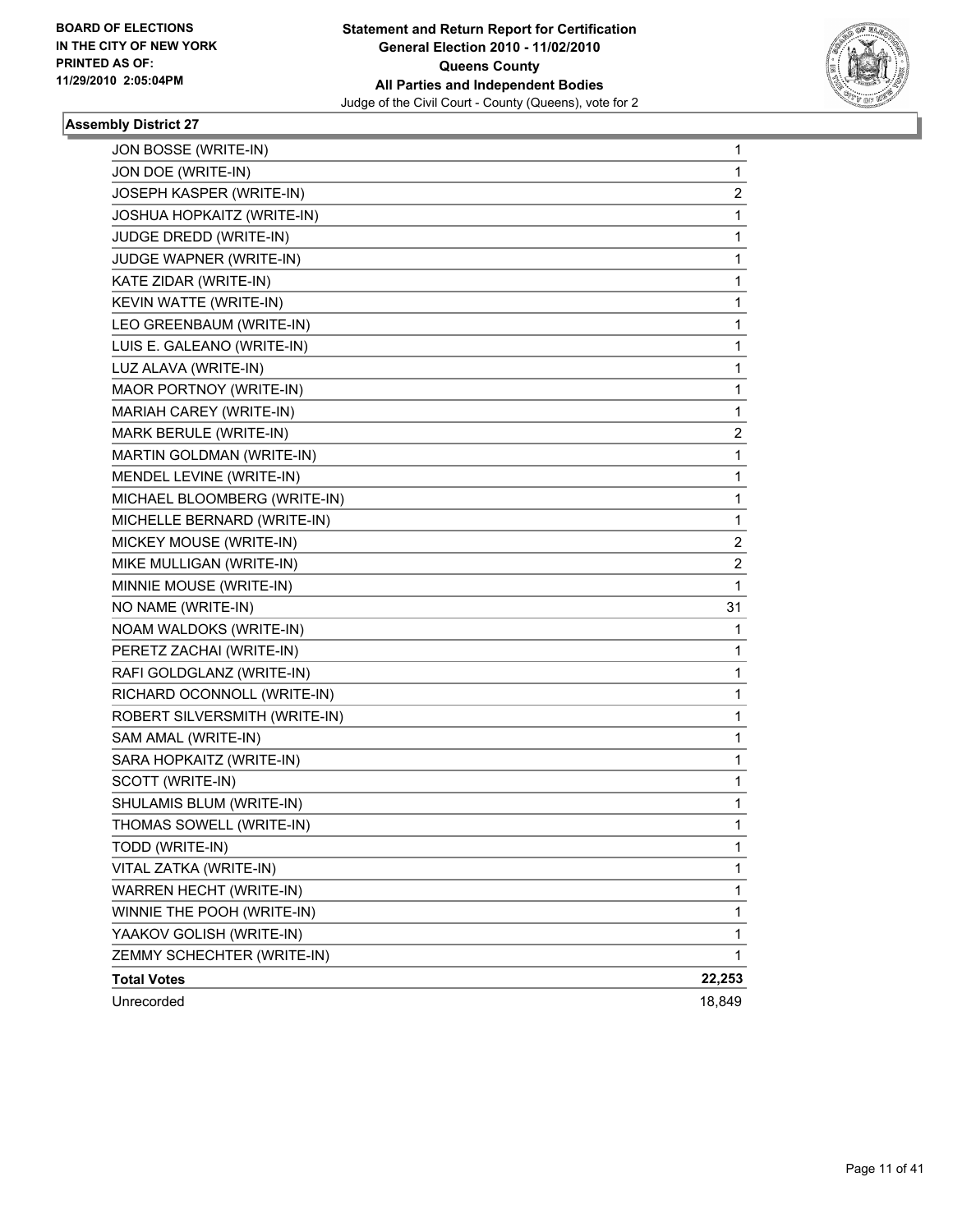

| PUBLIC COUNTER                   | 24,011       |
|----------------------------------|--------------|
| <b>EMERGENCY</b>                 | 0            |
| ABSENTEE/MILITARY                | 914          |
| AFFIDAVIT                        | 266          |
| <b>Total Ballots</b>             | 25,415       |
| BARRY A SCHWARTZ (DEMOCRATIC)    | 14,098       |
| DENNIS LEBWOHL (DEMOCRATIC)      | 12,278       |
| 8 BALL (WRITE-IN)                | 1            |
| ADAM BARUCH (WRITE-IN)           | 1            |
| ADOLF HITLER (WRITE-IN)          | 1            |
| ALFRED E. NEWMAN (WRITE-IN)      | 1            |
| AMELIA GARHEAT (WRITE-IN)        | 1            |
| ANDREW CUOMO (WRITE-IN)          | 1            |
| ANDREW NAPPOLITANO (WRITE-IN)    | 1            |
| ANN COULTER (WRITE-IN)           | 1            |
| ANTHONY SOUD (WRITE-IN)          | 1            |
| AU SAAB (WRITE-IN)               | 1            |
| BILL MAHER (WRITE-IN)            | 1            |
| <b>BRUCE BLAKEMAN (WRITE-IN)</b> | 1            |
| CHANOCH LUBLING (WRITE-IN)       | 1            |
| CHARLOTTE MARTIN (WRITE-IN)      | 2            |
| CHRIS MCLALLON (WRITE-IN)        | 1            |
| COLIA CLARK (WRITE-IN)           | 1            |
| DAN DONAVAN (WRITE-IN)           | 1            |
| DEREK JETER (WRITE-IN)           | 1            |
| DICK HERTZ (WRITE-IN)            | 1            |
| DONALD DUCK (WRITE-IN)           | 2            |
| DYLAN TULIC (WRITE-IN)           | 1            |
| EDWARD J. QUGUFI (WRITE-IN)      | 1            |
| EDWARD MCGRATH (WRITE-IN)        | 1            |
| EDWARD SOTO (WRITE-IN)           | 1            |
| ELANE CURIANO (WRITE-IN)         | 1            |
| ERIC BENSON (WRITE-IN)           | 1            |
| <b>GARY FARAVNE (WRITE-IN)</b>   | 1            |
| <b>GEORGE BURNS (WRITE-IN)</b>   | 1            |
| GEORGE W. BUSH (WRITE-IN)        | 1            |
| GOOFY (WRITE-IN)                 | 1            |
| GREGORY J EDWARDS (WRITE-IN)     | 1            |
| HOMER SIMPSON (WRITE-IN)         | 1            |
| J.G. RAUCH (WRITE-IN)            | 1            |
| JACK KINGHOFF (WRITE-IN)         | 1            |
| JEFF LEBOWITZ (WRITE-IN)         | 1            |
| JENNIFER WRIGHT (WRITE-IN)       | 1            |
| JIMMY MCMILLAN (WRITE-IN)        | 2            |
| JODY SCHEINDLIN (WRITE-IN)       | 1            |
| JOHN CLIFTON (WRITE-IN)          | $\mathbf{1}$ |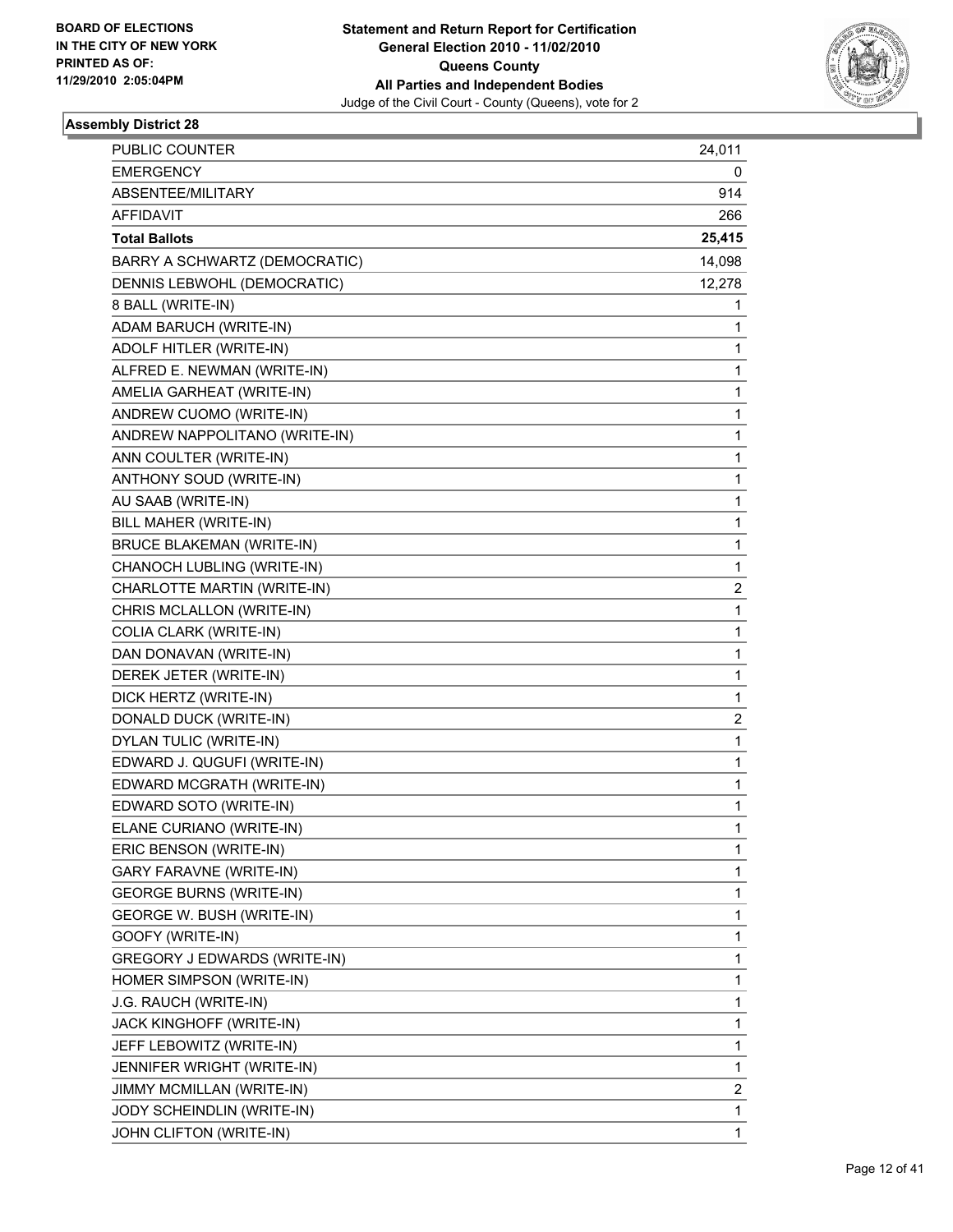

| JOHN LEBNON (WRITE-IN)         | 1              |
|--------------------------------|----------------|
| JONATHAN S KINGSTON (WRITE-IN) | 1              |
| JONN C. KONRATH (WRITE-IN)     | 1              |
| JOSEPH A. SURACI (WRITE-IN)    | 3              |
| JOSEPH FICRATE (WRITE-IN)      | 1              |
| JOSEPH SURACT (WRITE-IN)       | 1              |
| <b>KEN CARL (WRITE-IN)</b>     | 1              |
| KRISTIN M DAVIS (WRITE-IN)     | 1              |
| LOU COSTELLO (WRITE-IN)        | 1              |
| MARK D (WRITE-IN)              | 1              |
| MICHAEL BLOOMBERG (WRITE-IN)   | 1              |
| MICHAEL SAVAGE (WRITE-IN)      | 1              |
| MITCH GOLDBERG (WRITE-IN)      | 1              |
| NEHDO ROBRI (WRITE-IN)         | 1              |
| NEIL SALTUMAN (WRITE-IN)       | 1              |
| NO NAME (WRITE-IN)             | 16             |
| OBIWAN KENOBI (WRITE-IN)       | 1              |
| PAUL KERZNER (WRITE-IN)        | 1              |
| PETER LONTEVAS (WRITE-IN)      | 1              |
| PIERRE PAULDEN (WRITE-IN)      | 1              |
| PLUTO (WRITE-IN)               | 1              |
| RANDY A. CUCDICO (WRITE-IN)    | 1              |
| RICK LAZIO (WRITE-IN)          | 1              |
| ROBERTS (WRITE-IN)             | 1              |
| ROXANNE MARTIN (WRITE-IN)      | 1              |
| RUDOLPH GIULIANI (WRITE-IN)    | 1              |
| SATAN (WRITE-IN)               | 1              |
| SMITH (WRITE-IN)               | 1              |
| STEPHEN HUMENNY (WRITE-IN)     | 1              |
| STEVE BRYLSKI (WRITE-IN)       | 2              |
| STEVE DOWNS (WRITE-IN)         | 1              |
| STEVEN COLBERT (WRITE-IN)      | 1              |
| TARA BONANNO (WRITE-IN)        | 1              |
| TIM HUBERT (WRITE-IN)          | 1              |
| TOM OGNIBENE (WRITE-IN)        | $\overline{2}$ |
| VIVIA MORGAN (WRITE-IN)        | 1              |
| WARREN REDLICH (WRITE-IN)      | 1              |
| <b>Total Votes</b>             | 26,474         |
| Unrecorded                     | 24,356         |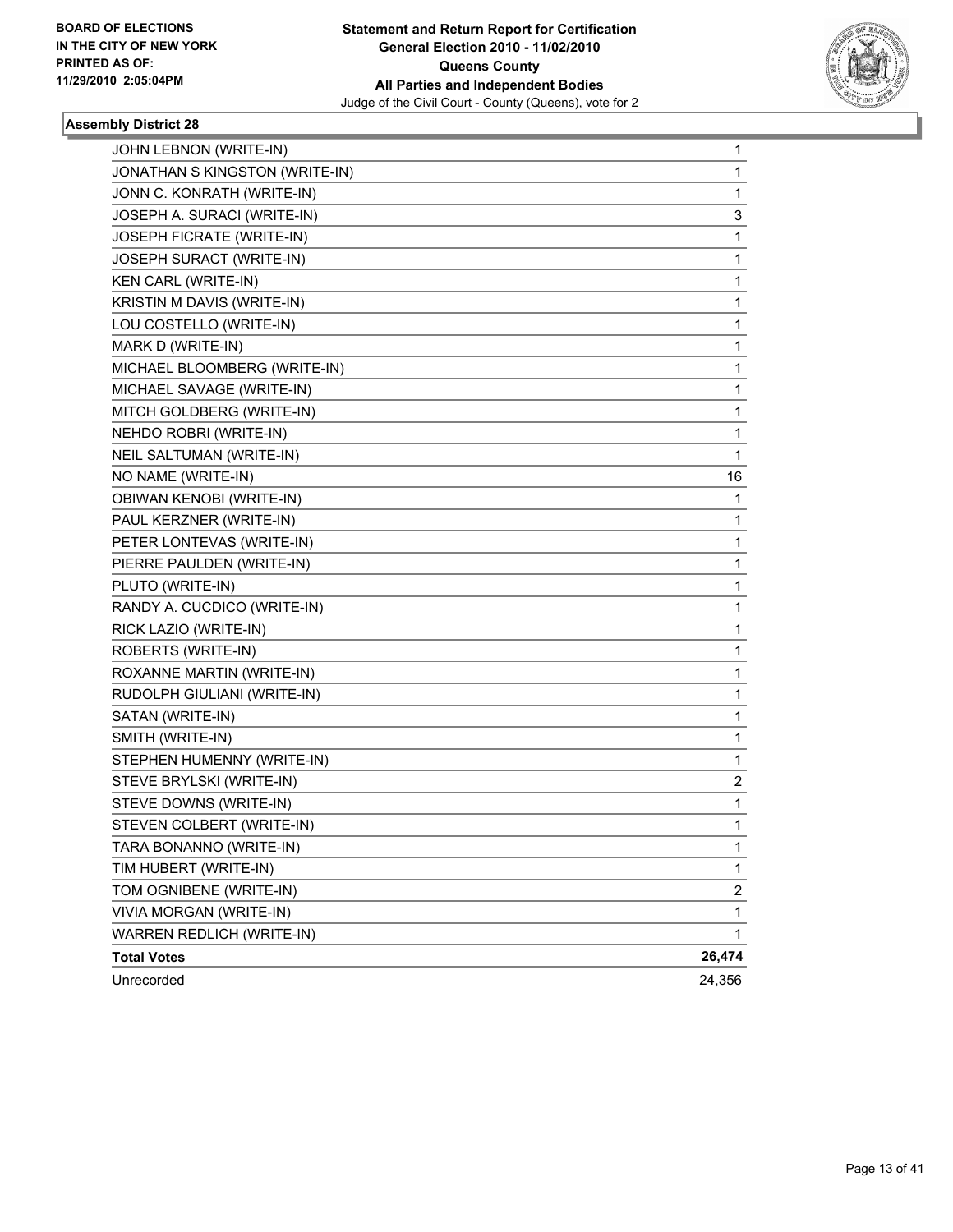

| PUBLIC COUNTER                | 23,087       |
|-------------------------------|--------------|
| <b>EMERGENCY</b>              | 0            |
| ABSENTEE/MILITARY             | 405          |
| <b>AFFIDAVIT</b>              | 415          |
| <b>Total Ballots</b>          | 23,937       |
| BARRY A SCHWARTZ (DEMOCRATIC) | 18,816       |
| DENNIS LEBWOHL (DEMOCRATIC)   | 16,340       |
| ATTY WYATT (WRITE-IN)         | 1            |
| HUGH GAYLE (WRITE-IN)         | 1            |
| JOHN W. CRONIN (WRITE-IN)     | $\mathbf{1}$ |
| <b>JUAN RIPOLL (WRITE-IN)</b> | 1            |
| NO NAME (WRITE-IN)            | 4            |
| <b>Total Votes</b>            | 35,164       |
| Unrecorded                    | 12,710       |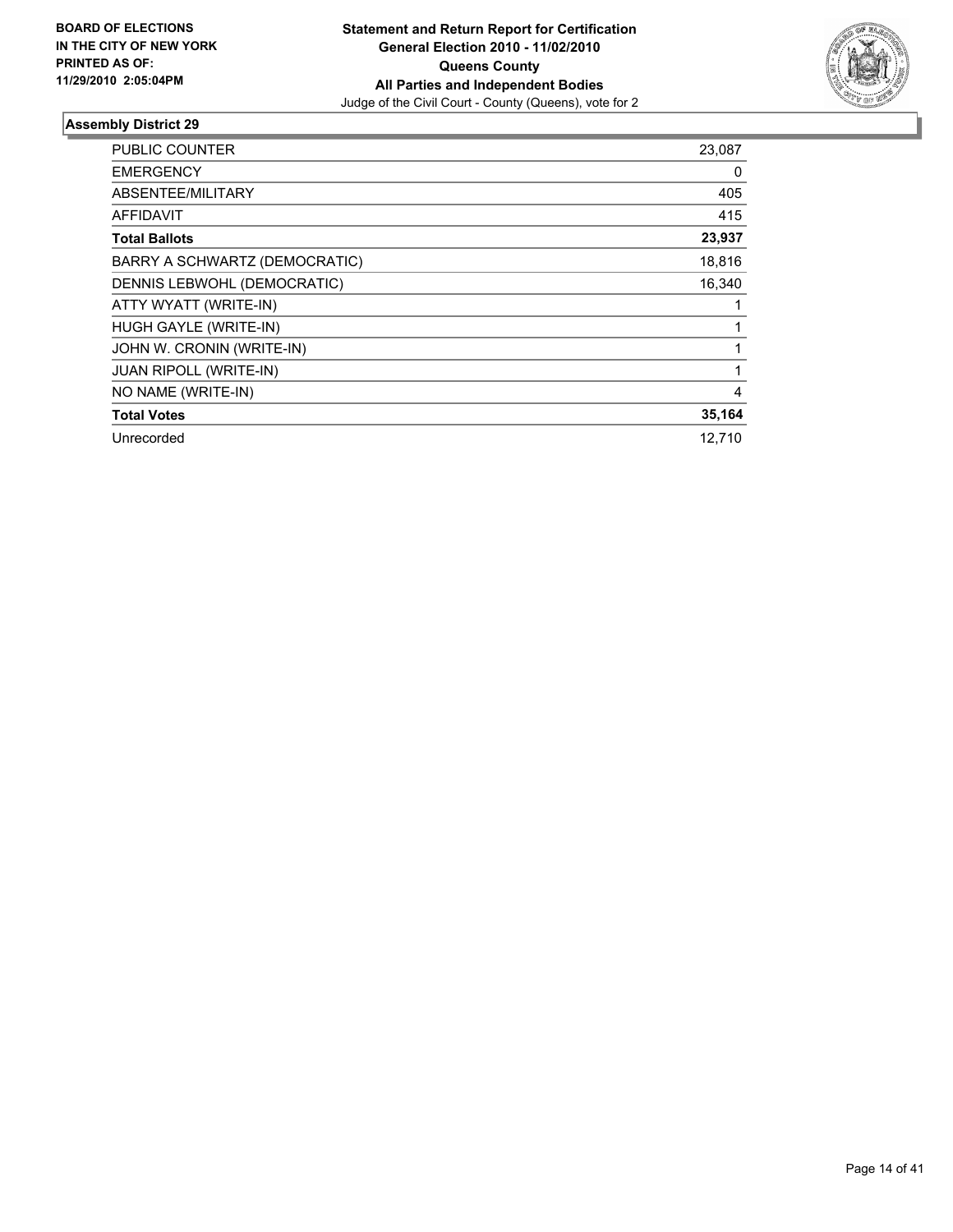

| PUBLIC COUNTER                        | 17,016 |
|---------------------------------------|--------|
| <b>EMERGENCY</b>                      | 0      |
| ABSENTEE/MILITARY                     | 368    |
| AFFIDAVIT                             | 264    |
| <b>Total Ballots</b>                  | 17,769 |
| BARRY A SCHWARTZ (DEMOCRATIC)         | 9,905  |
| DENNIS LEBWOHL (DEMOCRATIC)           | 8,594  |
| ARTHUR BIETUS (WRITE-IN)              | 1      |
| AYN RHUD (WRITE-IN)                   | 1      |
| BARBARA CONACCHIO (WRITE-IN)          | 1      |
| BILL HALEY (WRITE-IN)                 | 1      |
| <b>BRIAN EDGEREN (WRITE-IN)</b>       | 1      |
| CARL E PERSON (WRITE-IN)              | 1      |
| CARREN FIORINA (WRITE-IN)             | 1      |
| CHARLES A. PROEIDA (WRITE-IN)         | 1      |
| CHRISTINE MCGOVERN (WRITE-IN)         | 1      |
| <b>COLEEN FELLINGHAM (WRITE-IN)</b>   | 1      |
| DANIELLE FUSCO (WRITE-IN)             | 1      |
| DANNY CUATAR (WRITE-IN)               | 1      |
| DAVID MOOG (WRITE-IN)                 | 1      |
| DEXTER MONGAN (WRITE-IN)              | 1      |
| DONALD G. MULLIGAN JR. (WRITE-IN)     | 1      |
| DOUGLAS RYAN (WRITE-IN)               | 1      |
| EDGAR WALKER (WRITE-IN)               | 1      |
| EDWARD I. KOCH (WRITE-IN)             | 1      |
| ELIOT SPITZER (WRITE-IN)              | 1      |
| ERIC SIBERT (WRITE-IN)                | 1      |
| FICUS (WRITE-IN)                      | 1      |
| FORREST J ACKERMAN (WRITE-IN)         | 1      |
| FRANK WERUCKI (WRITE-IN)              | 1      |
| FREDDIE RIVERA (WRITE-IN)             | 1      |
| <b>GERARD GALLAGHER (WRITE-IN)</b>    | 1      |
| <b>GREEN (WRITE-IN)</b>               | 1      |
| <b>GREGORY G MCANDREWS (WRITE-IN)</b> | 1      |
| HEYWOOD JABLOME (WRITE-IN)            | 1      |
| HOWARD STERN (WRITE-IN)               | 1      |
| JAMES F. MORGAIN (WRITE-IN)           | 1      |
| JOHN LEHECKA (WRITE-IN)               | 1      |
| JOHN WOJUWSKI (WRITE-IN)              | 1      |
| JOSH GRAY (WRITE-IN)                  | 1      |
| JUDGE JUDY (WRITE-IN)                 | 2      |
| KERN KATSAURNOS (WRITE-IN)            | 1      |
| KERRI DUGAN WNUK (WRITE-IN)           | 1      |
| KERRY KATSHORES (WRITE-IN)            | 1      |
| KODAK (WRITE-IN)                      | 1      |
| LACIO (WRITE-IN)                      | 1      |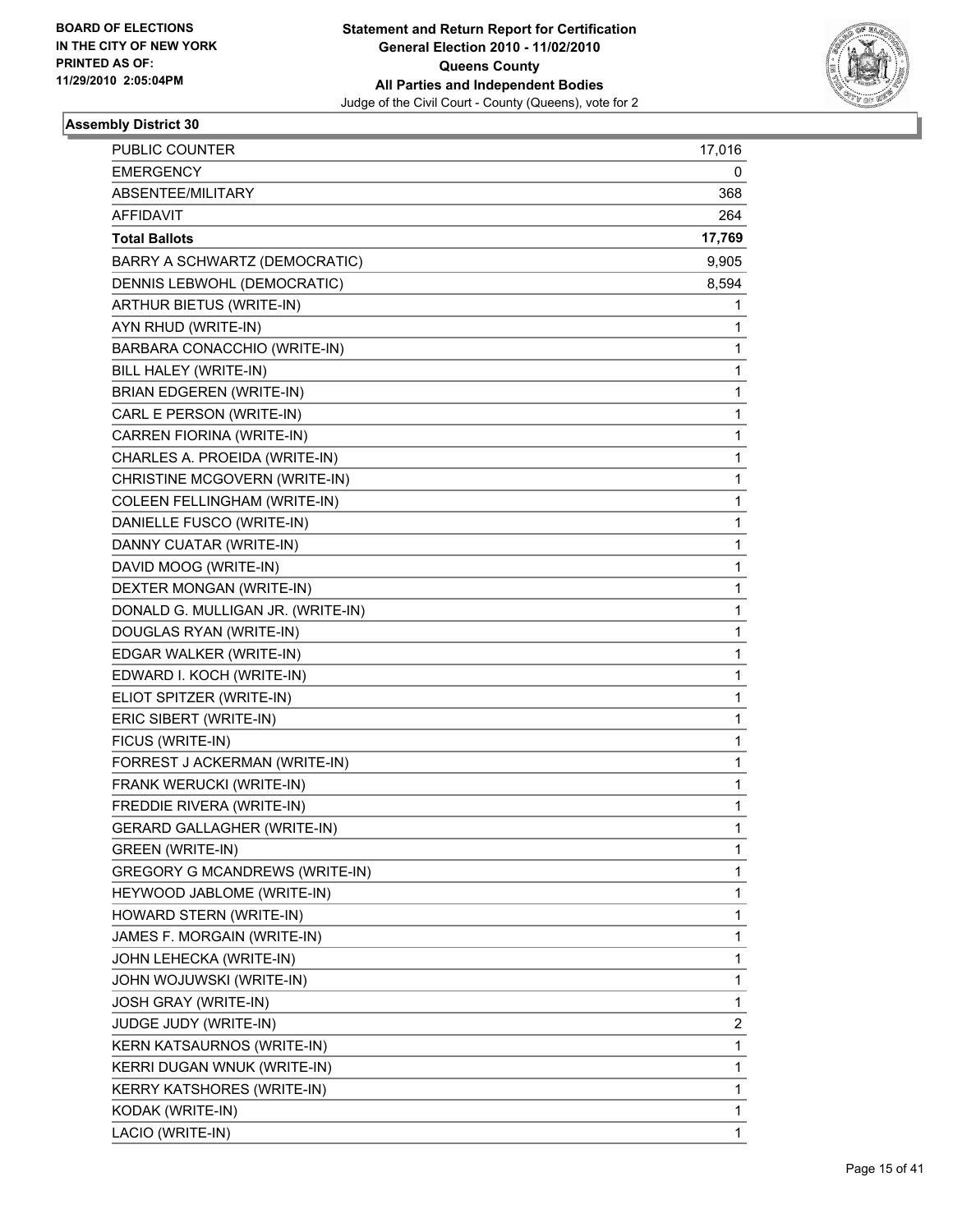

| LOUS FASCO (WRITE-IN)          | 1      |
|--------------------------------|--------|
| <b>MARION PAPKA (WRITE-IN)</b> | 1      |
| MIKE HUNT (WRITE-IN)           | 1      |
| MOE CAMUS (WRITE-IN)           | 1      |
| MS. JOSE (WRITE-IN)            | 1      |
| NO NAME (WRITE-IN)             | 22     |
| NO NAME1 (WRITE-IN)            |        |
| PAUL VALLONE (WRITE-IN)        | 1      |
| PETER VALLONE JR. (WRITE-IN)   | 1      |
| RALPH NADER (WRITE-IN)         | 1      |
| RAYMONG GAZER (WRITE-IN)       | 1      |
| SERPHIN MALTESE (WRITE-IN)     | 1      |
| SHARRON ANGRE (WRITE-IN)       | 1      |
| STEPHEN MCGAVERN (WRITE-IN)    | 1      |
| SUSAN ARONDEFRENZO (WRITE-IN)  | 1      |
| THE LONE RANGER (WRITE-IN)     | 1      |
| TIMOTHY COLLINS (WRITE-IN)     | 1      |
| <b>Total Votes</b>             | 18,577 |
| Unrecorded                     | 16,961 |

| <b>PUBLIC COUNTER</b>                | 17,920 |
|--------------------------------------|--------|
| <b>EMERGENCY</b>                     | 0      |
| ABSENTEE/MILITARY                    | 497    |
| <b>AFFIDAVIT</b>                     | 344    |
| <b>Total Ballots</b>                 | 18,811 |
| BARRY A SCHWARTZ (DEMOCRATIC)        | 13,959 |
| DENNIS LEBWOHL (DEMOCRATIC)          | 11,940 |
| ALAN KATEMAN (WRITE-IN)              |        |
| ANNMARIE TORNABENE (WRITE-IN)        | 1      |
| ARGINTION HARRISON (WRITE-IN)        | 1      |
| CHRISTOPHER SCOTT BILLUPS (WRITE-IN) | 1      |
| DANIEL PEOGAN (WRITE-IN)             | 1      |
| DECLINED PHANTOM (WRITE-IN)          | 1      |
| JOSEPH RASPAC (WRITE-IN)             | 1      |
| NO NAME (WRITE-IN)                   | 4      |
| PALIDINO (WRITE-IN)                  | 1      |
| SUNG HO CHOI (WRITE-IN)              | 1      |
| SUNGH CHOI (WRITE-IN)                | 1      |
| <b>Total Votes</b>                   | 25,913 |
| Unrecorded                           | 11,709 |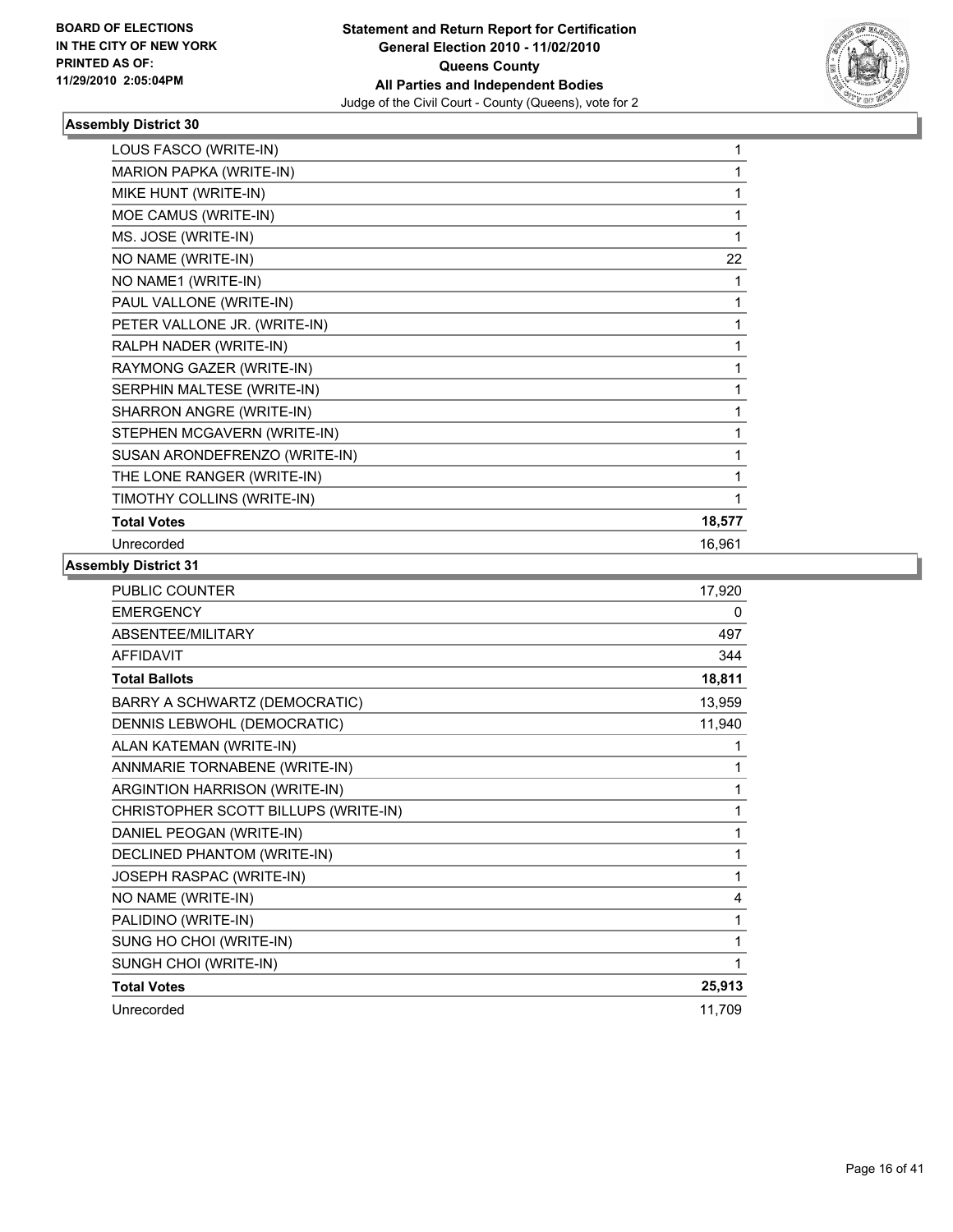

| <b>PUBLIC COUNTER</b>         | 20,730 |
|-------------------------------|--------|
| <b>EMERGENCY</b>              | 17     |
| ABSENTEE/MILITARY             | 325    |
| <b>AFFIDAVIT</b>              | 395    |
| <b>Total Ballots</b>          | 21,488 |
| BARRY A SCHWARTZ (DEMOCRATIC) | 16,060 |
| DENNIS LEBWOHL (DEMOCRATIC)   | 13,510 |
| DONALD DUCK (WRITE-IN)        | 1      |
| ELI ELLIOT UTLEL (WRITE-IN)   | 1      |
| GOOFY (WRITE-IN)              | 1      |
| JOE CASPER (WRITE-IN)         | 1      |
| JOE VIOAL (WRITE-IN)          | 1      |
| JOHN BRANCH (WRITE-IN)        | 1      |
| M M GOLPHIN (WRITE-IN)        | 1      |
| NO NAME (WRITE-IN)            | 3      |
| NORMAN SEIGEL (WRITE-IN)      | 1      |
| RICHARD BUTLER (WRITE-IN)     | 1      |
| TONI MILLS (WRITE-IN)         | 1      |
| <b>Total Votes</b>            | 29,583 |
| Unrecorded                    | 13,393 |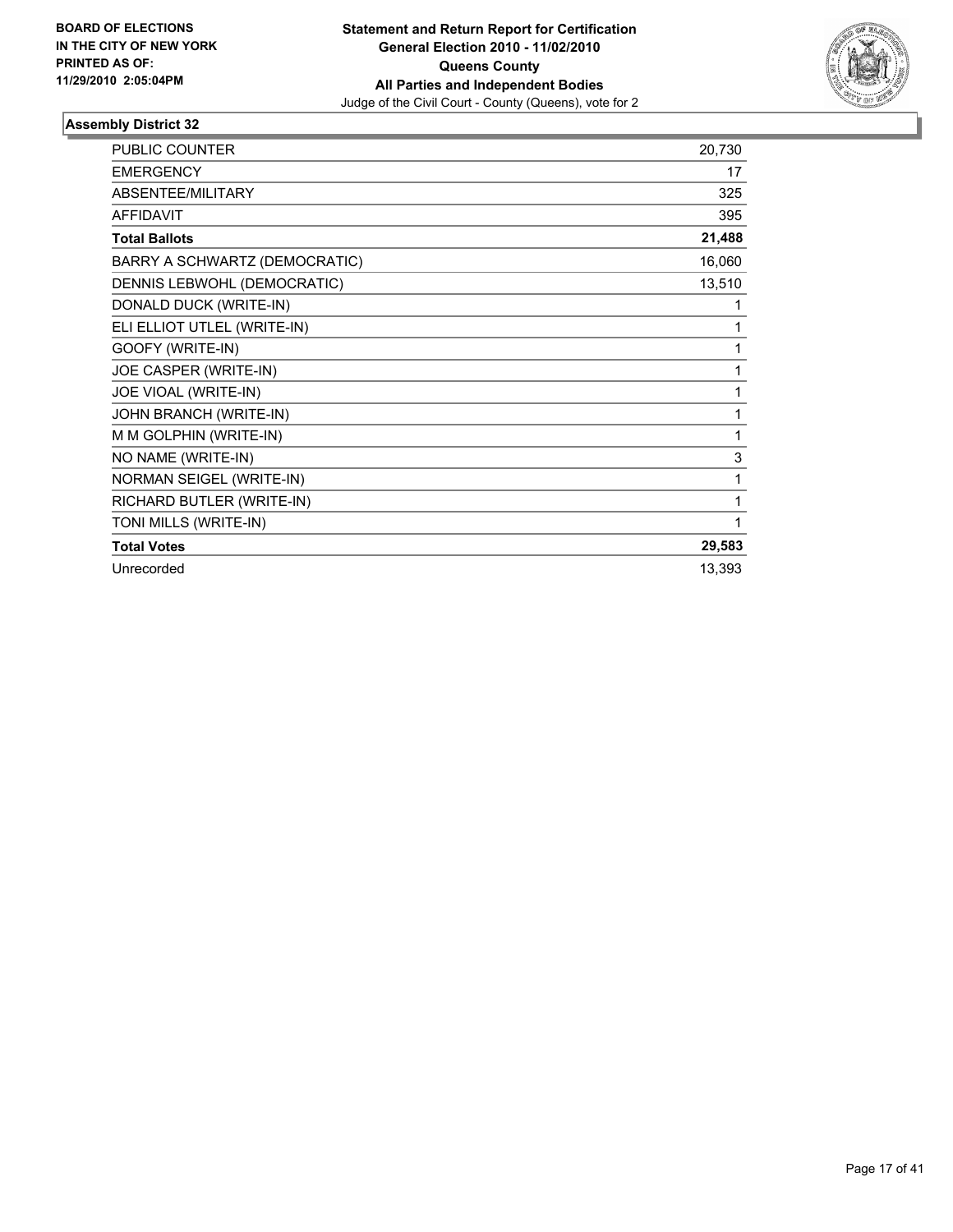

| PUBLIC COUNTER                       | 24,428       |
|--------------------------------------|--------------|
| <b>EMERGENCY</b>                     | 75           |
| ABSENTEE/MILITARY                    | 358          |
| <b>AFFIDAVIT</b>                     | 280          |
| <b>Total Ballots</b>                 | 25,168       |
| BARRY A SCHWARTZ (DEMOCRATIC)        | 18,627       |
| DENNIS LEBWOHL (DEMOCRATIC)          | 16,409       |
| CHARLES C. ALBERT (WRITE-IN)         | 1            |
| EDWARD JAMES PETERS (WRITE-IN)       | 1            |
| EVDELL J. RASHFORD (WRITE-IN)        | $\mathbf{1}$ |
| J STILLER (WRITE-IN)                 | $\mathbf{1}$ |
| J. DIOGUARDI (WRITE-IN)              | 1            |
| J. STILLER (WRITE-IN)                | 1            |
| J. TOWNSEND (WRITE-IN)               | $\mathbf{1}$ |
| KATHLEEN MARTINEZ (WRITE-IN)         | 1            |
| MARC CLOUTIER (WRITE-IN)             | 2            |
| MARY - KATE SMENDOLEA (WRITE-IN)     | 1            |
| MARY-BONES (WRITE-IN)                | $\mathbf{1}$ |
| MARY-KATHERINE AMMENDOLEA (WRITE-IN) | $\mathbf{1}$ |
| MARY-KATHERINE MURRAY (WRITE-IN)     | $\mathbf{1}$ |
| NO NAME (WRITE-IN)                   | 6            |
| RICK ROSS (WRITE-IN)                 | $\mathbf{1}$ |
| ROBERT MARTINEZ (WRITE-IN)           | 1            |
| ROBERT MURRAY (WRITE-IN)             | 1            |
| RUDOLPH GIULIANI (WRITE-IN)          | 1            |
| STEPHAN DEJAN (WRITE-IN)             | 1            |
| SUSAN H PETERS (WRITE-IN)            | 1            |
| WILLIAM GIBLIN (WRITE-IN)            | 1            |
| <b>Total Votes</b>                   | 35,063       |
| Unrecorded                           | 15,273       |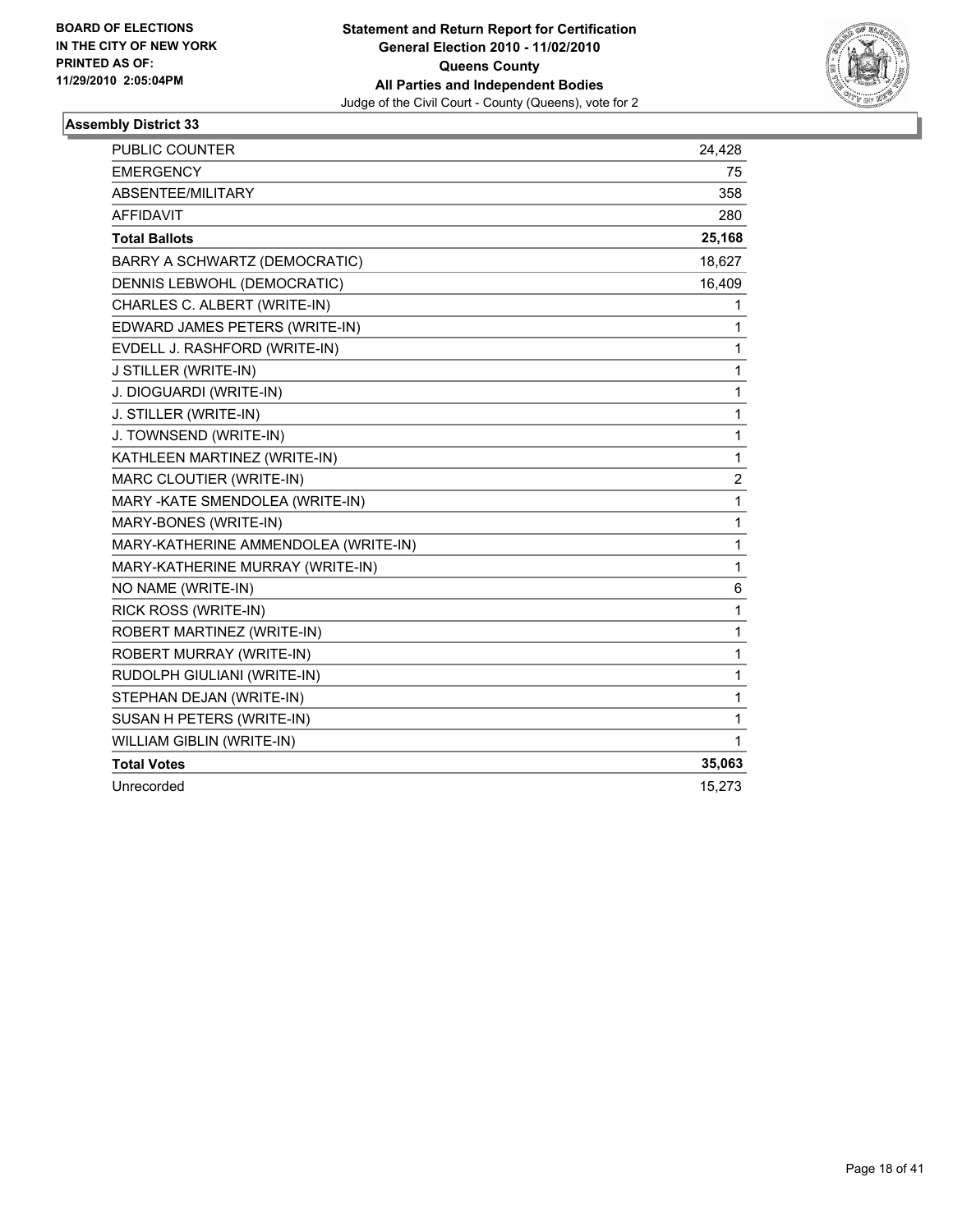

| PUBLIC COUNTER                   | 13,768       |
|----------------------------------|--------------|
| <b>EMERGENCY</b>                 | 0            |
| ABSENTEE/MILITARY                | 232          |
| <b>AFFIDAVIT</b>                 | 212          |
| <b>Total Ballots</b>             | 14,297       |
| BARRY A SCHWARTZ (DEMOCRATIC)    | 8,999        |
| DENNIS LEBWOHL (DEMOCRATIC)      | 7,606        |
| AMANDA DELANEY (WRITE-IN)        | 1.           |
| BENJAMIN BEATT (WRITE-IN)        | 1            |
| BILL BERGENFIELD (WRITE-IN)      | 1            |
| <b>BOB GRANT (WRITE-IN)</b>      | 1            |
| DAISY DUCK (WRITE-IN)            | 1            |
| DAN DONOVAN (WRITE-IN)           | 1            |
| ELAINE BERGENFIELD (WRITE-IN)    | 1            |
| ELLEN YOUNG (WRITE-IN)           | 1            |
| <b>GERALD RIVERA (WRITE-IN)</b>  | 1            |
| GERALDINE PAGE AMEDOR (WRITE-IN) | 1            |
| HARRY WILSON (WRITE-IN)          | 1            |
| HELEN SEARS (WRITE-IN)           | 1            |
| JIMMY MCMILLAN (WRITE-IN)        | 1            |
| KATHLEEN M COLLINS (WRITE-IN)    | 1            |
| MARCO PAZ (WRITE-IN)             | 1            |
| MILLIE HANLON (WRITE-IN)         | 1            |
| NO NAME (WRITE-IN)               | 12           |
| PETER PAN (WRITE-IN)             | 1            |
| RUSSELL BROOKS (WRITE-IN)        | $\mathbf{1}$ |
| SNOW WHITE (WRITE-IN)            | 1            |
| THOMAS LUMPKINS (WRITE-IN)       | 1            |
| <b>Total Votes</b>               | 16,637       |
| Unrecorded                       | 11,957       |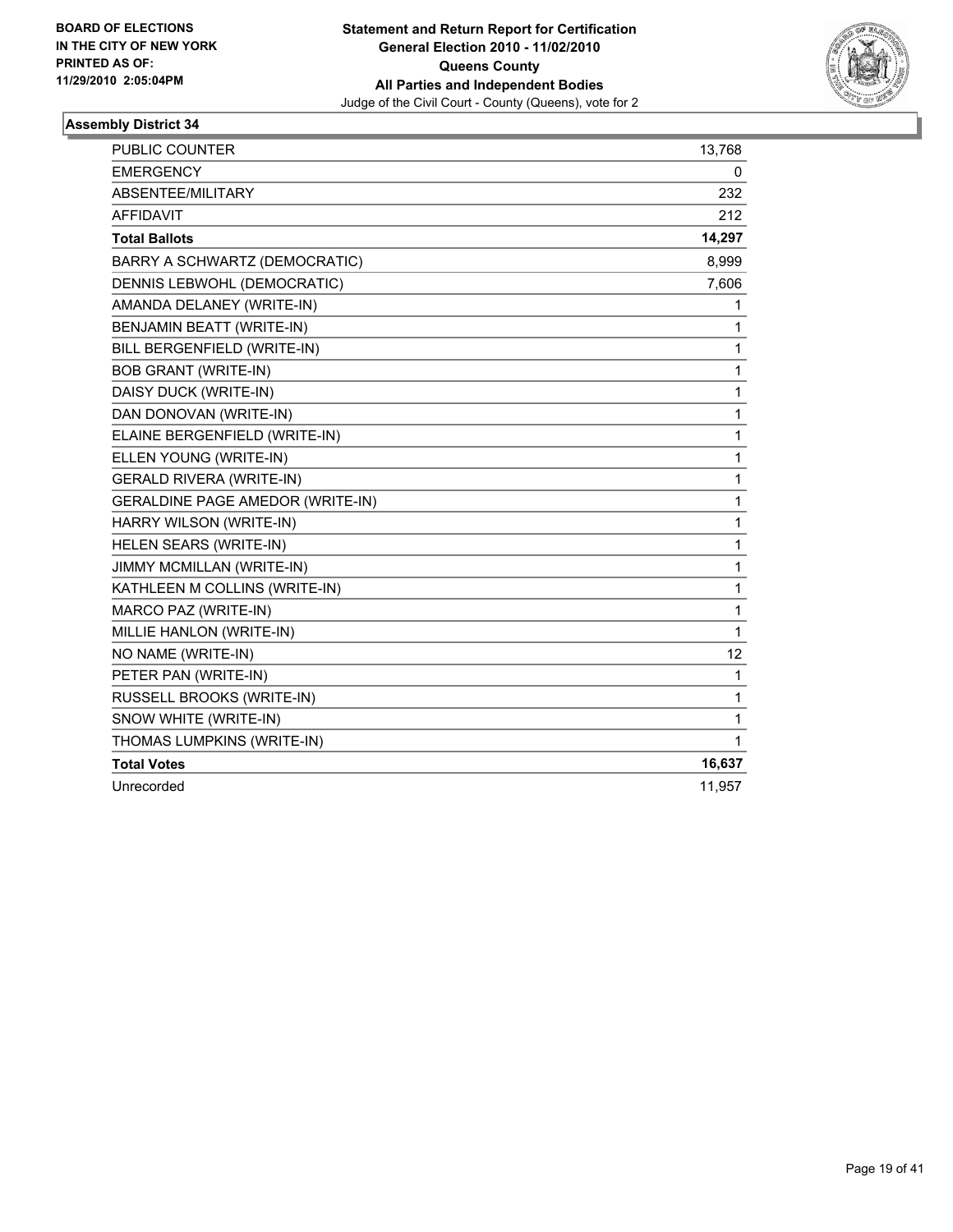

| <b>PUBLIC COUNTER</b>            | 13,357 |
|----------------------------------|--------|
| <b>EMERGENCY</b>                 | 45     |
| <b>ABSENTEE/MILITARY</b>         | 292    |
| <b>AFFIDAVIT</b>                 | 163    |
| <b>Total Ballots</b>             | 13,932 |
| BARRY A SCHWARTZ (DEMOCRATIC)    | 9,488  |
| DENNIS LEBWOHL (DEMOCRATIC)      | 7,883  |
| ANGEL R. MOSOSO (WRITE-IN)       | 1      |
| <b>BARRY HOTT (WRITE-IN)</b>     | 1      |
| BILL STANREVICH (WRITE-IN)       | 1      |
| DAVID CARUSO (WRITE-IN)          | 1      |
| ELEANOR ROOSEVELT (WRITE-IN)     | 1      |
| JEREMIAH FREI-PEARSON (WRITE-IN) | 1      |
| LARRY FLYNT (WRITE-IN)           | 1      |
| LAURIE MARIN (WRITE-IN)          | 1      |
| NO NAME (WRITE-IN)               | 13     |
| WALTER CLUTCH (WRITE-IN)         | 1      |
| <b>Total Votes</b>               | 17,393 |
| Unrecorded                       | 10,471 |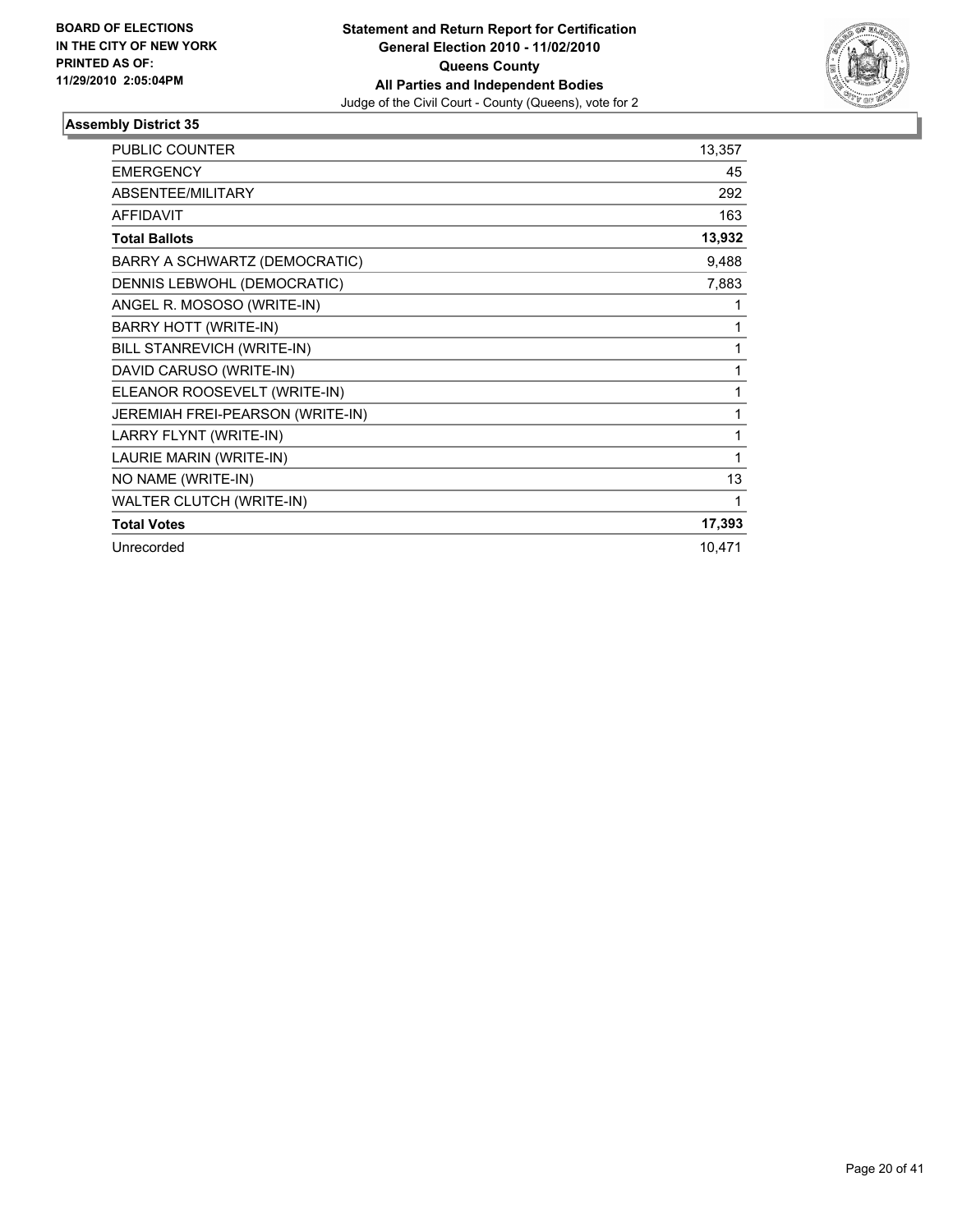

| <b>PUBLIC COUNTER</b>             | 17,109 |
|-----------------------------------|--------|
| <b>EMERGENCY</b>                  | 0      |
| ABSENTEE/MILITARY                 | 295    |
| AFFIDAVIT                         | 377    |
| <b>Total Ballots</b>              | 17,995 |
| BARRY A SCHWARTZ (DEMOCRATIC)     | 11,174 |
| DENNIS LEBWOHL (DEMOCRATIC)       | 9,932  |
| ANDREW SANABRIA (WRITE-IN)        | 1      |
| ANTIGONE DARMARIN (WRITE-IN)      | 1      |
| BEELZEBUB (WRITE-IN)              | 1      |
| BONO THE BOSTON TERIER (WRITE-IN) | 1      |
| BRENDON DARMARIN (WRITE-IN)       | 1      |
| <b>BUGS BUNNY (WRITE-IN)</b>      | 1      |
| CARL WINSLOW (WRITE-IN)           | 1      |
| CAROLYN CALLOWAY (WRITE-IN)       | 1      |
| CHEWBAKKA (WRITE-IN)              | 1      |
| CHI NGUYEN (WRITE-IN)             | 1      |
| CHRISTOPHER BEEN (WRITE-IN)       | 1      |
| DAN ROYER (WRITE-IN)              | 1      |
| DAN V. NICSKI (WRITE-IN)          | 1      |
| EDITH ARDNT (WRITE-IN)            | 1      |
| EDWARD BUCKLAND (WRITE-IN)        | 1      |
| EDWARD MCGOWAN (WRITE-IN)         | 1      |
| EFRAIN BORRERO (WRITE-IN)         | 1      |
| EMMANUEL KOSSARIS (WRITE-IN)      | 1      |
| EZEKIEL EDWARDS (WRITE-IN)        | 1      |
| FRANK ZAPPA (WRITE-IN)            | 1      |
| <b>GARRAMO (WRITE-IN)</b>         | 1      |
| HOMER SIMPSON (WRITE-IN)          | 1      |
| JASON SONIN (WRITE-IN)            | 1      |
| JAVIER BORRERO (WRITE-IN)         | 1      |
| JAY LENO (WRITE-IN)               | 1      |
| JERRY RAIMONDO (WRITE-IN)         | 1      |
| JIMMY MCMILLIAN (WRITE-IN)        | 1      |
| JOHN DELLIS (WRITE-IN)            | 1      |
| JOHN ROSENTHAL (WRITE-IN)         | 1      |
| KATHERINE GARRIGAN (WRITE-IN)     | 1      |
| KIRK DESOTO (WRITE-IN)            | 1      |
| LUKE SKYWALKER (WRITE-IN)         | 1      |
| MARK MURYNEC (WRITE-IN)           | 1      |
| MATTHEW SANOBRIA (WRITE-IN)       | 1      |
| MICKEY MOUSE (WRITE-IN)           | 1      |
| MIKE J. TROTTA (WRITE-IN)         | 1      |
| NO NAME (WRITE-IN)                | 19     |
| PATRICK BACHANEV (WRITE-IN)       | 1      |
| PETER ANTONAROS (WRITE-IN)        | 1      |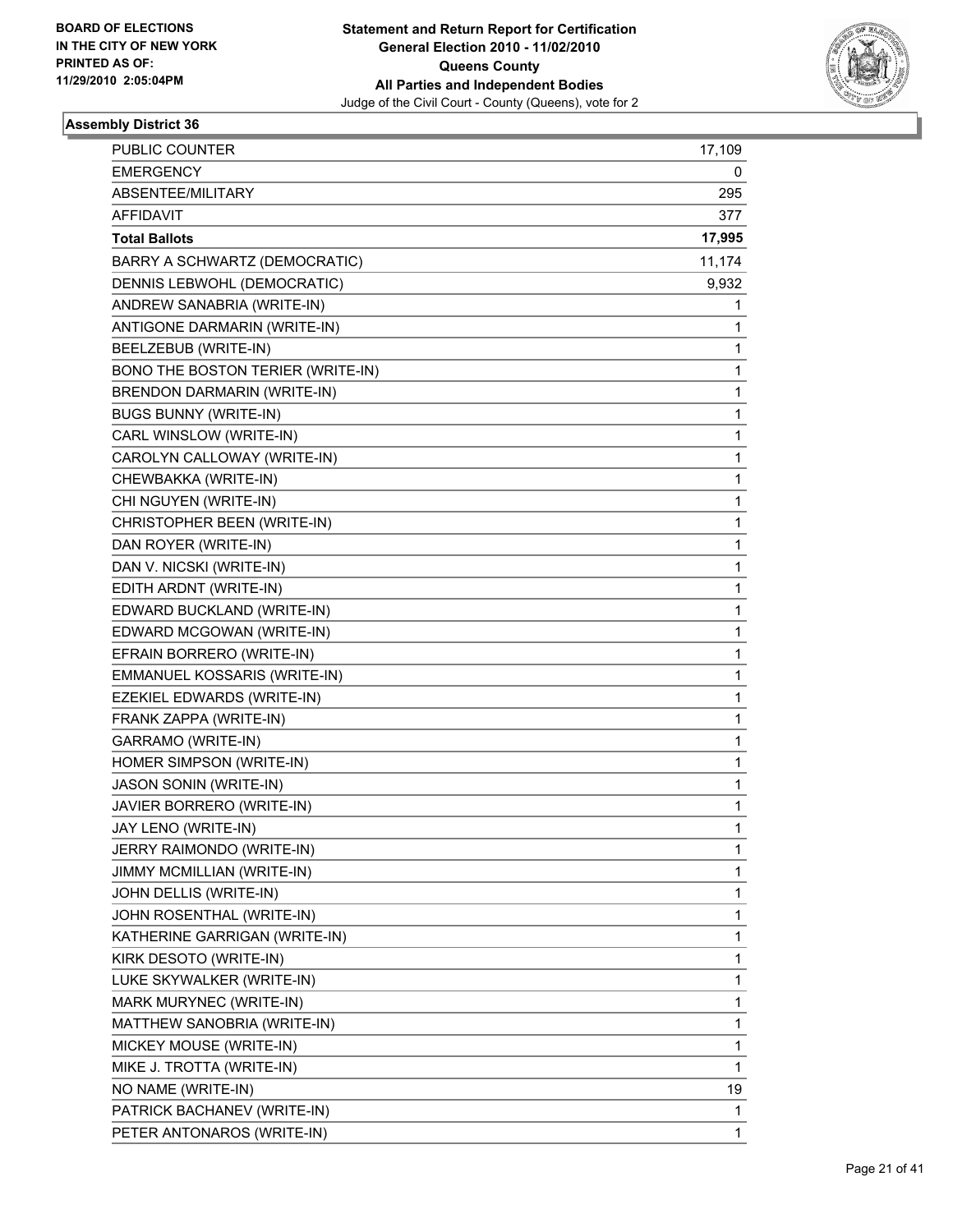

| POUYA REBEK (WRITE-IN)      | 1              |
|-----------------------------|----------------|
| RICHMOND OSCARS (WRITE-IN)  |                |
| ROBERT C GRAFF (WRITE-IN)   |                |
| RYAN COX (WRITE-IN)         | 1              |
| S. GONZALES (WRITE-IN)      |                |
| S. TRINIDAD (WRITE-IN)      |                |
| SHANE BRADDOCK (WRITE-IN)   |                |
| STEWART WOLF (WRITE-IN)     |                |
| SUSAN ARDNT (WRITE-IN)      | $\overline{2}$ |
| TARA BONANNO (WRITE-IN)     |                |
| TAZ (WRITE-IN)              |                |
| THEODORE KASAPIS (WRITE-IN) |                |
| THOMAS GILLIGAN (WRITE-IN)  |                |
| <b>VOLTRON (WRITE-IN)</b>   |                |
| <b>Total Votes</b>          | 21,178         |
| Unrecorded                  | 14,812         |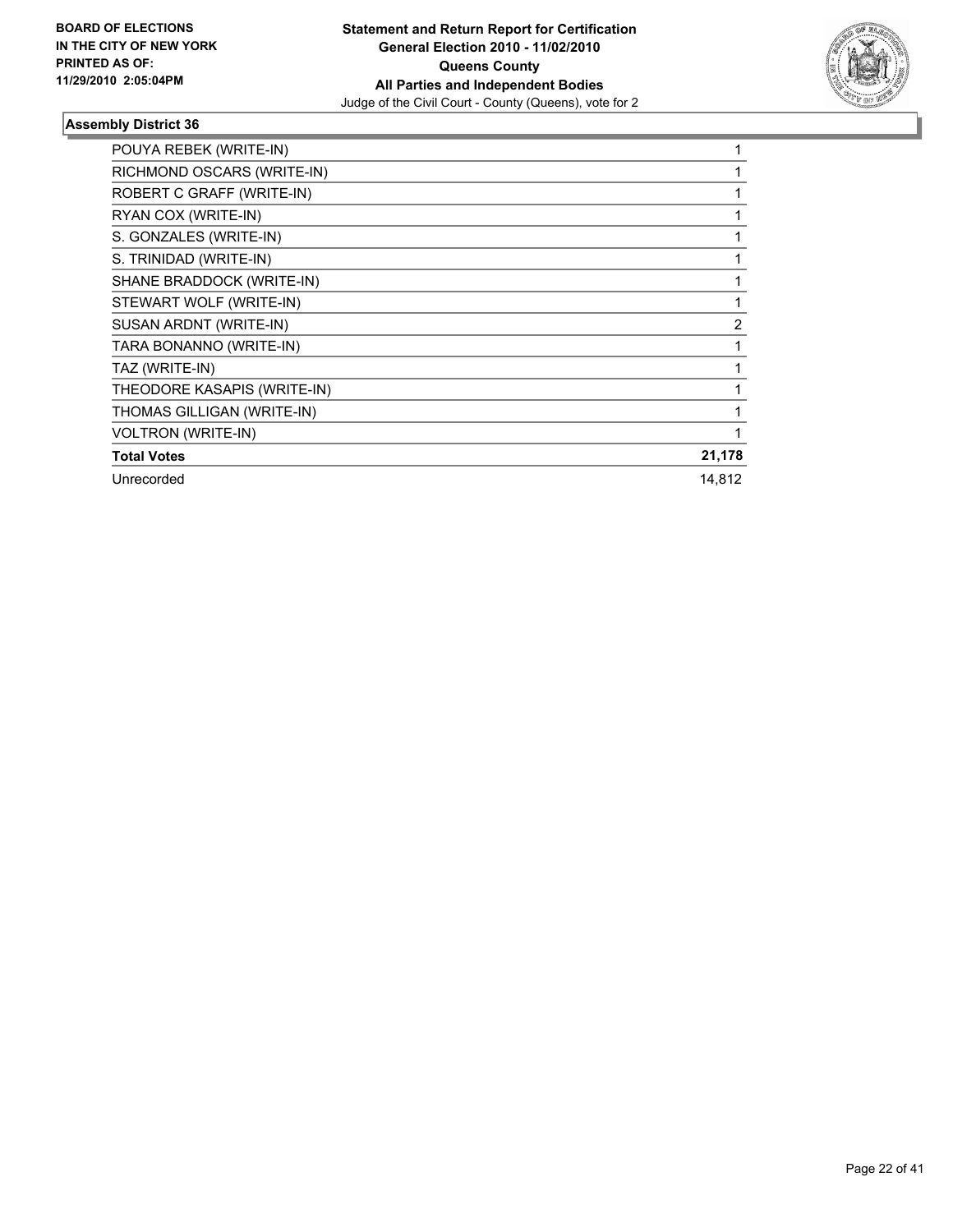

| PUBLIC COUNTER                  | 15,397 |
|---------------------------------|--------|
| <b>EMERGENCY</b>                | 0      |
| ABSENTEE/MILITARY               | 247    |
| AFFIDAVIT                       | 291    |
| <b>Total Ballots</b>            | 16,024 |
| BARRY A SCHWARTZ (DEMOCRATIC)   | 10,645 |
| DENNIS LEBWOHL (DEMOCRATIC)     | 9,367  |
| A. REY PANEATNUT (WRITE-IN)     | 1      |
| ALDEN LINK (WRITE-IN)           | 1      |
| ALEX BURRITO (WRITE-IN)         | 1      |
| AMIE RAVTIZ-HOGAN (WRITE-IN)    | 1      |
| BARRY GOLDWATER (WRITE-IN)      | 1      |
| <b>BOB DOLE (WRITE-IN)</b>      | 1      |
| BRET JERCANST (WRITE-IN)        | 1      |
| BRYAN RAKER (WRITE-IN)          | 1      |
| CHUCK D (WRITE-IN)              | 1      |
| D DUCK (WRITE-IN)               | 1      |
| DAFFY DUCK (WRITE-IN)           | 1      |
| DAN HEWITT (WRITE-IN)           | 1      |
| DAN IMUS (WRITE-IN)             | 1      |
| DECLAN OHARE (WRITE-IN)         | 1      |
| DIANE PETERS (WRITE-IN)         | 1      |
| DONALD DUCK (WRITE-IN)          | 1      |
| ELEONORA CHOREK CHAN (WRITE-IN) | 1      |
| EZRA BICUNKOFF (WRITE-IN)       | 1      |
| GLENN SODANO (WRITE-IN)         | 1      |
| HOWIE HAWKENS (WRITE-IN)        | 1      |
| JAMES BOTAS (WRITE-IN)          | 1      |
| JASON BAGORIE (WRITE-IN)        | 1      |
| JERRY CHING (WRITE-IN)          | 1      |
| JOE BLACK (WRITE-IN)            | 1      |
| JOEL MILLS (WRITE-IN)           | 1      |
| JOHN CLIFTON (WRITE-IN)         | 1      |
| JOHN WHITE (WRITE-IN)           | 1      |
| JOHNATHAN BRIGGS (WRITE-IN)     | 1      |
| JOYCE BAGORIE (WRITE-IN)        | 1      |
| KARIN CLERMONT (WRITE-IN)       | 1      |
| KIT SPOOK (WRITE-IN)            | 1      |
| LADY GAGA (WRITE-IN)            | 1      |
| MARC BROWNSATAN (WRITE-IN)      | 1      |
| MEESHEE GAMERA (WRITE-IN)       | 1      |
| MICKEY MOUSE (WRITE-IN)         | 1      |
| NICHOLAS AUGUGLIARO (WRITE-IN)  | 1      |
| NO NAME (WRITE-IN)              | 22     |
| PAUL ROSENBERG (WRITE-IN)       | 1      |
| RAYMOND CLERMONT (WRITE-IN)     | 1      |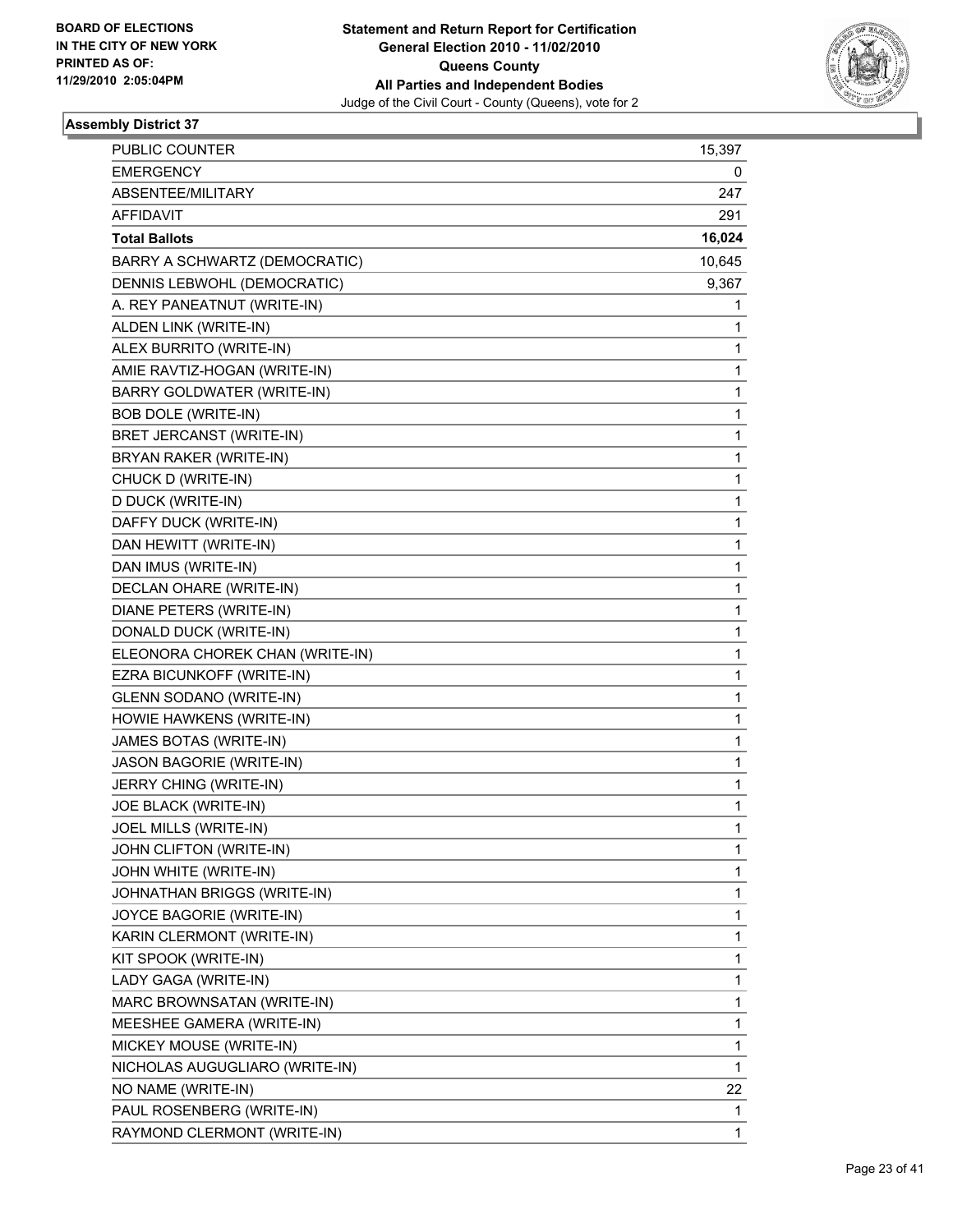

| RAYMOND GEE (WRITE-IN)       |        |
|------------------------------|--------|
| RICHARD M. NIXON (WRITE-IN)  |        |
| ROB KALMAN (WRITE-IN)        |        |
| ROBERT AUGUGLIORO (WRITE-IN) |        |
| SEAMUS OHARE (WRITE-IN)      |        |
| SETH JOHNSON (WRITE-IN)      |        |
| SQUEAKY THE CAT (WRITE-IN)   |        |
| STEPHEN WEINER (WRITE-IN)    |        |
| TANITA PARTIVIT (WRITE-IN)   |        |
| TAPIA (WRITE-IN)             |        |
| VICKI RAINES (WRITE-IN)      |        |
| WALTER N IWACHOW (WRITE-IN)  | 2      |
| <b>Total Votes</b>           | 20,085 |
| Unrecorded                   | 11.963 |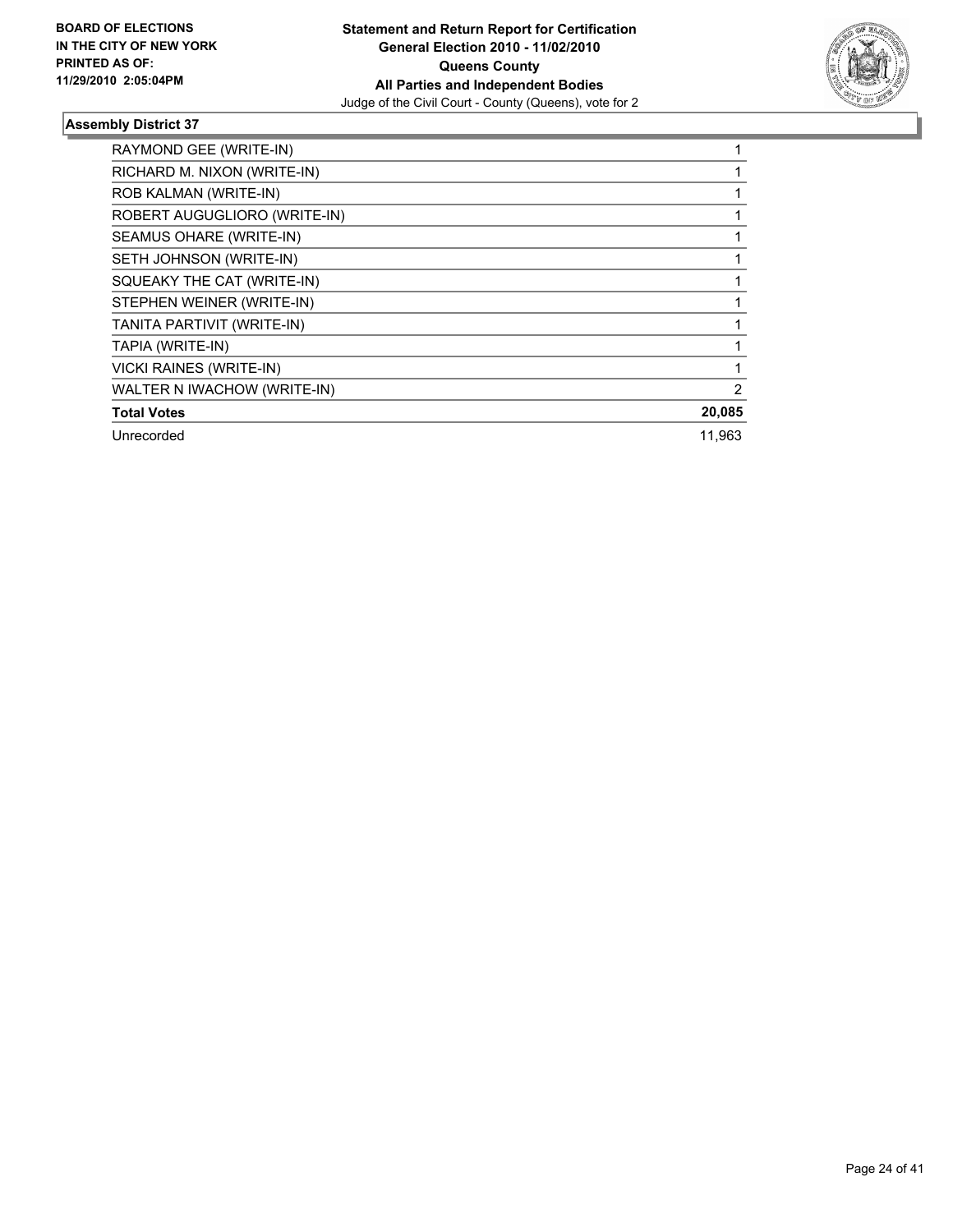

| PUBLIC COUNTER                   | 14,298 |
|----------------------------------|--------|
| <b>EMERGENCY</b>                 | 17     |
| ABSENTEE/MILITARY                | 276    |
| AFFIDAVIT                        | 209    |
| <b>Total Ballots</b>             | 14,839 |
| BARRY A SCHWARTZ (DEMOCRATIC)    | 8,868  |
| DENNIS LEBWOHL (DEMOCRATIC)      | 7,653  |
| ALBERT BALDEO (WRITE-IN)         | 1      |
| ALEXANDER KHINKIS (WRITE-IN)     | 1      |
| AMANDA HUGNKISS (WRITE-IN)       | 1      |
| ED KOCH (WRITE-IN)               | 1      |
| EDWARD J. SPIOLLI (WRITE-IN)     | 1      |
| ELVIN GORES (WRITE-IN)           | 2      |
| EMILY HAUSER (WRITE-IN)          | 1      |
| ERNEST HEMINGWAY (WRITE-IN)      | 1      |
| FRANK BOLZ (WRITE-IN)            | 1      |
| FRANK MANETTA (WRITE-IN)         | 2      |
| <b>GEORGE LAGOS (WRITE-IN)</b>   | 1      |
| <b>GROUCHO MARX (WRITE-IN)</b>   | 1      |
| JAS REISER (WRITE-IN)            | 1      |
| JAS ROONEY (WRITE-IN)            | 1      |
| JOE SMITH (WRITE-IN)             | 1      |
| JOE VIRGONA (WRITE-IN)           | 1      |
| JOHN C NAUDUS (WRITE-IN)         | 1      |
| JOHN DOE (WRITE-IN)              | 1      |
| JUDY SCHEINDLIN (WRITE-IN)       | 1      |
| KEN FARRELL (WRITE-IN)           | 1      |
| KRISTIN HOUSER (WRITE-IN)        | 1      |
| MARK SANCHEZ (WRITE-IN)          | 1      |
| MICHAEL MANETTA (WRITE-IN)       | 2      |
| MICHAEL NAUDUS (WRITE-IN)        | 1      |
| MICHEAL REICH (WRITE-IN)         | 1      |
| MIKE MILLER (WRITE-IN)           | 1      |
| NO NAME (WRITE-IN)               | 14     |
| PATRICK WOODS (WRITE-IN)         | 1      |
| PAULA ANNE ESMOUT (WRITE-IN)     | 2      |
| PETER C. LANTEVAS ESQ (WRITE-IN) | 1      |
| RAISA VISHNEVETSKAYA (WRITE-IN)  | 1      |
| SANTA CLAUSE (WRITE-IN)          | 1      |
| SERPHIN MALTESE (WRITE-IN)       | 1      |
| TARA BONANNO (WRITE-IN)          | 3      |
| THOMAS MOHAN (WRITE-IN)          | 1      |
| WAYNE HUANG (WRITE-IN)           | 1      |
| <b>Total Votes</b>               | 16,576 |
| Unrecorded                       | 13,102 |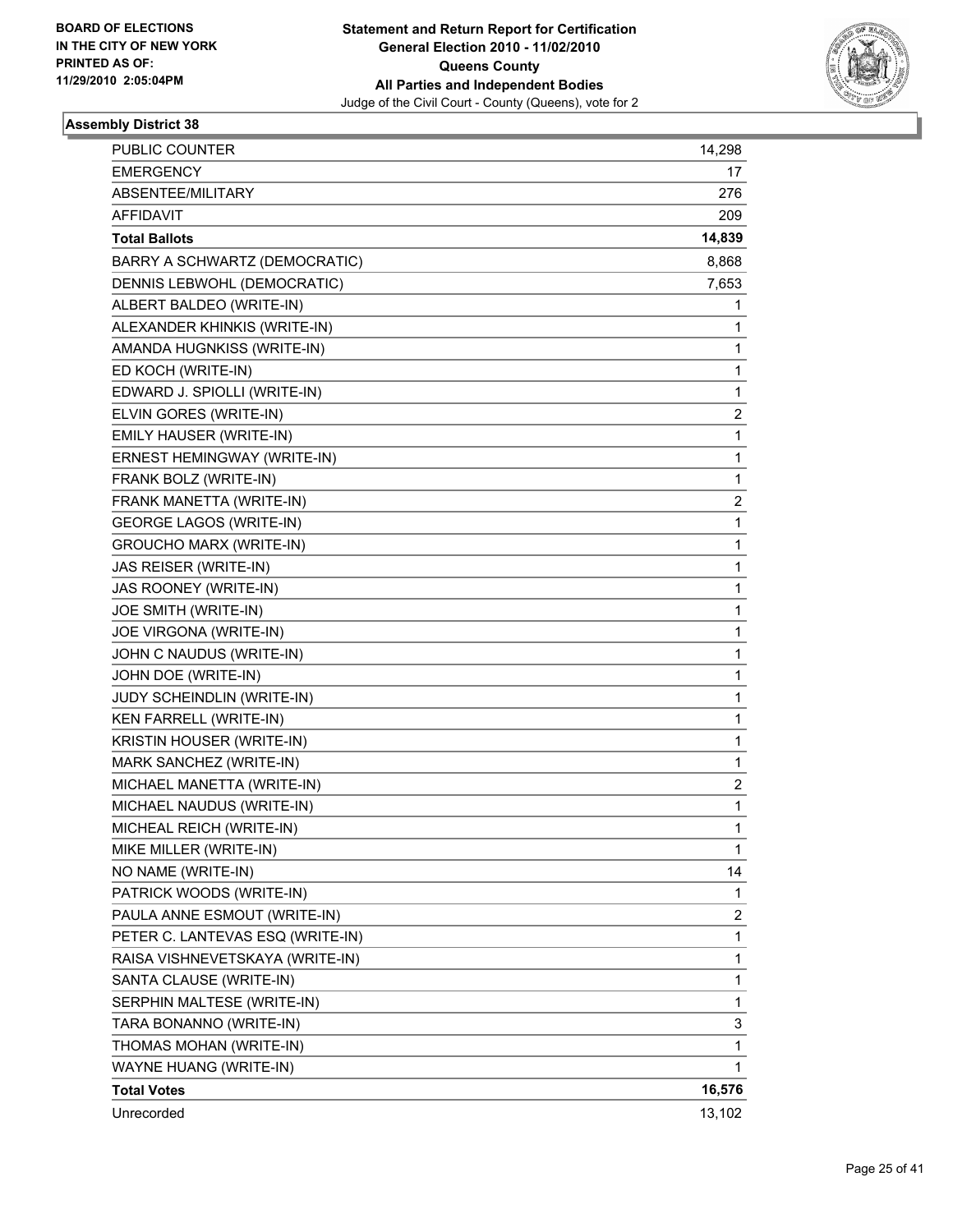

| <b>PUBLIC COUNTER</b>           | 9,918          |
|---------------------------------|----------------|
| <b>EMERGENCY</b>                | 3              |
| ABSENTEE/MILITARY               | 125            |
| <b>AFFIDAVIT</b>                | 123            |
| <b>Total Ballots</b>            | 10,237         |
| BARRY A SCHWARTZ (DEMOCRATIC)   | 6,596          |
| DENNIS LEBWOHL (DEMOCRATIC)     | 5,599          |
| ANTHONY SALIATOR (WRITE-IN)     | 1              |
| DAFFY DUCK (WRITE-IN)           | 1              |
| DAVID A JEPSOI (WRITE-IN)       | 1              |
| DON IMUS (WRITE-IN)             | 1              |
| LINCOLN E. BLACK III (WRITE-IN) | 1              |
| MARTIN O'SHEA (WRITE-IN)        | $\overline{2}$ |
| MICKEY MOUSE (WRITE-IN)         | 1              |
| NO NAME (WRITE-IN)              | 19             |
| PLUTO (WRITE-IN)                | 1              |
| RICHARD LA SALLE (WRITE-IN)     | 1              |
| SCUM (WRITE-IN)                 | 1              |
| SPONGE BOB (WRITE-IN)           | 1              |
| WILE E COYOTE (WRITE-IN)        | 1              |
| <b>Total Votes</b>              | 12,227         |
| Unrecorded                      | 8.247          |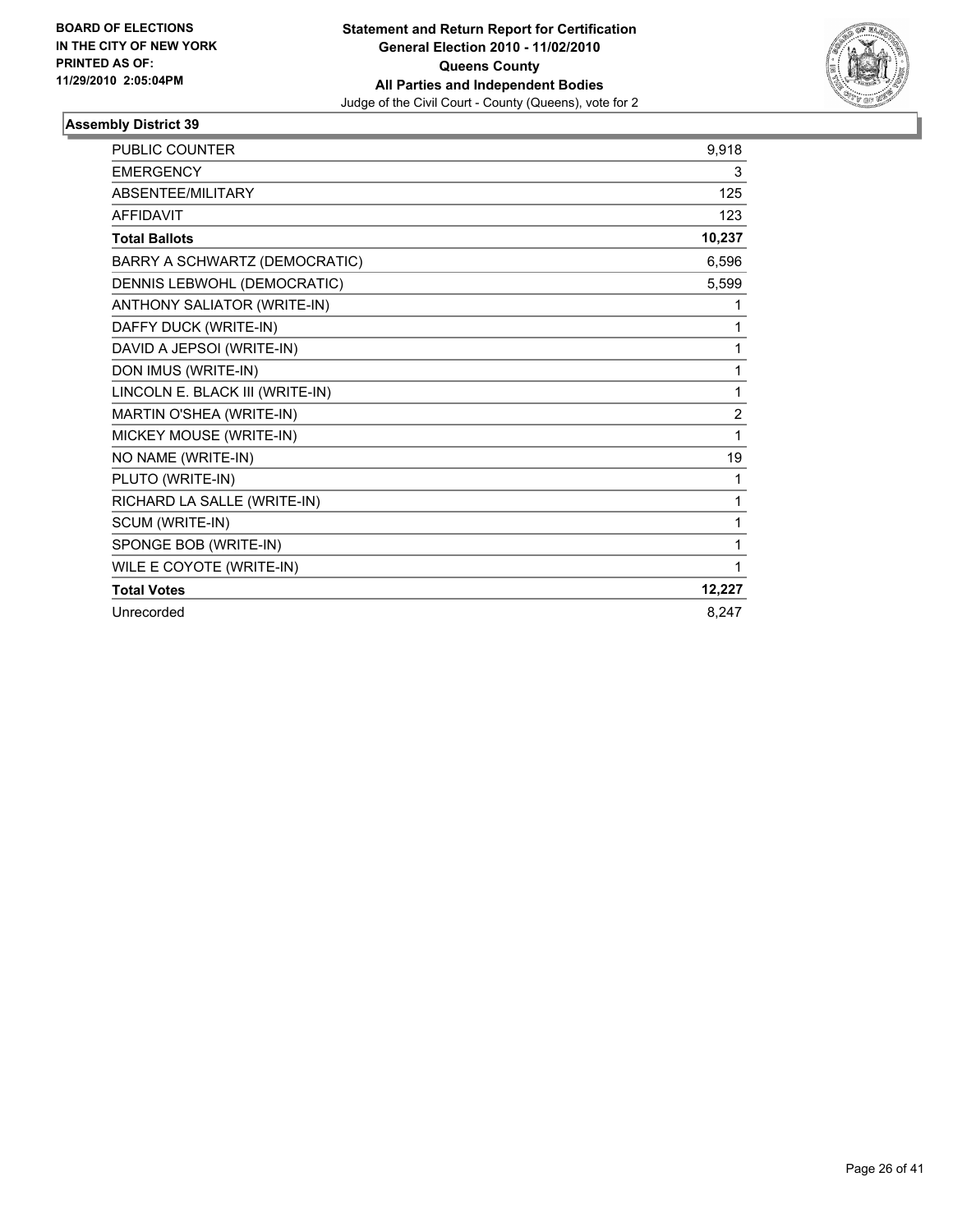

| PUBLIC COUNTER                | 336,956        |
|-------------------------------|----------------|
| EMERGENCY                     | 209.           |
| ABSENTEE/MILITARY             | 7,837          |
| AFFIDAVIT                     | 4,752          |
| <b>Total Ballots</b>          | 351,550        |
| BARRY A SCHWARTZ (DEMOCRATIC) | 221,319        |
| DENNIS LEBWOHL (DEMOCRATIC)   | 190,419        |
| 8 BALL (WRITE-IN)             | 1              |
| A. KICK BARTLEY (WRITE-IN)    | 1              |
| A. REY PANEATNUT (WRITE-IN)   | 1              |
| ABRAHAM FRIEDMAN (WRITE-IN)   | 1              |
| ACHILLERS LIVANIS (WRITE-IN)  | 1              |
| ADAM BARUCH (WRITE-IN)        | 1              |
| ADENA ZLOTNICK (WRITE-IN)     | 1              |
| ADOLF HITLER (WRITE-IN)       | 1              |
| ADRIENNA FOX (WRITE-IN)       | $\mathbf 1$    |
| AKIVA GRUNBLATT (WRITE-IN)    | 1              |
| ALAL LOWENTHAL (WRITE-IN)     | 1              |
| ALAN BLOOMFIELD (WRITE-IN)    | $\overline{c}$ |
| ALAN KATEMAN (WRITE-IN)       | 1              |
| ALBERT BALDEO (WRITE-IN)      | 1              |
| ALDEN LINK (WRITE-IN)         | $\mathbf 1$    |
| ALEX BURRITO (WRITE-IN)       | 1              |
| ALEXANDER KHINKIS (WRITE-IN)  | 2              |
| ALFRED E. NEWMAN (WRITE-IN)   | $\overline{2}$ |
| ALIZA SHERMAN (WRITE-IN)      | 1              |
| AMANDA DELANEY (WRITE-IN)     | 1              |
| AMANDA HUGNKISS (WRITE-IN)    | $\mathbf 1$    |
| AMELIA GARHEAT (WRITE-IN)     | 1              |
| AMIE B FLORMAN (WRITE-IN)     | 1              |
| AMIE RAVTIZ-HOGAN (WRITE-IN)  | 1              |
| AMY ROAD (WRITE-IN)           | 1              |
| ANDREW CUOMO (WRITE-IN)       | 1              |
| ANDREW FISCHER (WRITE-IN)     | 1              |
| ANDREW NAPPOLITANO (WRITE-IN) | 1              |
| ANDREW SANABRIA (WRITE-IN)    | 1              |
| ANGEL R. MOSOSO (WRITE-IN)    | 1              |
| ANGERO (WRITE-IN)             | 1              |
| ANN COULTER (WRITE-IN)        | 1              |
| ANN MARIE CASCH (WRITE-IN)    | 1              |
| ANNMARIE TORNABENE (WRITE-IN) | 1              |
| ANTHONY SALIATOR (WRITE-IN)   | 1              |
| ANTHONY SOUD (WRITE-IN)       | 1              |
| ANTIGONE DARMARIN (WRITE-IN)  | 1              |
| ANYONE ELSE (WRITE-IN)        | $\overline{2}$ |
| ARGINTION HARRISON (WRITE-IN) | 1              |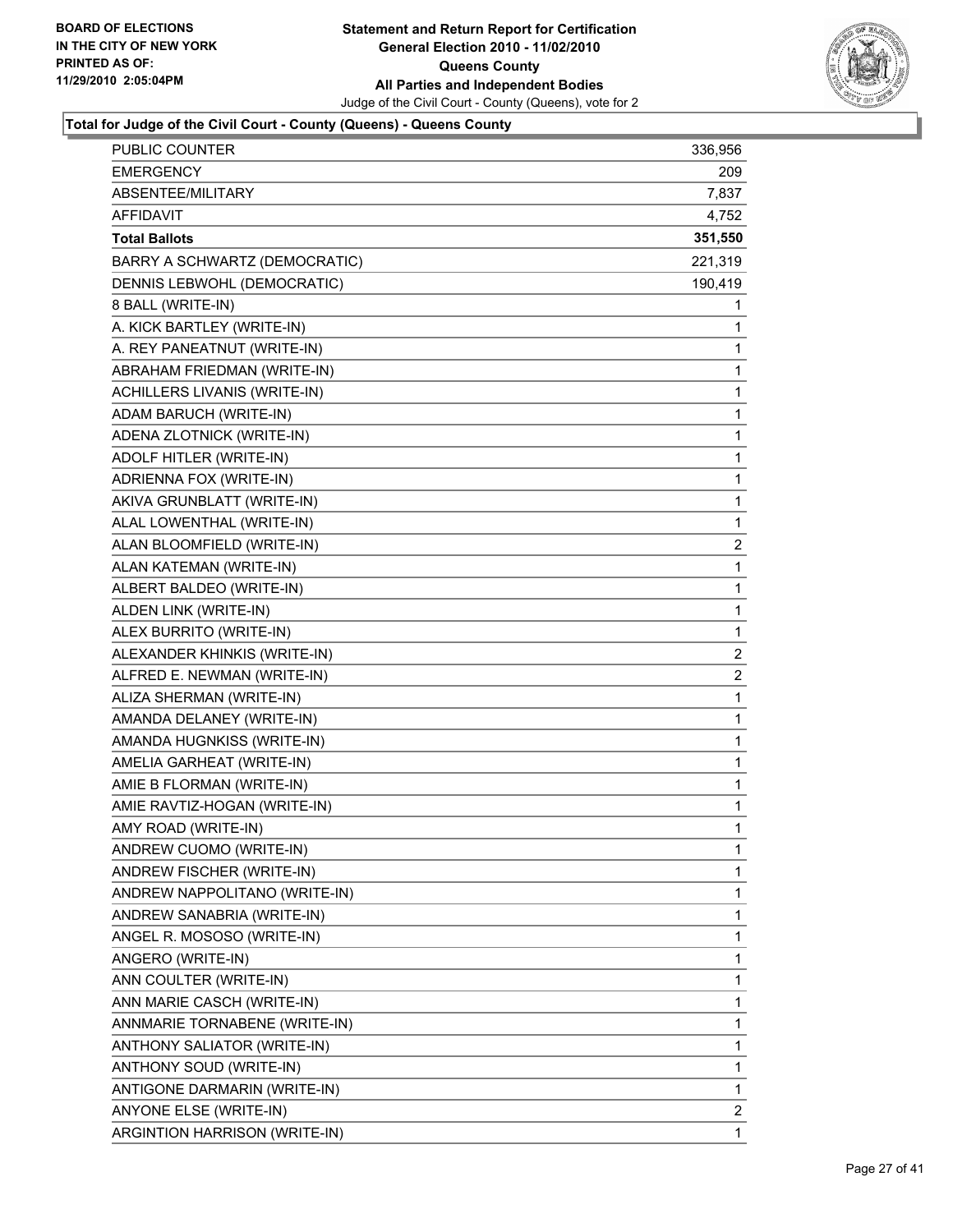

| 1 |
|---|
| 1 |
| 1 |
| 1 |
| 1 |
| 1 |
| 1 |
| 1 |
| 1 |
| 1 |
| 1 |
| 1 |
| 1 |
| 1 |
| 1 |
| 1 |
| 1 |
| 1 |
| 1 |
| 1 |
| 1 |
| 1 |
| 1 |
| 1 |
| 1 |
| 1 |
| 1 |
| 1 |
| 1 |
| 1 |
| 1 |
| 1 |
| 1 |
| 1 |
| 1 |
| 1 |
| 3 |
| 1 |
| 1 |
| 1 |
| 1 |
| 1 |
| 1 |
| 1 |
| 1 |
|   |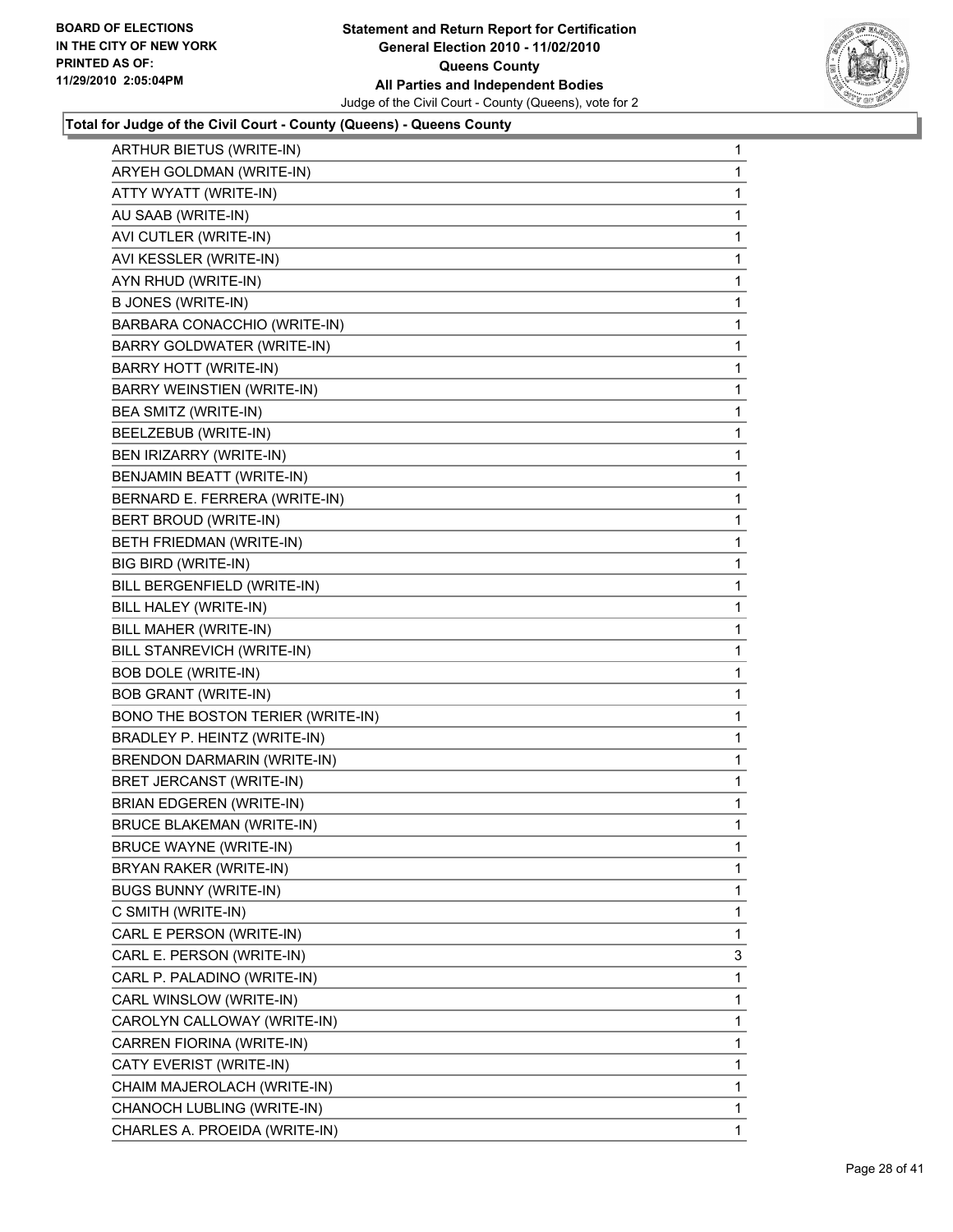

| CHARLES C. ALBERT (WRITE-IN)         | 1              |
|--------------------------------------|----------------|
| CHARLES DEMANIS (WRITE-IN)           | 1              |
| CHARLIE BROWN (WRITE-IN)             | 1              |
| CHARLOTTE MARTIN (WRITE-IN)          | $\overline{c}$ |
| CHERYL MEYER (WRITE-IN)              | 1              |
| CHEWBAKKA (WRITE-IN)                 | 1              |
| CHI NGUYEN (WRITE-IN)                | 1              |
| CHICO MARY (WRITE-IN)                | 1              |
| CHRIS MCLALLON (WRITE-IN)            | 1              |
| CHRIS VERANA (WRITE-IN)              | 1              |
| CHRISTEEN ODONELL (WRITE-IN)         | 1              |
| CHRISTINE MCGOVERN (WRITE-IN)        | 1              |
| CHRISTINE ODONNEL (WRITE-IN)         | 1              |
| CHRISTOPHER BEEN (WRITE-IN)          | 1              |
| CHRISTOPHER SCOTT BILLUPS (WRITE-IN) | 1              |
| CHUCK BALDWIN (WRITE-IN)             | 1              |
| CHUCK D (WRITE-IN)                   | 1              |
| COLEEN FELLINGHAM (WRITE-IN)         | 1              |
| COLIA CLARK (WRITE-IN)               | 1              |
| COLIN KELLY (WRITE-IN)               | 1              |
| COLLA CLARK (WRITE-IN)               | 1              |
| COURTNEY COHEN (WRITE-IN)            | 1              |
| CULBY NARANUO (WRITE-IN)             | 1              |
| D DUCK (WRITE-IN)                    | 1              |
| DAFFY DUCK (WRITE-IN)                | $\mathbf{2}$   |
| DAISY DUCK (WRITE-IN)                | 1              |
| DAN DONAVAN (WRITE-IN)               | 1              |
| DAN DONOVAN (WRITE-IN)               | 1              |
| DAN HALLORAN (WRITE-IN)              | 2              |
| DAN HEWITT (WRITE-IN)                | 1              |
| DAN IMUS (WRITE-IN)                  | 1.             |
| DAN MONAU (WRITE-IN)                 | 1              |
| DAN ROYER (WRITE-IN)                 | 1              |
| DAN V. NICSKI (WRITE-IN)             | 1              |
| DANIEL PEOGAN (WRITE-IN)             | 1              |
| DANIELLE FUSCO (WRITE-IN)            | 1              |
| DANNY CUATAR (WRITE-IN)              | 1              |
| DAVE EDGE (WRITE-IN)                 | 1              |
| DAVID A JEPSOI (WRITE-IN)            | 1              |
| DAVID B. COHEN (WRITE-IN)            | 1              |
| DAVID CARUSO (WRITE-IN)              | 1              |
| DAVID I ROTHSTEIN (WRITE-IN)         | 1              |
| DAVID KIRSCHER (WRITE-IN)            | 2              |
| DAVID MOOG (WRITE-IN)                | 1              |
| DAVID SAMUELS (WRITE-IN)             | 1              |
| DAVID SANCHEZ (WRITE-IN)             | $\mathbf 1$    |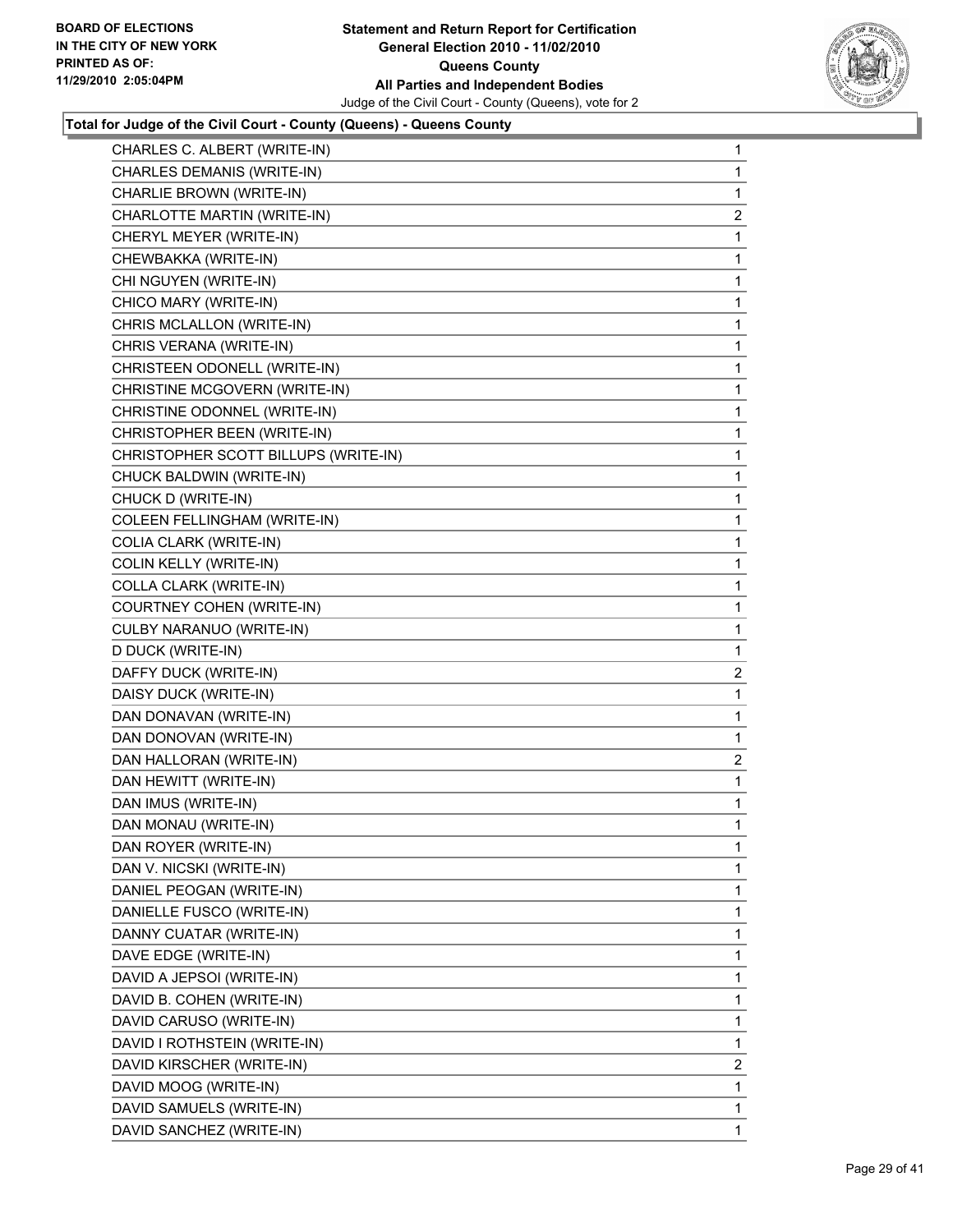

| DAVID SCHWARTZBERG (WRITE-IN)     | 1              |
|-----------------------------------|----------------|
| DAVID SIMMONS (WRITE-IN)          | 1              |
| DAVID WALLACH (WRITE-IN)          | 1              |
| DAVID WELCHER (WRITE-IN)          | 1              |
| DAVID WELKHER (WRITE-IN)          | 1              |
| DAVID ZLOTNICK (WRITE-IN)         | 1              |
| DECLAN OHARE (WRITE-IN)           | 1              |
| DECLINED PHANTOM (WRITE-IN)       | 1              |
| DENNIS RING (WRITE-IN)            | 1              |
| DENNIS SAFFRON (WRITE-IN)         | 1              |
| DEREK JETER (WRITE-IN)            | 2              |
| DESMOND DEULIN (WRITE-IN)         | 1              |
| DEXTER MONGAN (WRITE-IN)          | 1              |
| DIANE PETERS (WRITE-IN)           | 1              |
| DICK HERTZ (WRITE-IN)             | 1              |
| DIMITRE JAMES (WRITE-IN)          | 1              |
| DINA BEER (WRITE-IN)              | 1              |
| DINA TOBIN (WRITE-IN)             | 1              |
| DON IMUS (WRITE-IN)               | $\mathbf{2}$   |
| DONALD DUCK (WRITE-IN)            | $\overline{7}$ |
| DONALD G. MULLIGAN JR. (WRITE-IN) | 1              |
| DOUGLAS A WILLIAMSON (WRITE-IN)   | 1              |
| DOUGLAS RYAN (WRITE-IN)           | 1              |
| DUANE HART (WRITE-IN)             | 2              |
| DUSTIN GEHLHAUS (WRITE-IN)        | 1              |
| DYLAN TULIC (WRITE-IN)            | 1              |
| ED KOCH (WRITE-IN)                | 1              |
| EDDIE RIVERA (WRITE-IN)           | 1              |
| EDGAR WALKER (WRITE-IN)           | 1              |
| EDITH ARDNT (WRITE-IN)            | 1              |
| EDWARD BUCKLAND (WRITE-IN)        | 1              |
| EDWARD CIACIO (WRITE-IN)          | 1              |
| EDWARD COYNE (WRITE-IN)           | 1              |
| EDWARD I. KOCH (WRITE-IN)         | 1              |
| EDWARD J. QUGUFI (WRITE-IN)       | 1              |
| EDWARD J. SPIOLLI (WRITE-IN)      | 1              |
| EDWARD JAMES PETERS (WRITE-IN)    | 1              |
| EDWARD MCGOWAN (WRITE-IN)         | 1              |
| EDWARD MCGRATH (WRITE-IN)         | 1              |
| EDWARD SOTO (WRITE-IN)            | 1              |
| EFRAIM ZUCKER (WRITE-IN)          | 1              |
| EFRAIN BORRERO (WRITE-IN)         | 1              |
| ELAINE BERGENFIELD (WRITE-IN)     | 1              |
| ELANE CURIANO (WRITE-IN)          | 1              |
| ELAZAR WELCHER (WRITE-IN)         | 1              |
| ELEANOR ROOSEVELT (WRITE-IN)      | 1              |
|                                   |                |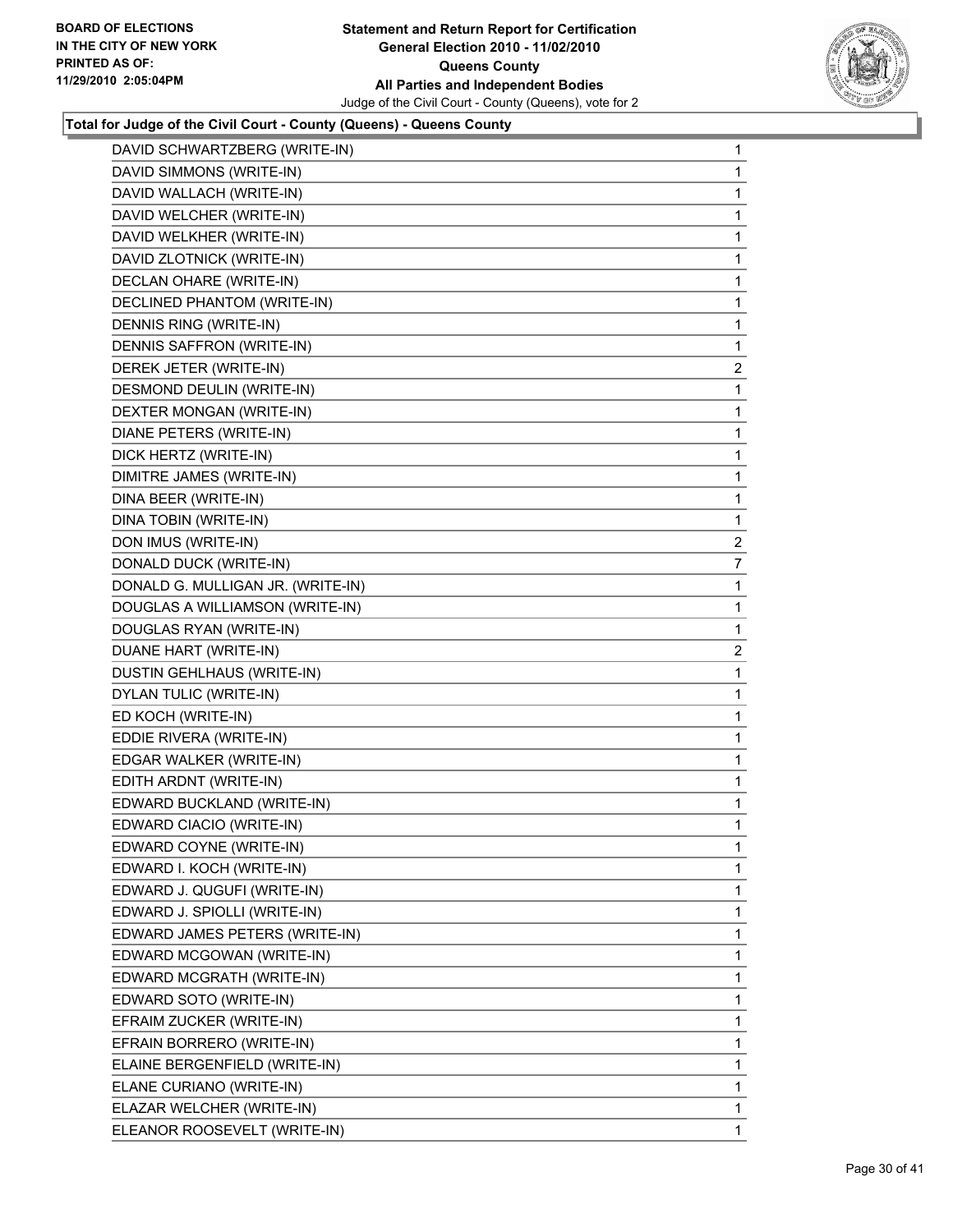

| ELEONORA CHOREK CHAN (WRITE-IN) | 1              |
|---------------------------------|----------------|
| ELI ELLIOT UTLEL (WRITE-IN)     | 1              |
| ELIOT SPITZER (WRITE-IN)        | 1              |
| ELIZABETH WARREN (WRITE-IN)     | 1              |
| ELLAN KOBIC (WRITE-IN)          | 1              |
| ELLEN MCCARTHY (WRITE-IN)       | 1              |
| ELLEN YOUNG (WRITE-IN)          | 1              |
| ELLIOT BUCKMASTE (WRITE-IN)     | 1              |
| ELMO (WRITE-IN)                 | 1              |
| ELON HARPAZ (WRITE-IN)          | 1              |
| ELVIN GORES (WRITE-IN)          | $\overline{2}$ |
| ELVIS (WRITE-IN)                | 1              |
| EMILY HAUSER (WRITE-IN)         | 1              |
| EMMANUEL KOSSARIS (WRITE-IN)    | 1              |
| ERIC BENSON (WRITE-IN)          | 1              |
| ERIC SIBERT (WRITE-IN)          | 1              |
| ERNEST HEMINGWAY (WRITE-IN)     | 1              |
| EVDELL J. RASHFORD (WRITE-IN)   | 1              |
| EZEKIEL EDWARDS (WRITE-IN)      | 1              |
| EZRA BICUNKOFF (WRITE-IN)       | 1              |
| FELIX BERUBE (WRITE-IN)         | $\overline{2}$ |
| FICUS (WRITE-IN)                | 1              |
| FIDEL CASTRO (WRITE-IN)         | 1              |
| FOGHORN LEGHORN (WRITE-IN)      | 1              |
| FORREST J ACKERMAN (WRITE-IN)   | 1              |
| FRANK BARRY (WRITE-IN)          | 1              |
| FRANK BOLZ (WRITE-IN)           | 1              |
| FRANK DEBOLD (WRITE-IN)         | 1              |
| FRANK MANETTA (WRITE-IN)        | $\overline{2}$ |
| FRANK WALKER (WRITE-IN)         | 1              |
| FRANK WERUCKI (WRITE-IN)        | 1              |
| FRANK ZAPPA (WRITE-IN)          | $\mathbf 1$    |
| FRED FLINSTONE (WRITE-IN)       | 1              |
| FREDDIE RIVERA (WRITE-IN)       | 1              |
| GAEDIG (WRITE-IN)               | 1              |
| GANOUTO SOU (WRITE-IN)          | 1              |
| GARRAMO (WRITE-IN)              | 1              |
| <b>GARY DARCHE (WRITE-IN)</b>   | 1              |
| GARY F. SPITZ (WRITE-IN)        | 1              |
| GARY FARAVNE (WRITE-IN)         | 1              |
| <b>GEORGE BURNS (WRITE-IN)</b>  | 1              |
| <b>GEORGE LAGOS (WRITE-IN)</b>  | 1              |
| <b>GEORGE LARIOS (WRITE-IN)</b> | 1              |
| <b>GEORGE METZ (WRITE-IN)</b>   | 1              |
| GEORGE W. BUSH (WRITE-IN)       | $\overline{2}$ |
| <b>GERALD RIVERA (WRITE-IN)</b> | 1.             |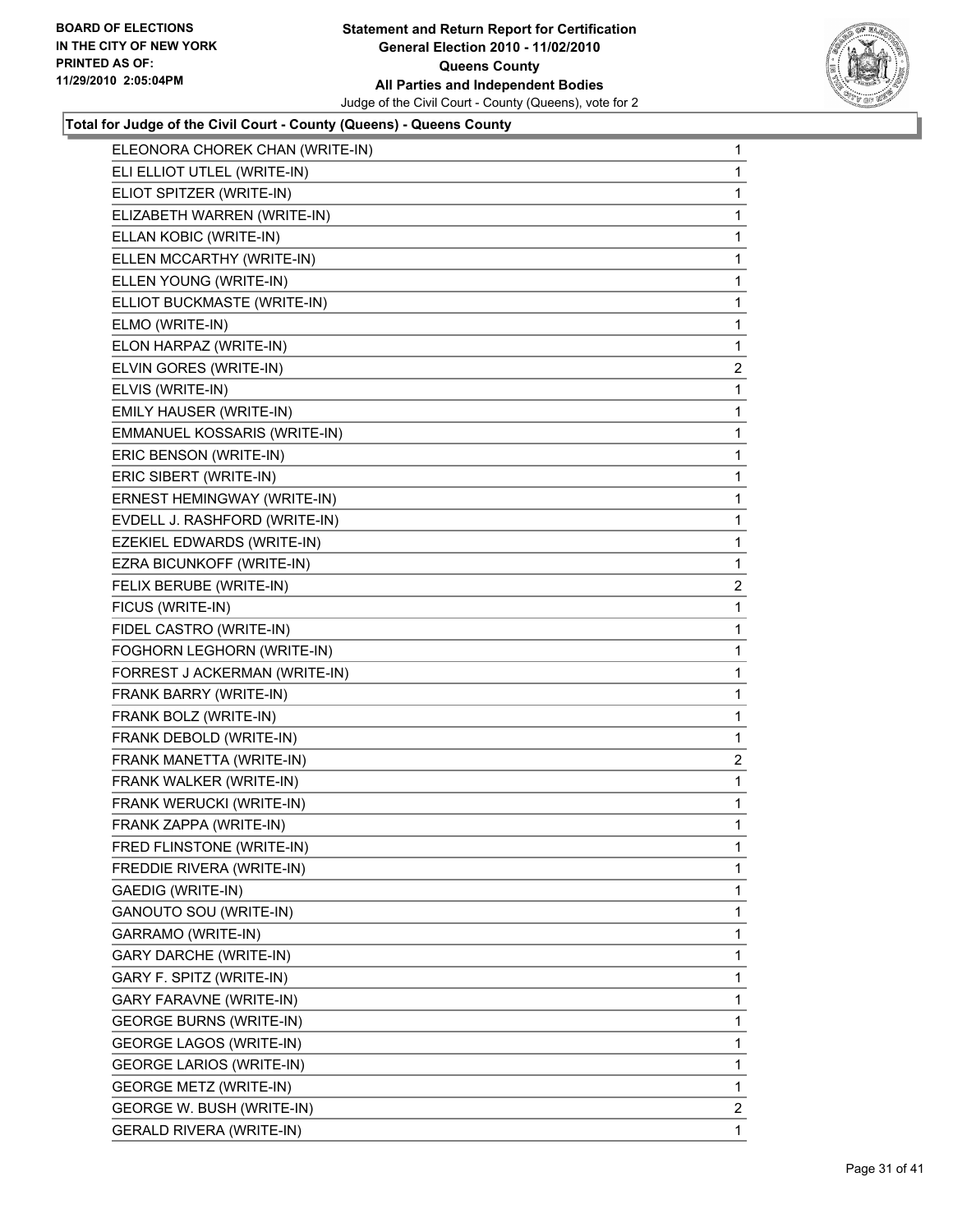

| <b>GERALDINE PAGE AMEDOR (WRITE-IN)</b> | 1              |
|-----------------------------------------|----------------|
| <b>GERARD GALLAGHER (WRITE-IN)</b>      | 1              |
| GILBERT SELAS (WRITE-IN)                | 1              |
| <b>GLENN SODANO (WRITE-IN)</b>          | 1              |
| GLORIA MATTERA (WRITE-IN)               | 1              |
| GOD (WRITE-IN)                          | 1              |
| GOOFY (WRITE-IN)                        | 4              |
| <b>GREEN (WRITE-IN)</b>                 | 1              |
| <b>GREG GUTFELD (WRITE-IN)</b>          | 1              |
| <b>GREG MATHIS (WRITE-IN)</b>           | 1              |
| <b>GREGANS LACHAGA (WRITE-IN)</b>       | 1              |
| <b>GREGORY G MCANDREWS (WRITE-IN)</b>   | 1              |
| GREGORY J EDWARDS (WRITE-IN)            | 1              |
| <b>GROUCHO MARX (WRITE-IN)</b>          | 1              |
| HARPO MARY (WRITE-IN)                   | 1              |
| HARRY WILSON (WRITE-IN)                 | 1              |
| HEATHER LAPOLLO (WRITE-IN)              | 1              |
| HELEN SEARS (WRITE-IN)                  | 1              |
| HEYWOOD JABLOME (WRITE-IN)              | 1              |
| HIRTG AMIEL (WRITE-IN)                  | 1              |
| HOLLY E REED (WRITE-IN)                 | 1              |
| HOMER SIMPSON (WRITE-IN)                | $\overline{2}$ |
| HORSETHIEF (WRITE-IN)                   | 1              |
| HOWAL GUEEDL (WRITE-IN)                 | 1              |
| HOWARD STERN (WRITE-IN)                 | 1              |
| HOWIE HAWKENS (WRITE-IN)                | 1              |
| HUGH GAYLE (WRITE-IN)                   | 1              |
| IMUS (WRITE-IN)                         | 1              |
| IRA LEVINE (WRITE-IN)                   | 1              |
| ISAAC BORANSTEIN (WRITE-IN)             | 1              |
| ISAAC JONES (WRITE-IN)                  | 1              |
| ISREAL TOMPKINS SMITH (WRITE-IN)        | 1              |
| J STILLER (WRITE-IN)                    | 1              |
| J. DIOGUARDI (WRITE-IN)                 | 1              |
| J. STILLER (WRITE-IN)                   | 1              |
| J. TOWNSEND (WRITE-IN)                  | 1              |
| J.G. RAUCH (WRITE-IN)                   | 1              |
| JACK KINGHOFF (WRITE-IN)                | 1              |
| JACOB SINGER (WRITE-IN)                 | 1              |
| JACQUELINE PERKAL (WRITE-IN)            | 1              |
| JACQUELYN GUZZO (WRITE-IN)              | 2              |
| JAKE JOE (WRITE-IN)                     | 1              |
| JAMES BOTAS (WRITE-IN)                  | 1              |
| JAMES BURNS (WRITE-IN)                  | $\mathbf{1}$   |
| JAMES CHEN (WRITE-IN)                   | 1              |
| JAMES F. MORGAIN (WRITE-IN)             | $\mathbf{1}$   |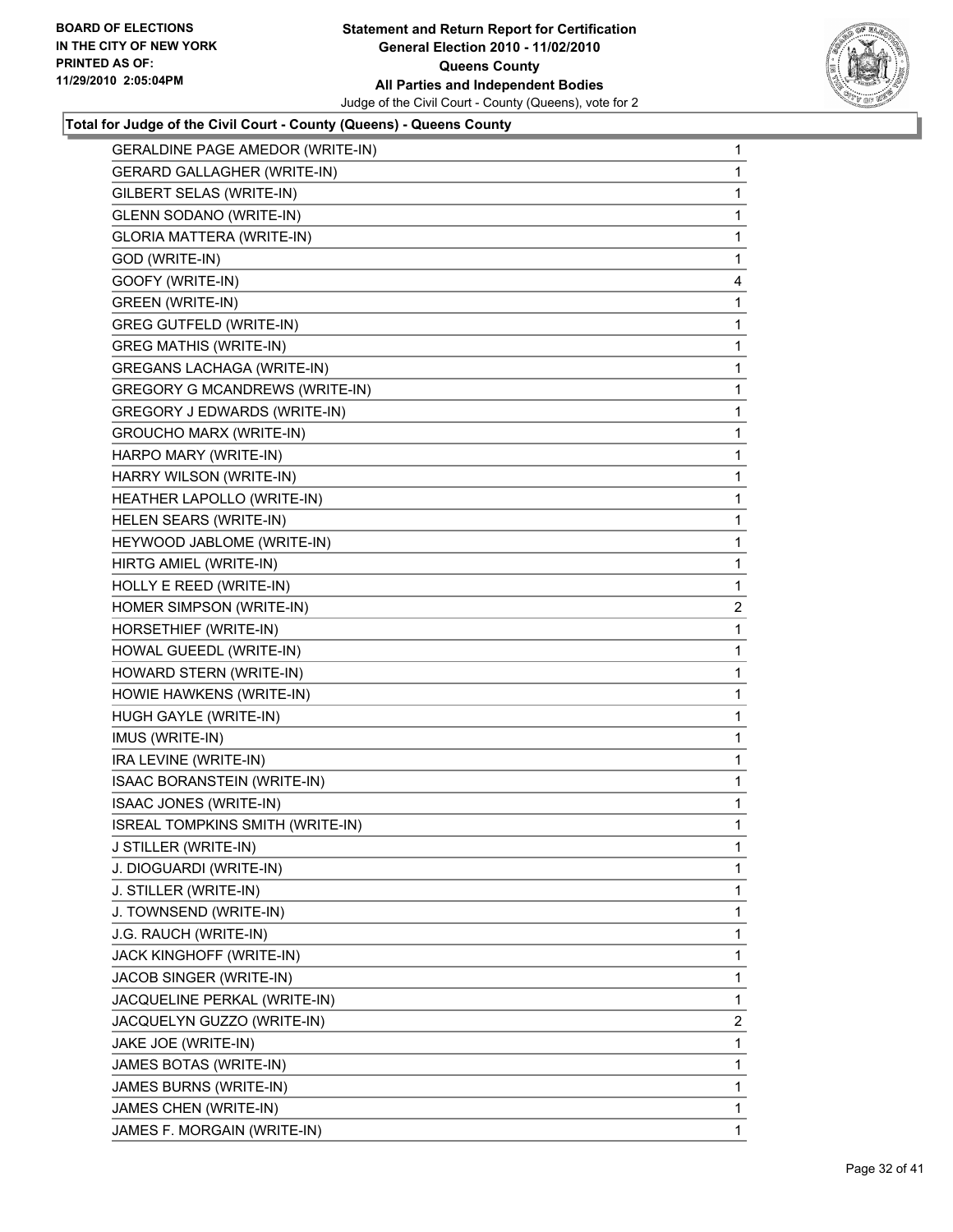

| <b>JAMES MILANO (WRITE-IN)</b>   | 1              |
|----------------------------------|----------------|
| JAMES TOLK (WRITE-IN)            | 1              |
| JAMES TRIKAS (WRITE-IN)          | 1              |
| JAMES VISSER (WRITE-IN)          | 1              |
| JAS REISER (WRITE-IN)            | 1              |
| JAS ROONEY (WRITE-IN)            | 1              |
| JASON BAGORIE (WRITE-IN)         | 1              |
| JASON MOSKOWITZ (WRITE-IN)       | 1              |
| JASON SHTUNDEL (WRITE-IN)        | 1              |
| <b>JASON SONIN (WRITE-IN)</b>    | 1              |
| JAVIER BORRERO (WRITE-IN)        | 1              |
| JAY LENO (WRITE-IN)              | 1              |
| JAY TOWNSEND (WRITE-IN)          | 1              |
| JEFF AMSTER (WRITE-IN)           | 1              |
| JEFF LEBOWITZ (WRITE-IN)         | 1              |
| JEFFREY FEDER (WRITE-IN)         | 1              |
| JENN AMATO (WRITE-IN)            | 1              |
| JENNIFER WRIGHT (WRITE-IN)       | 1              |
| JENNY COX (WRITE-IN)             | 1              |
| JEREMIAH FREI-PEARSON (WRITE-IN) | 1              |
| JEREMY DAVIS (WRITE-IN)          | 1              |
| JERRY CHING (WRITE-IN)           | 1              |
| JERRY FLORI (WRITE-IN)           | 1              |
| JERRY RAIMONDO (WRITE-IN)        | 1              |
| JESSIE JAMES (WRITE-IN)          | 1              |
| JIM WALKER (WRITE-IN)            | 1              |
| JIMMY MCMILLAN (WRITE-IN)        | 4              |
| JIMMY MCMILLIAN (WRITE-IN)       | $\overline{2}$ |
| JODY SCHEINDLIN (WRITE-IN)       | 1              |
| JOE BLACK (WRITE-IN)             | 1              |
| JOE BUCKLEY (WRITE-IN)           | 1              |
| JOE CASPER (WRITE-IN)            | 1              |
| JOE GIRARDI (WRITE-IN)           | 1              |
| JOE LACERTOSA (WRITE-IN)         | 1              |
| JOE NAMATH (WRITE-IN)            | 1              |
| JOE ROMANEW (WRITE-IN)           | 1              |
| JOE SMITH (WRITE-IN)             | 1              |
| JOE VIOAL (WRITE-IN)             | 1              |
| JOE VIRGONA (WRITE-IN)           | 1              |
| JOEL BLOOMFIELD (WRITE-IN)       | 1              |
| JOEL MILLS (WRITE-IN)            | 1              |
| JOHN A SCAIPA JR. (WRITE-IN)     | 1              |
| JOHN BRANCH (WRITE-IN)           | 1              |
| JOHN C NAUDUS (WRITE-IN)         | 1              |
| JOHN CASEY (WRITE-IN)            | 1              |
| JOHN CLIFTON (WRITE-IN)          | 3              |
|                                  |                |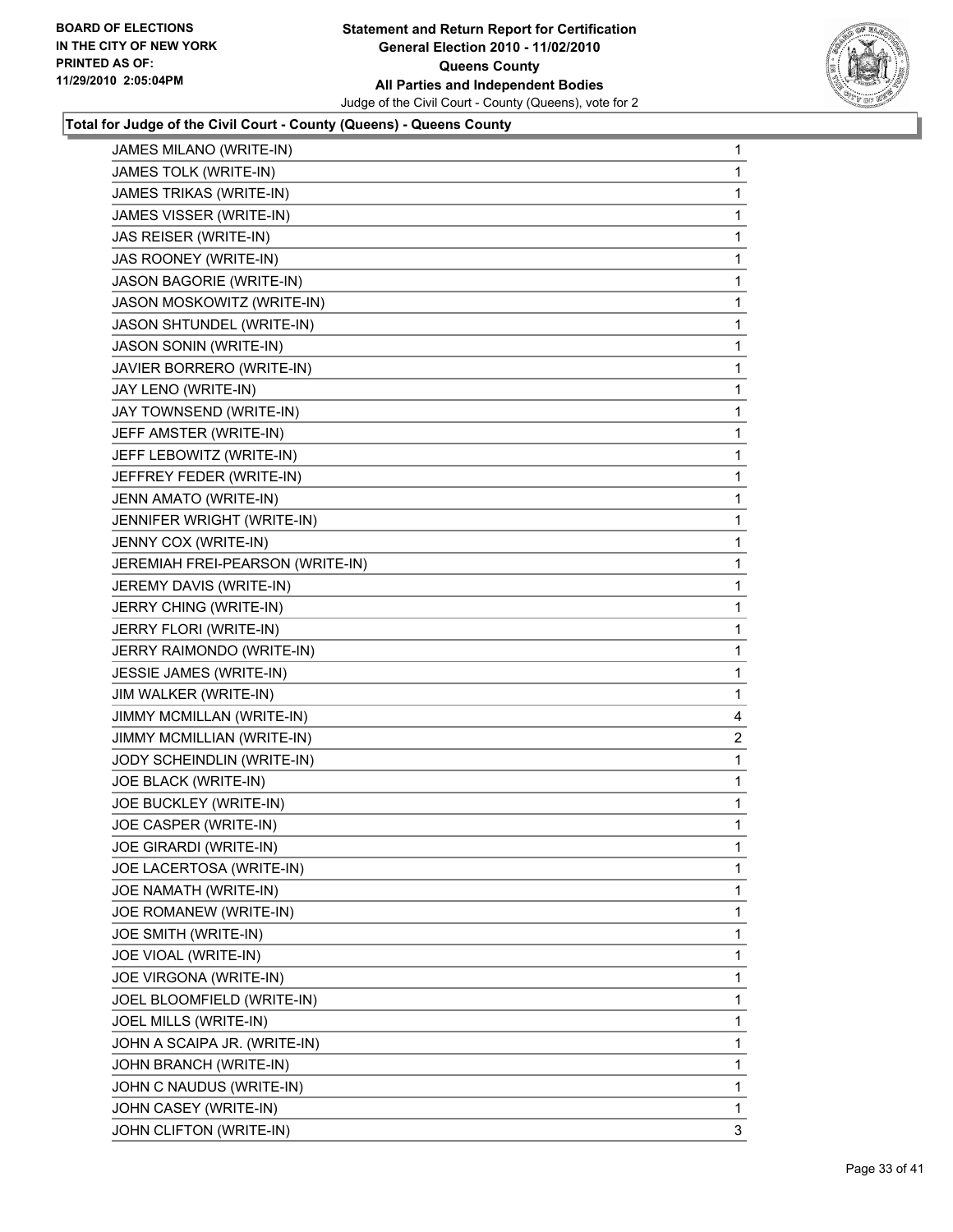

| 1              |
|----------------|
| 1              |
| $\overline{2}$ |
| 1              |
| 1              |
| 1              |
| 1              |
| 1              |
| 1              |
| 1              |
| 1              |
| 1              |
| 1              |
| 1              |
| 1              |
| 1              |
| 1              |
| 1              |
| 1              |
| 1              |
| 1              |
| 1              |
| 1              |
| 1              |
| 1              |
| 1              |
| 3              |
| 1              |
| 1              |
| 1              |
| 1              |
| 1              |
| 3              |
| 1              |
| 1              |
| 1              |
| 1              |
| 1              |
| 1              |
| 1              |
| 1              |
| $\overline{2}$ |
| 1              |
| 1              |
| 1              |
| 1              |
|                |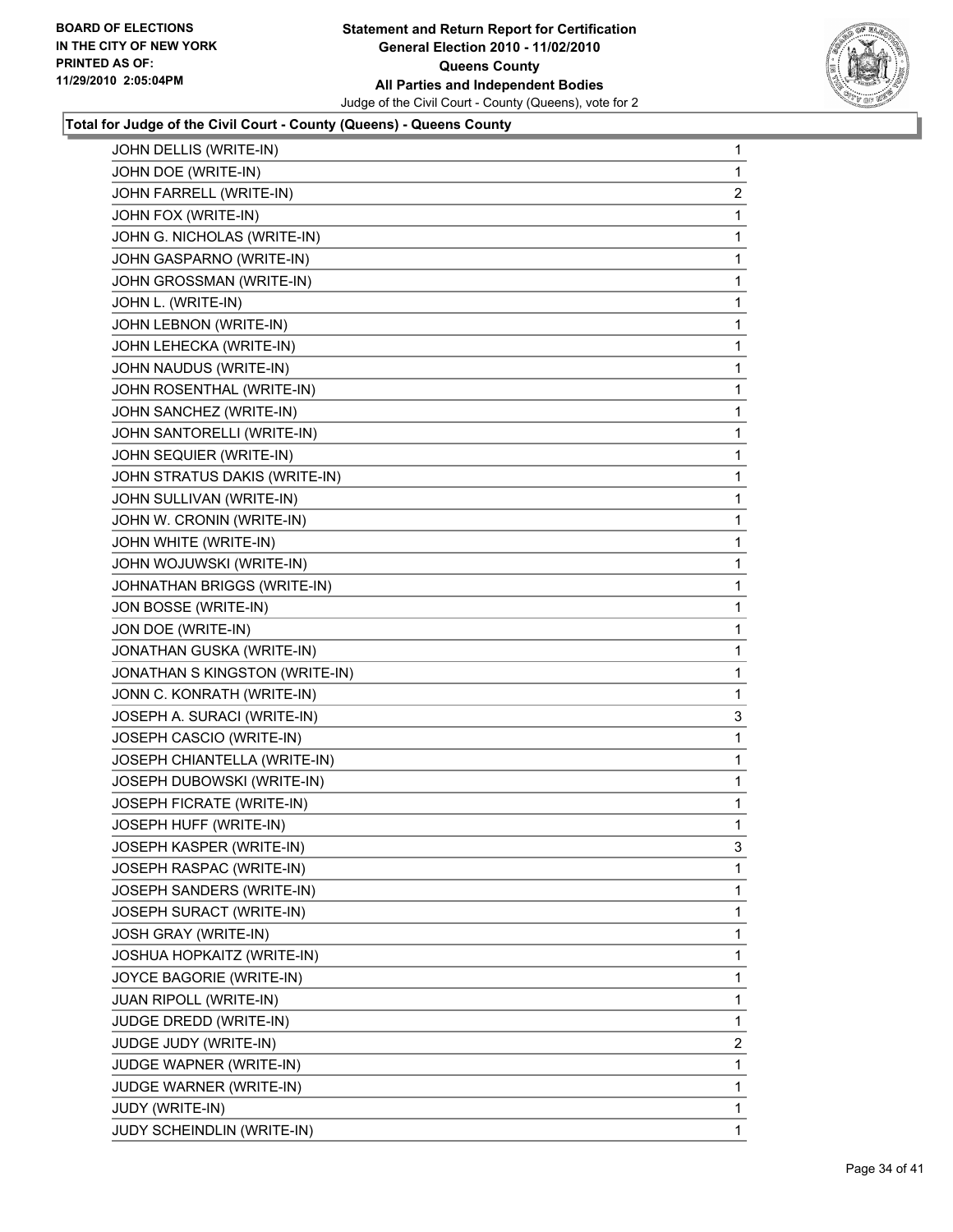

| K. WILLINGHAM (WRITE-IN)          | $\overline{\mathbf{c}}$ |
|-----------------------------------|-------------------------|
| KARIN CLERMONT (WRITE-IN)         | 1                       |
| KATE ZIDAR (WRITE-IN)             | 1                       |
| KATHERINE GARRIGAN (WRITE-IN)     | 1                       |
| KATHLEEN M COLLINS (WRITE-IN)     | 1                       |
| KATHLEEN MARTINEZ (WRITE-IN)      | 1                       |
| KATIE MAGUIRE (WRITE-IN)          | 1                       |
| KATYI PAPPA (WRITE-IN)            | 1                       |
| KEN CARL (WRITE-IN)               | 1                       |
| KEN FARRELL (WRITE-IN)            | 1                       |
| KENNETH DELLAGUIH (WRITE-IN)      | 1                       |
| KENNFIN SCHAEPPER (WRITE-IN)      | 1                       |
| KERN KATSAURNOS (WRITE-IN)        | 1                       |
| KERRI DUGAN WNUK (WRITE-IN)       | 1                       |
| KERRY KATSHORES (WRITE-IN)        | 1                       |
| <b>KERRY KHATSORIS (WRITE-IN)</b> | 1                       |
| KEVIN BOYLE (WRITE-IN)            | 3                       |
| KEVIN WATTE (WRITE-IN)            | 1                       |
| KIRK DESOTO (WRITE-IN)            | 1                       |
| KIT SPOOK (WRITE-IN)              | 1                       |
| KODAK (WRITE-IN)                  | 1                       |
| KRISTIN HOUSER (WRITE-IN)         | 1                       |
| KRISTIN M DAVIS (WRITE-IN)        | 1                       |
| <b>KRYSTEN MELETIS (WRITE-IN)</b> | 1                       |
| L. BERGER (WRITE-IN)              | 1                       |
| LACIO (WRITE-IN)                  | 1                       |
| LADY GAGA (WRITE-IN)              | 1                       |
| LARRY FLYNT (WRITE-IN)            | 1                       |
| LARRY WINER (WRITE-IN)            | 1                       |
| LAURIE MARIN (WRITE-IN)           | 1                       |
| LAWRENCE (WRITE-IN)               | 1                       |
| LAWRENCE WINER (WRITE-IN)         | 1                       |
| LEBA WALLACH (WRITE-IN)           | 2                       |
| LEE FAGAN (WRITE-IN)              | 1                       |
| LEE MCCRAE (WRITE-IN)             | 1                       |
| LEO GREENBAUM (WRITE-IN)          | 1                       |
| LEW SIMON (WRITE-IN)              | 1                       |
| LIBERTY (WRITE-IN)                | 1                       |
| LINCOLN E. BLACK III (WRITE-IN)   | 1                       |
| LORD SCROTUMNUS (WRITE-IN)        | 1                       |
| LOU COSTELLO (WRITE-IN)           | 1                       |
| LOUIS RUSSO (WRITE-IN)            | 1                       |
| LOUS FASCO (WRITE-IN)             | 1                       |
| LUIS E. GALEANO (WRITE-IN)        | 1                       |
| LUKE SKYWALKER (WRITE-IN)         | 1                       |
|                                   |                         |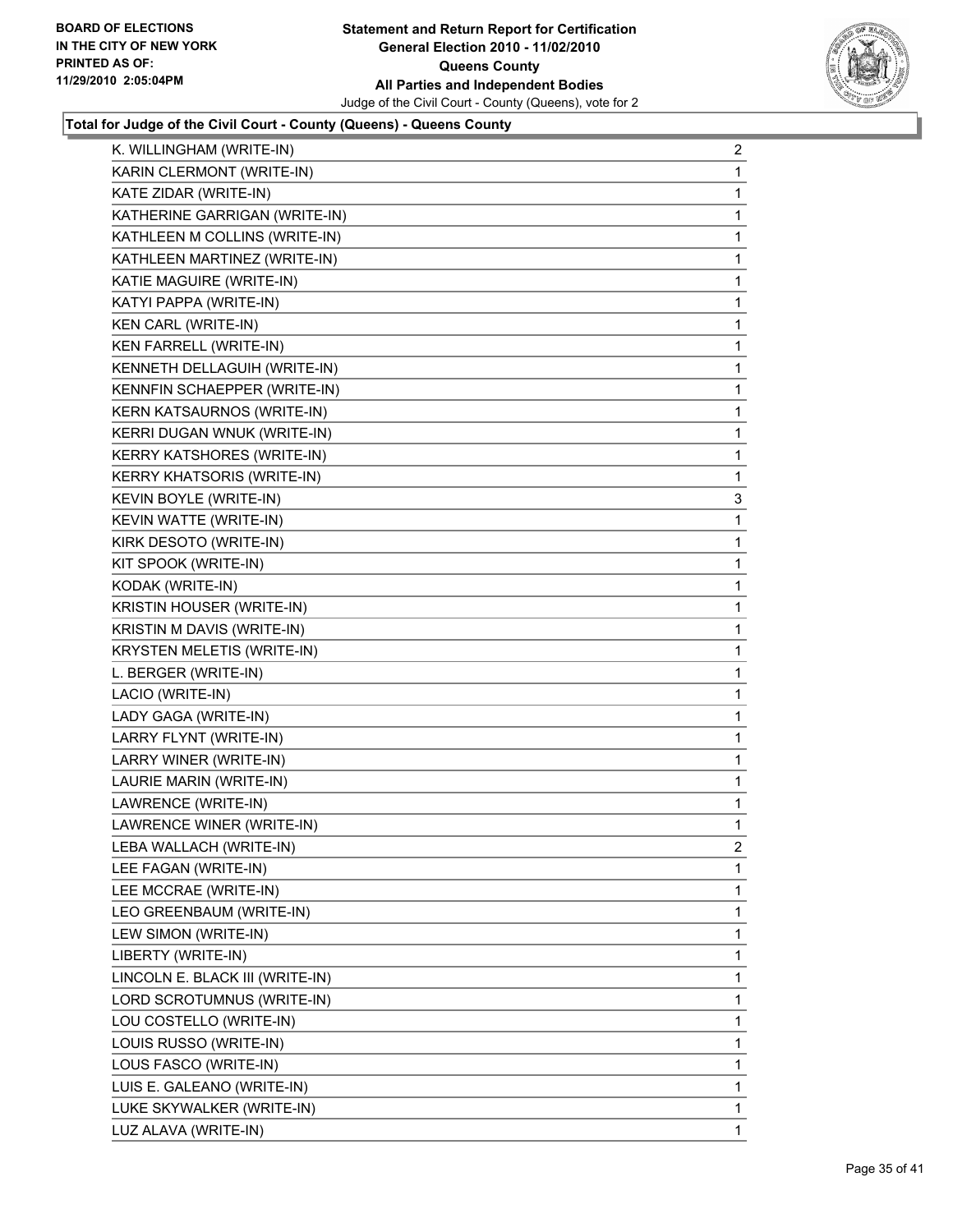

| M M GOLPHIN (WRITE-IN)                      | 1              |
|---------------------------------------------|----------------|
| MAOR PORTNOY (WRITE-IN)                     | 1              |
| MARC BROWNSATAN (WRITE-IN)                  | 1              |
| MARC CLOUTIER (WRITE-IN)                    | 2              |
| MARC SCALA (WRITE-IN)                       | 1              |
| MARCO PAZ (WRITE-IN)                        | 1              |
| MARIAH CAREY (WRITE-IN)                     | 1              |
| MARIO BROS (WRITE-IN)                       | 2              |
| MARION PAPKA (WRITE-IN)                     | 1              |
| MARK BERULE (WRITE-IN)                      | 2              |
| MARK D (WRITE-IN)                           | 1              |
| MARK LEVIN (WRITE-IN)                       | 1              |
| MARK MURYNEC (WRITE-IN)                     | 1              |
| MARK SANCHEZ (WRITE-IN)                     | 1              |
| MARSHALL BERMAN (WRITE-IN)                  | 1              |
| MARTIN GOLDMAN (WRITE-IN)                   | 1              |
| MARTIN O'SHEA (WRITE-IN)                    | 2              |
| MARTIN RITHOLZ (WRITE-IN)                   | 1              |
| MARTIN SCHULMAN (WRITE-IN)                  | 1              |
| MARVIN BERKELEY (WRITE-IN)                  | 1              |
| MARY-KATE SMENDOLEA (WRITE-IN)              | 1              |
| MARY KATHERINE IMMENDOLEA MURRAY (WRITE-IN) | 1              |
| MARY-BONES (WRITE-IN)                       | 1              |
| MARY-KATHERINE AMMENDOLEA (WRITE-IN)        | 1              |
| MARY-KATHERINE MURRAY (WRITE-IN)            | 1              |
| MATT GOLDSTEIN (WRITE-IN)                   | 1              |
| MATTHEW SANOBRIA (WRITE-IN)                 | 1              |
| MATTI FREIDMAN (WRITE-IN)                   | 1              |
| MATZO BALL (WRITE-IN)                       | $\overline{a}$ |
| MAX (WRITE-IN)                              | 1              |
| MAYC KOVACH (WRITE-IN)                      | 1              |
| MEESHEE GAMERA (WRITE-IN)                   | $\mathbf{1}$   |
| MENDEL LEVINE (WRITE-IN)                    | 1              |
| MICHAEL BLOOMBERG (WRITE-IN)                | 3              |
| MICHAEL CHANG (WRITE-IN)                    | 1              |
| MICHAEL COUGHLIN (WRITE-IN)                 | 1              |
| MICHAEL J. MCDONALD (WRITE-IN)              | 1              |
| MICHAEL KAY (WRITE-IN)                      | 2              |
| MICHAEL MANETTA (WRITE-IN)                  | 2              |
| MICHAEL NAUDUS (WRITE-IN)                   | 1              |
| MICHAEL PAEIGE (WRITE-IN)                   | 1              |
| MICHAEL SAVAGE (WRITE-IN)                   | $\overline{2}$ |
| MICHAEL SCHWARTZBERG (WRITE-IN)             | 1              |
| MICHAEL VITALE (WRITE-IN)                   | 1              |
| MICHEAL REICH (WRITE-IN)                    | 1              |
| MICHELLE BERNARD (WRITE-IN)                 | 1.             |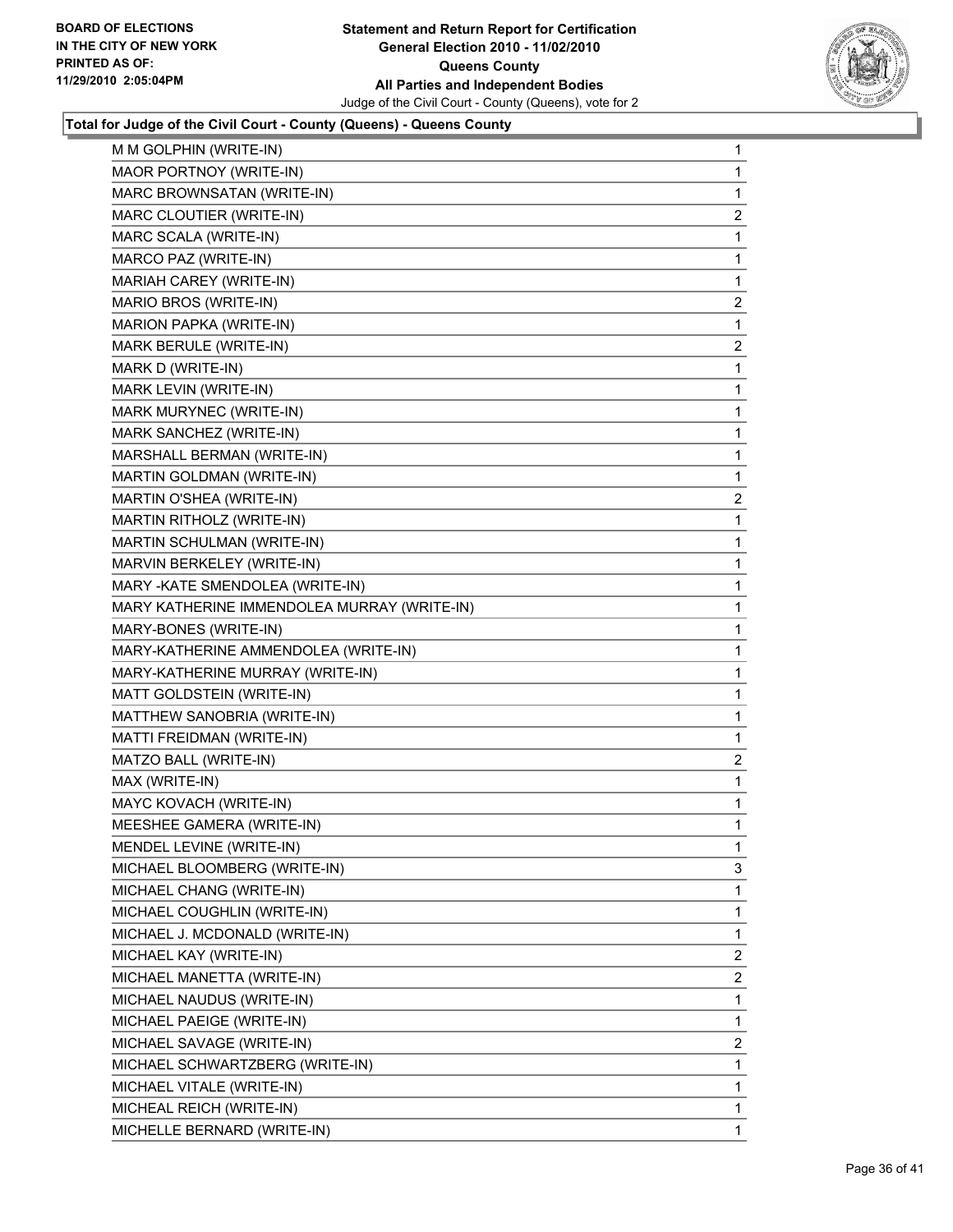

| MICKEY MOUSE (WRITE-IN)        | 8              |
|--------------------------------|----------------|
| MIKE ALOISE (WRITE-IN)         | 1              |
| MIKE HUNT (WRITE-IN)           | 1              |
| MIKE J. TROTTA (WRITE-IN)      | 1              |
| MIKE KANE (WRITE-IN)           | 1              |
| MIKE MATTES (WRITE-IN)         | 1              |
| MIKE MILLER (WRITE-IN)         | 1              |
| MIKE MULLIGAN (WRITE-IN)       | $\overline{2}$ |
| MIKE NAUDUS (WRITE-IN)         | 1              |
| MILLIE HANLON (WRITE-IN)       | 1              |
| MINNIE MOUSE (WRITE-IN)        | 1              |
| MIRI SASSMAN (WRITE-IN)        | 1              |
| MITCH GOLDBERG (WRITE-IN)      | 1              |
| MOE CAMUS (WRITE-IN)           | 1              |
| MONTGOMERY SUMMA (WRITE-IN)    | 1              |
| MORDECHAI DRUXMAN (WRITE-IN)   | 1              |
| MORDECHAI ROSS (WRITE-IN)      | 1              |
| MOSERAV ISLAM (WRITE-IN)       | 1              |
| MR. TOM (WRITE-IN)             | 1              |
| MR. X (WRITE-IN)               | 1              |
| MS. JOSE (WRITE-IN)            | 1              |
| MS. MAY (WRITE-IN)             | 1              |
| MUFFIN DEKATZ (WRITE-IN)       | $\overline{2}$ |
| MY DOG (WRITE-IN)              | 1              |
| MYSELF (WRITE-IN)              | 1              |
| NAPHTALI JAGER (WRITE-IN)      | 2              |
| NEHDO ROBRI (WRITE-IN)         | 1              |
| NEIL SALTUMAN (WRITE-IN)       | 1              |
| NELSON CAMACHO (WRITE-IN)      | 1              |
| NICHOLAS AUGUGLIARO (WRITE-IN) | 1              |
| NICK STRATOUDRAS (WRITE-IN)    | 1              |
| NO NAME (WRITE-IN)             | 282            |
| NO NAME1 (WRITE-IN)            | 1              |
| NOAM WALDOKS (WRITE-IN)        | 1              |
| NON INCHM (WRITE-IN)           | 1              |
| NORMAN SEIGEL (WRITE-IN)       | 1              |
| NUNZIO ARIANO (WRITE-IN)       | 1              |
| OBIWAN KENOBI (WRITE-IN)       | 1              |
| O'DONOHUE (WRITE-IN)           | 1              |
| OVERASKATA (WRITE-IN)          | 1              |
| PALIDINO (WRITE-IN)            | 1              |
| PARIS HILTON (WRITE-IN)        | 1              |
| PATRICK BACHANEV (WRITE-IN)    | 1              |
| PATRICK LOGAN (WRITE-IN)       | 1              |
| PATRICK WOODS (WRITE-IN)       | 1              |
| PAUL KERZNER (WRITE-IN)        | $\mathbf 1$    |
|                                |                |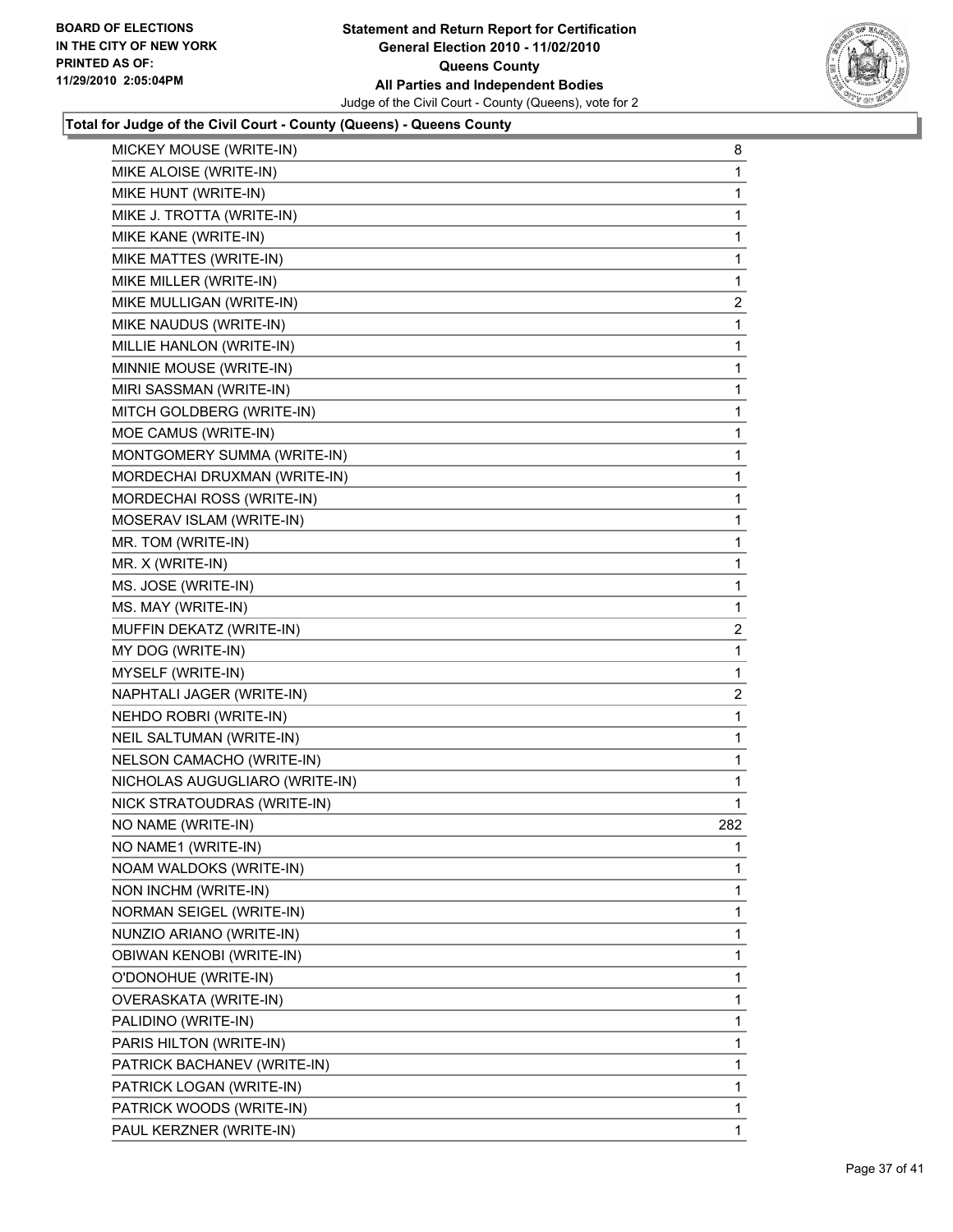

| PAUL ROSENBERG (WRITE-IN)        | 1                       |
|----------------------------------|-------------------------|
| PAUL VALLONE (WRITE-IN)          | 1                       |
| PAULA ANNE ESMOUT (WRITE-IN)     | 2                       |
| PEARL NORDLICHT (WRITE-IN)       | 1                       |
| PEARL NOROLICHT (WRITE-IN)       | 1                       |
| PERETZ ZACHAI (WRITE-IN)         | 1                       |
| PETER ANTONAROS (WRITE-IN)       | 1                       |
| PETER C. LANTEVAS ESQ (WRITE-IN) | 1                       |
| PETER J. DUGGAIY (WRITE-IN)      | 1                       |
| PETER KRAMER (WRITE-IN)          | 1                       |
| PETER LONTEVAS (WRITE-IN)        | 1                       |
| PETER MERCER (WRITE-IN)          | 1                       |
| PETER PAN (WRITE-IN)             | 1                       |
| PETER STRATOUDLRAS (WRITE-IN)    | 1                       |
| PETER VALLONE JR. (WRITE-IN)     | 1                       |
| PIERRE PAULDEN (WRITE-IN)        | 1                       |
| PLUTO (WRITE-IN)                 | $\overline{\mathbf{c}}$ |
| PORKY PIG (WRITE-IN)             | 1                       |
| POUYA REBEK (WRITE-IN)           | 1                       |
| RACHEL STEIN (WRITE-IN)          | 1                       |
| RAFI GOLDGLANZ (WRITE-IN)        | 1                       |
| RAISA VISHNEVETSKAYA (WRITE-IN)  | 1                       |
| RALPH NADER (WRITE-IN)           | 1                       |
| RAMON JIMENEZ (WRITE-IN)         | 1                       |
| RANDY A CREDICO (WRITE-IN)       | 1                       |
| RANDY A. CUCDICO (WRITE-IN)      | 1                       |
| RAY HICKEY (WRITE-IN)            | 1                       |
| RAY VANN (WRITE-IN)              | 1                       |
| RAYMOND CLERMONT (WRITE-IN)      | 1                       |
| RAYMOND GEE (WRITE-IN)           | 1                       |
| RAYMOND GORMAN (WRITE-IN)        | 1                       |
| RAYMONG GAZER (WRITE-IN)         | 1                       |
| RICH DRWAL (WRITE-IN)            | 1                       |
| RICHARD BUTLER (WRITE-IN)        | 1                       |
| RICHARD KOEPPEL (WRITE-IN)       | 1                       |
| RICHARD LA SALLE (WRITE-IN)      | 1                       |
| RICHARD M. NIXON (WRITE-IN)      | 1                       |
| RICHARD OCONNOLL (WRITE-IN)      | 1                       |
| RICHMOND OSCARS (WRITE-IN)       | 1                       |
| RICK LAZIO (WRITE-IN)            | 1                       |
| RICK ROSS (WRITE-IN)             | 1                       |
| ROB KALMAN (WRITE-IN)            | 1                       |
| ROBER J. WILLIAMSON (WRITE-IN)   | 1                       |
| ROBERT AUGUGLIORO (WRITE-IN)     | 1                       |
| ROBERT C GRAFF (WRITE-IN)        | 1                       |
| ROBERT MARTINEZ (WRITE-IN)       | 1                       |
|                                  |                         |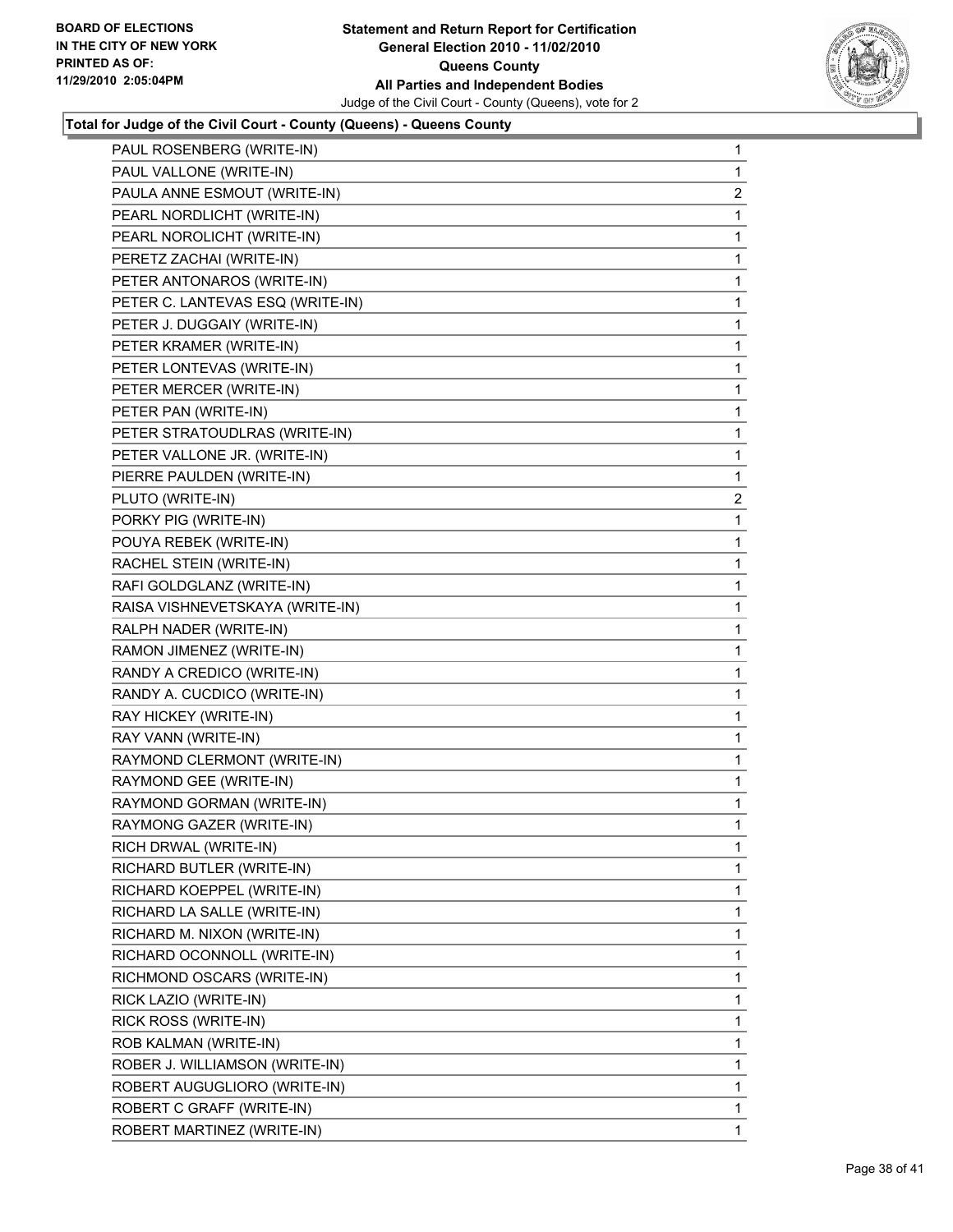

| ROBERT MURRAY (WRITE-IN)      | 1            |
|-------------------------------|--------------|
| ROBERT SILVERSMITH (WRITE-IN) | 1            |
| ROBERTS (WRITE-IN)            | 1            |
| RON PAUL (WRITE-IN)           | 4            |
| RONALD MCDONALD (WRITE-IN)    | 2            |
| RONALD REAGAN (WRITE-IN)      | 1            |
| ROXANNE MARTIN (WRITE-IN)     | 1            |
| RUDOLPH GIULIANI (WRITE-IN)   | $\mathbf{2}$ |
| RUDY GIULIANI (WRITE-IN)      | 1            |
| RUSSELL BROOKS (WRITE-IN)     | 1            |
| RYAN COX (WRITE-IN)           | 1            |
| S. GONZALES (WRITE-IN)        | 1            |
| S. TRINIDAD (WRITE-IN)        | 1            |
| SAL ALBANESE (WRITE-IN)       | 1            |
| SAM AMAL (WRITE-IN)           | 1            |
| SAM HERSHKOWITS (WRITE-IN)    | 1            |
| SAMUEL GARRY (WRITE-IN)       | 1            |
| SAMUEL MARRERO (WRITE-IN)     | 1            |
| SANTA CLAUSE (WRITE-IN)       | 1            |
| SARA HOPKAITZ (WRITE-IN)      | 1            |
| SATAN (WRITE-IN)              | 1            |
| SCOTT (WRITE-IN)              | 1            |
| SCUM (WRITE-IN)               | 1            |
| SEAMUS OHARE (WRITE-IN)       | 1            |
| SERPHIN MALTESE (WRITE-IN)    | 2            |
| SETH JOHNSON (WRITE-IN)       | 1            |
| SHANE BRADDOCK (WRITE-IN)     | 1            |
| SHARON O'CONNELL (WRITE-IN)   | 1            |
| SHARON WEISS (WRITE-IN)       | 1            |
| SHARRON ANGRE (WRITE-IN)      | 1            |
| SHULAMIS BLUM (WRITE-IN)      | 1            |
| SIMCHAN PERKAL (WRITE-IN)     | 1            |
| SIMON KWOK (WRITE-IN)         | 1            |
| SMITH (WRITE-IN)              | 1            |
| SNOW WHITE (WRITE-IN)         | 1            |
| SONIA SOTO (WRITE-IN)         | 1            |
| SPIDERMAN (WRITE-IN)          | $\mathbf{1}$ |
| SPONGE BOB (WRITE-IN)         | 1            |
| SQUEAKY THE CAT (WRITE-IN)    | 1            |
| STEPHAN DEJAN (WRITE-IN)      | 1            |
| STEPHEN COLBERT (WRITE-IN)    | 1            |
| STEPHEN DAVIDSON (WRITE-IN)   | 1            |
| STEPHEN HUMENNY (WRITE-IN)    | 1            |
| STEPHEN MCGAVERN (WRITE-IN)   | 1            |
| STEPHEN WEINER (WRITE-IN)     | 1            |
| STEVAN DOMINQUEZ (WRITE-IN)   | $\mathbf{1}$ |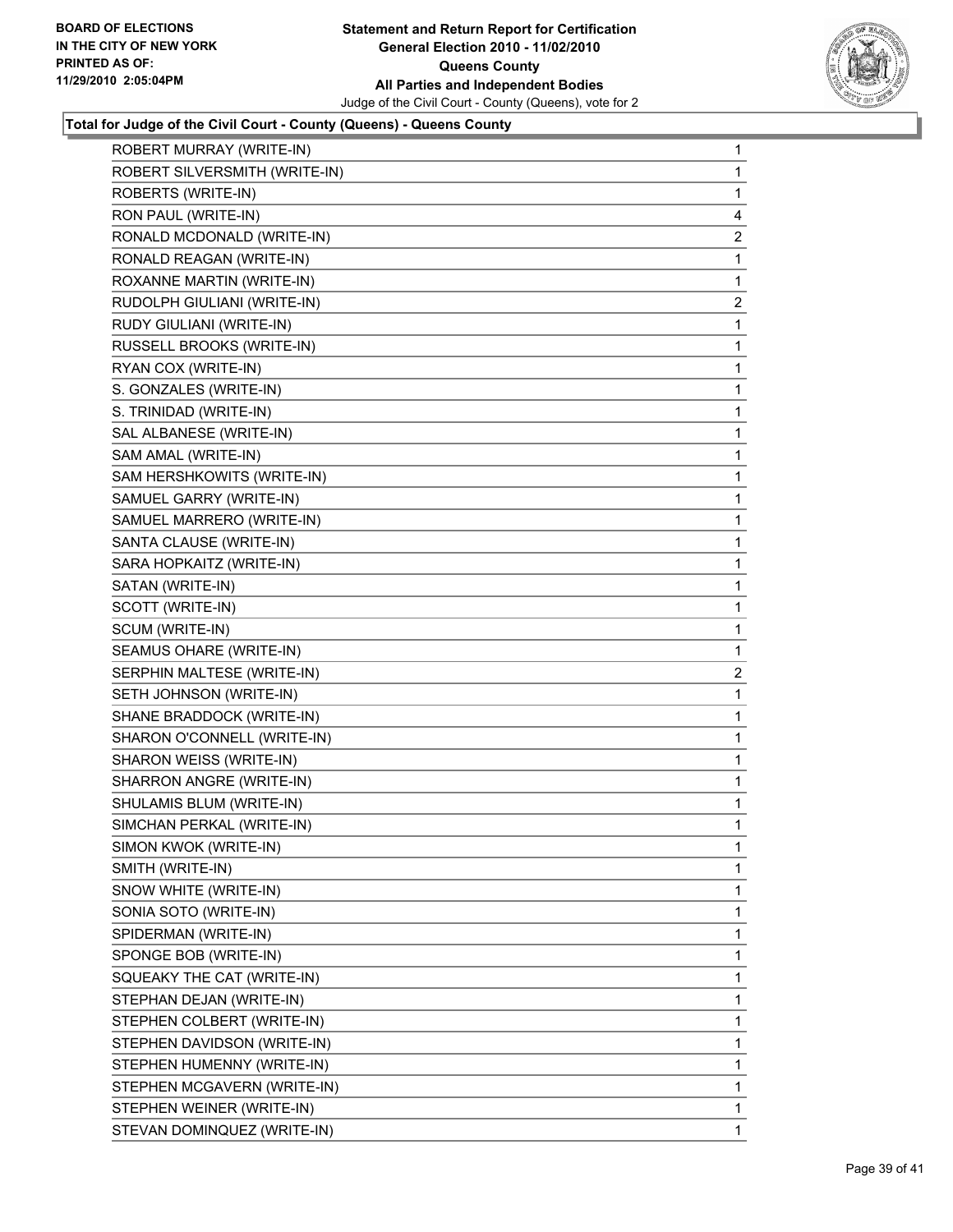

| STEVE BRYLSKI (WRITE-IN)                | 2              |
|-----------------------------------------|----------------|
| STEVE DOWNS (WRITE-IN)                  | 1              |
| STEVE KEARNS (WRITE-IN)                 | 1              |
| STEVEN BEHAR (WRITE-IN)                 | $\overline{2}$ |
| STEVEN COLBERT (WRITE-IN)               | 1              |
| STEVEN ZISSOY (WRITE-IN)                | 1              |
| STEWART WOLF (WRITE-IN)                 | 1              |
| SUNG HO CHOI (WRITE-IN)                 | 1              |
| SUNGH CHOI (WRITE-IN)                   | 1              |
| SUSAN ARDNT (WRITE-IN)                  | 2              |
| SUSAN ARONDEFRENZO (WRITE-IN)           | 1              |
| SUSAN H PETERS (WRITE-IN)               | 1              |
| SYED HASSAN (WRITE-IN)                  | 1              |
| SYLVIA ASH (WRITE-IN)                   | 1              |
| TANITA PARTIVIT (WRITE-IN)              | 1              |
| TAPIA (WRITE-IN)                        | 1              |
| TARA BONANNO (WRITE-IN)                 | $\overline{7}$ |
| TAZ (WRITE-IN)                          | 1              |
| THE LONE RANGER (WRITE-IN)              | 1              |
| THEODORE KASAPIS (WRITE-IN)             | 1              |
| THOMAS COOKE (WRITE-IN)                 | 2              |
| THOMAS GILLIGAN (WRITE-IN)              | 1              |
| THOMAS LUMPKINS (WRITE-IN)              | 1              |
| THOMAS MAKI (WRITE-IN)                  | 1              |
| THOMAS MOHAN (WRITE-IN)                 | 1              |
| THOMAS SOWELL (WRITE-IN)                | 1              |
| THOMAS TOWLEY (WRITE-IN)                | 2              |
| TIM HUBERT (WRITE-IN)                   | 1              |
| TIMOTHY COLLINS (WRITE-IN)              | 1              |
| TODD (WRITE-IN)                         | 1              |
| TOM GEORGINES (WRITE-IN)                | 1              |
| TOM OGNIBENE (WRITE-IN)                 | $\overline{a}$ |
| TONI MILLS (WRITE-IN)                   | 1              |
| UNDER DOG (WRITE-IN)                    | 1              |
| <b>VICKI RAINES (WRITE-IN)</b>          | 1              |
| <b>VICTORIA LOUDIS (WRITE-IN)</b>       | 1              |
| VITAL ZATKA (WRITE-IN)                  | 1              |
| VIVIA MORGAN (WRITE-IN)                 | 1              |
| VIVIAN CARTER (WRITE-IN)                | 1              |
| <b>VOLTRON (WRITE-IN)</b>               | 1              |
| <b>VYTASTAL VILENISSTAIS (WRITE-IN)</b> | $\overline{a}$ |
| <b>WALTER CLUTCH (WRITE-IN)</b>         | 1              |
| WALTER N IWACHOW (WRITE-IN)             | $\overline{2}$ |
| WARREN HECHT (WRITE-IN)                 | 1              |
| WARREN REDLICH (WRITE-IN)               | 1              |
| WARREN SILVERMAN (WRITE-IN)             | 1              |